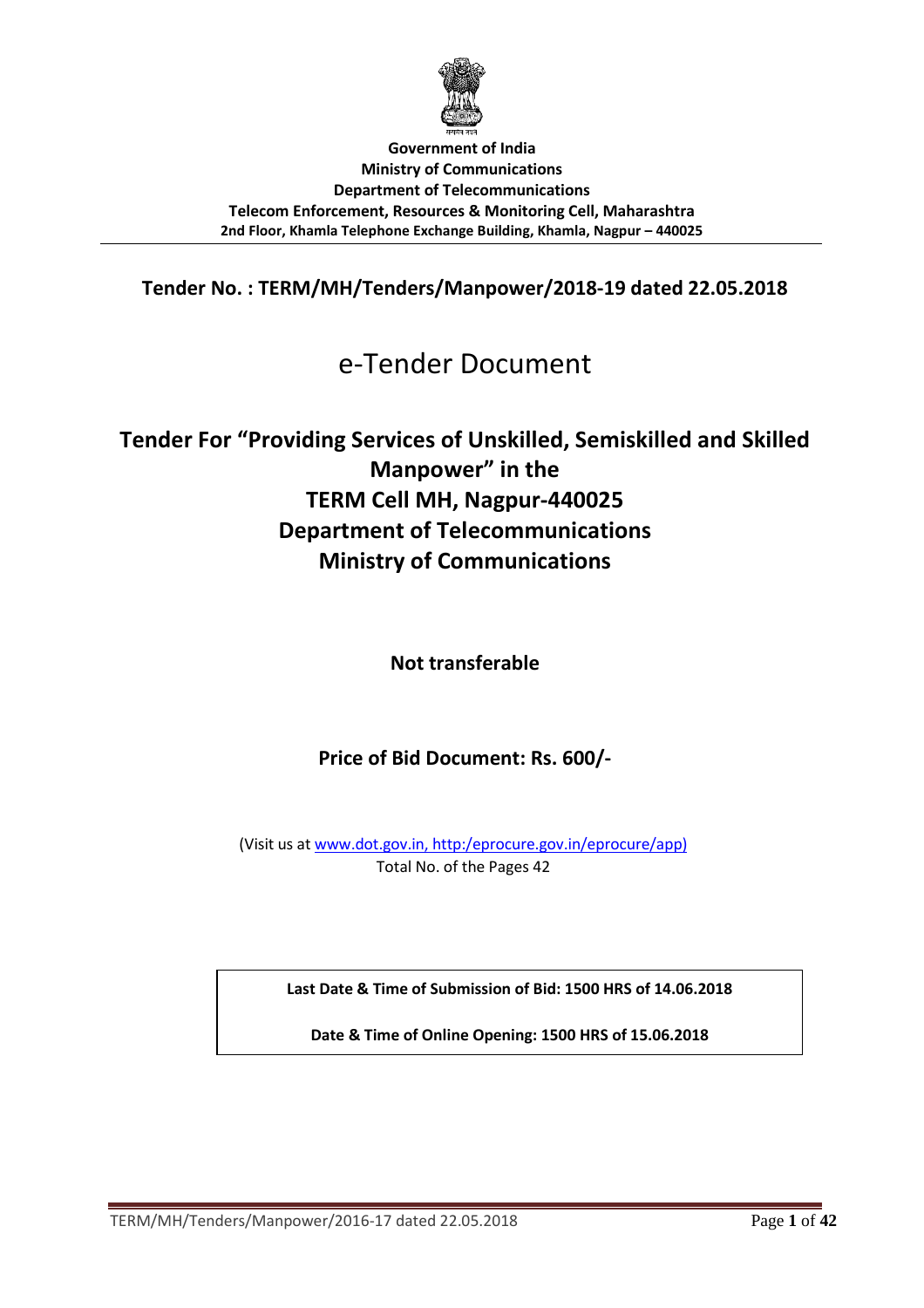# **Contents**

| Declaration for website downloaded & non-tampering of tender document38 |  |
|-------------------------------------------------------------------------|--|
|                                                                         |  |
|                                                                         |  |
|                                                                         |  |
|                                                                         |  |
|                                                                         |  |
|                                                                         |  |
|                                                                         |  |
|                                                                         |  |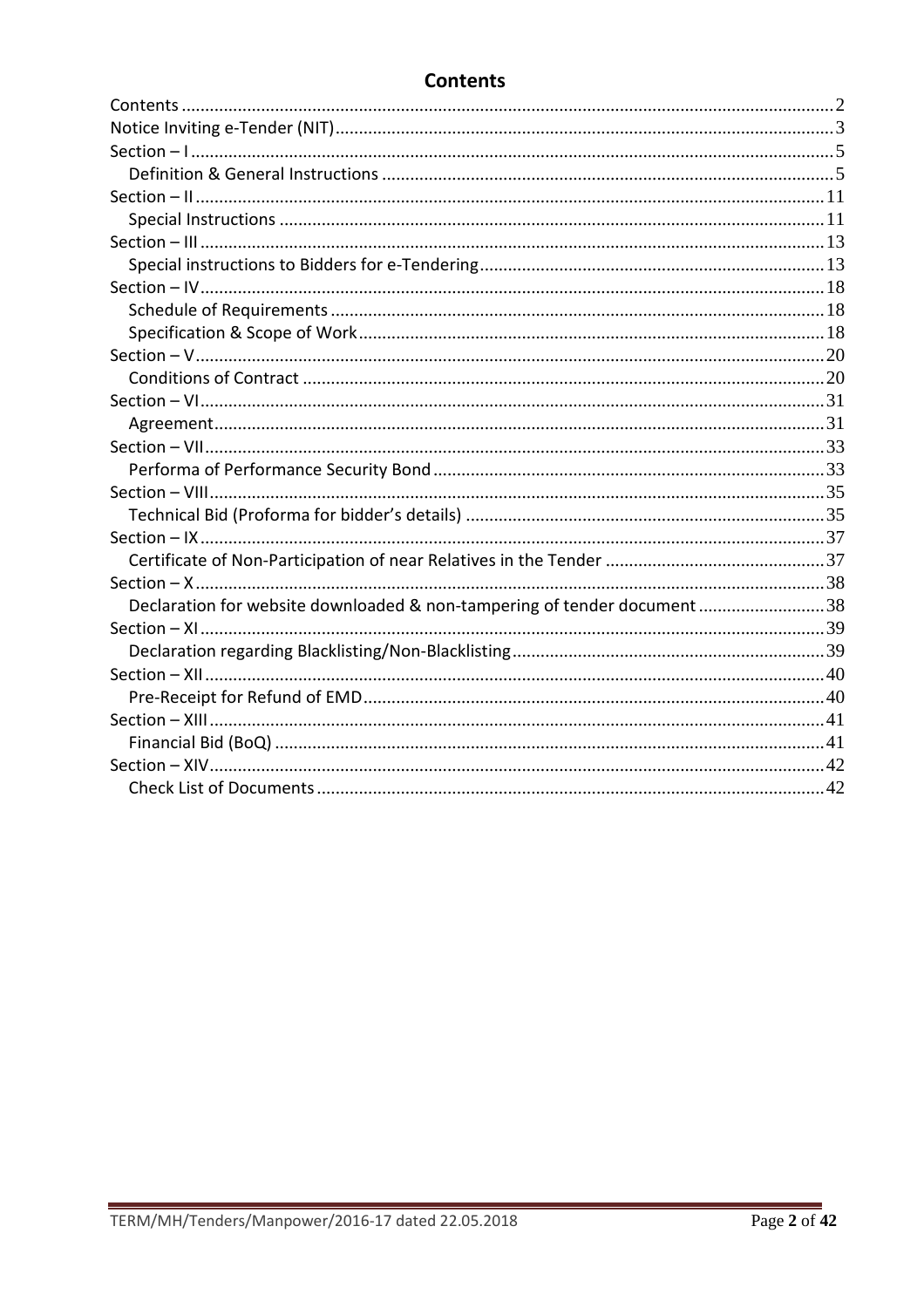# **Notice Inviting e-Tender (NIT)**

#### **No.: TERM/MH/Tenders/Manpower/2018-19 Dated at Nagpur the 22.05.2018**

**1.** E-Tender on behalf of the President of India on behalf of President of India are invited by DDG TERM MH, DoT under **Two Bid System** i.e. Technical Bid and Financial Bid from the reputed, experienced & financially sound Manpower Companies/Firms/Agencies for "Providing Services of Unskilled, Semiskilled and Skilled Manpower" in the TERM Cell, Maharashtra at Nagpur for a period of one year from the date of contract. The details are given below:-

| <b>Description of Services</b>                        | <b>Estimated</b><br>Cost | <b>Earnest Money</b><br>Deposit (EMD) | <b>Security</b><br><b>Deposit or PBG</b> |
|-------------------------------------------------------|--------------------------|---------------------------------------|------------------------------------------|
| Services of Unskilled, Semiskilled and                |                          |                                       |                                          |
| for the TERM   Rs. 26,40,000/-<br>Skilled<br>Manpower |                          | Rs. 66,000/-                          | Rs. 2,64,000/-                           |
| Maharashtra at Nagpur.                                |                          |                                       |                                          |

#### **2. Schedule**

| Dates of issue of Bid Document (Online<br>Downloading)                                | 22.05.2018 at 1030 Hrs                                                                            |
|---------------------------------------------------------------------------------------|---------------------------------------------------------------------------------------------------|
| Last date & time for online submission of Bid                                         | 14.06.2018 at 1500 Hrs                                                                            |
| Last date & time for Physical submission of DD<br>towards EMD and tender document fee | 14.06.2018 at 1500 Hrs                                                                            |
| On-line opening of Tender Bids (Technical bids)                                       | 15.06.2018 at 1500 Hrs                                                                            |
| Date & time for opening of Financial Bids for<br>technically qualified bidders        | Will be intimated later                                                                           |
| Venue of opening the Tenders                                                          | TERM Cell Maharashtra, Nagpur, Khamla<br>Telephone Exchange Building, Khamla, Nagpur<br>$-440025$ |
| Bid Validity period/validity of bid offer for<br>acceptance by DoT                    | 90 days from the date of opening of tender                                                        |

**The Tenders/Bids shall not be entertained after last date and time under any circumstances whatsoever.** 

- **3. Accessibility of Tender Document:** Tender document can be obtained by downloading it from the website http://www.eprocure.gov.in or www.dot.gov.in
- **4. Tender Document Fee:** Tender Document Fee of Rs. 600/- may be deposited in the form of following instrument:
	- **4.1** In form of Demand Draft from Nationalized/scheduled bank drawn in favour of "Communication Accounts Officer O/o CCA **(Maharashtra)**" payable at Mumbai. This has to be submitted offline i.e. physically to this office (And Scanned copy of DDs to be uploaded at the time of online submission of Bid). Bidders are requested to write their name and full address at the back of the Demand draft submitted.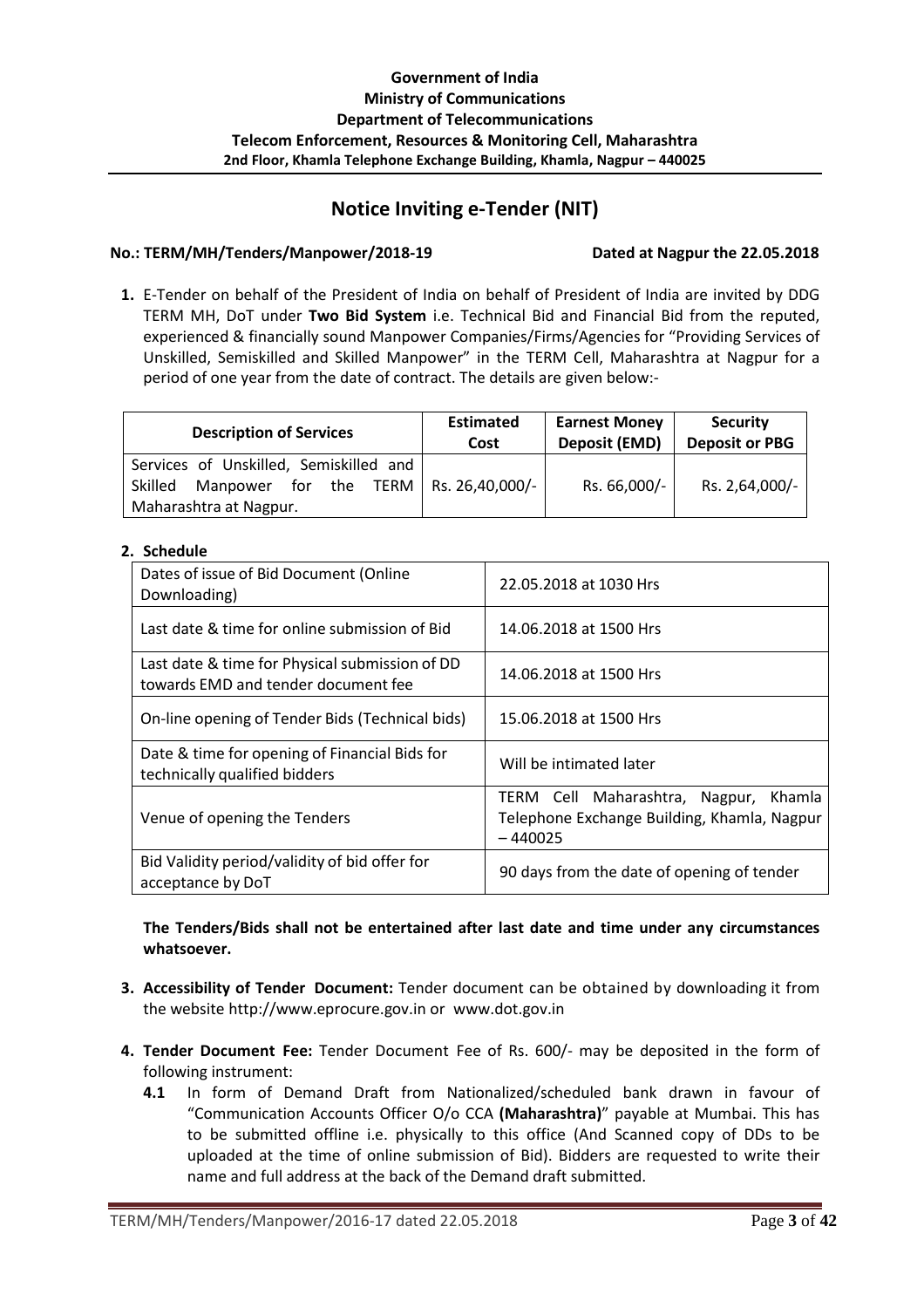**4.2** In form of online payment through Non-Tax Receipt Portal (NTRP) also known as **Bharatkosh**. **The Soft copy of online payment receipt to be uploaded at the time of online submission of Bid.** The Non-Tax Receipt Portal (NTRP) is the initiative of O/o Controller General of Accounts, M/o Finance, Government of India to provide one stop services to deposit any fees/fine/other money into the Government Account through the web based portal **https://bharatkosh.gov.in**. For further information, user guides are available at **https://bharatkosh.gov.in/static/UserGuide.asp .** 

**Note:** DoT has decided to use the process of e-tendering for inviting this tender and thus the physical copy of the tender document would not be sold.

### **5. Submission of Bids**:

Aspiring Bidders who have not enrolled/registered in e-procurement should enroll/register before participating through the website http://eprocure.gov.in/eprocure/app. Bids have to be submitted online only at website http:/eprocure.gov.in/eprocure/app under two bid systems i.e. (i) Technical/Qualifying bid and (ii) Financial bid in the prescribed proforma. All the documents in support of eligibility criteria etc. are also to be scanned and uploaded along with the tender documents. **Tender sent by any other mode will not be accepted**. The list of documents to be submitted along with technical bid and financial bid are detailed in **Section I Clause 7** of the tender document.

**6.** This office reserves the right to amend or withdraw any of the terms and conditions contained in the Tender Document or to reject any or all tenders without assigning any reason. The decision of the DDG TERM Maharashtra, Department of Telecommunications in this regard shall be final and binding on all.

### **Sd/-**

**Director (Admin) TERM Cell Maharashtra 2nd Floor, Khamla Telephone Exchange Building, Khamla, Nagpur – 440025**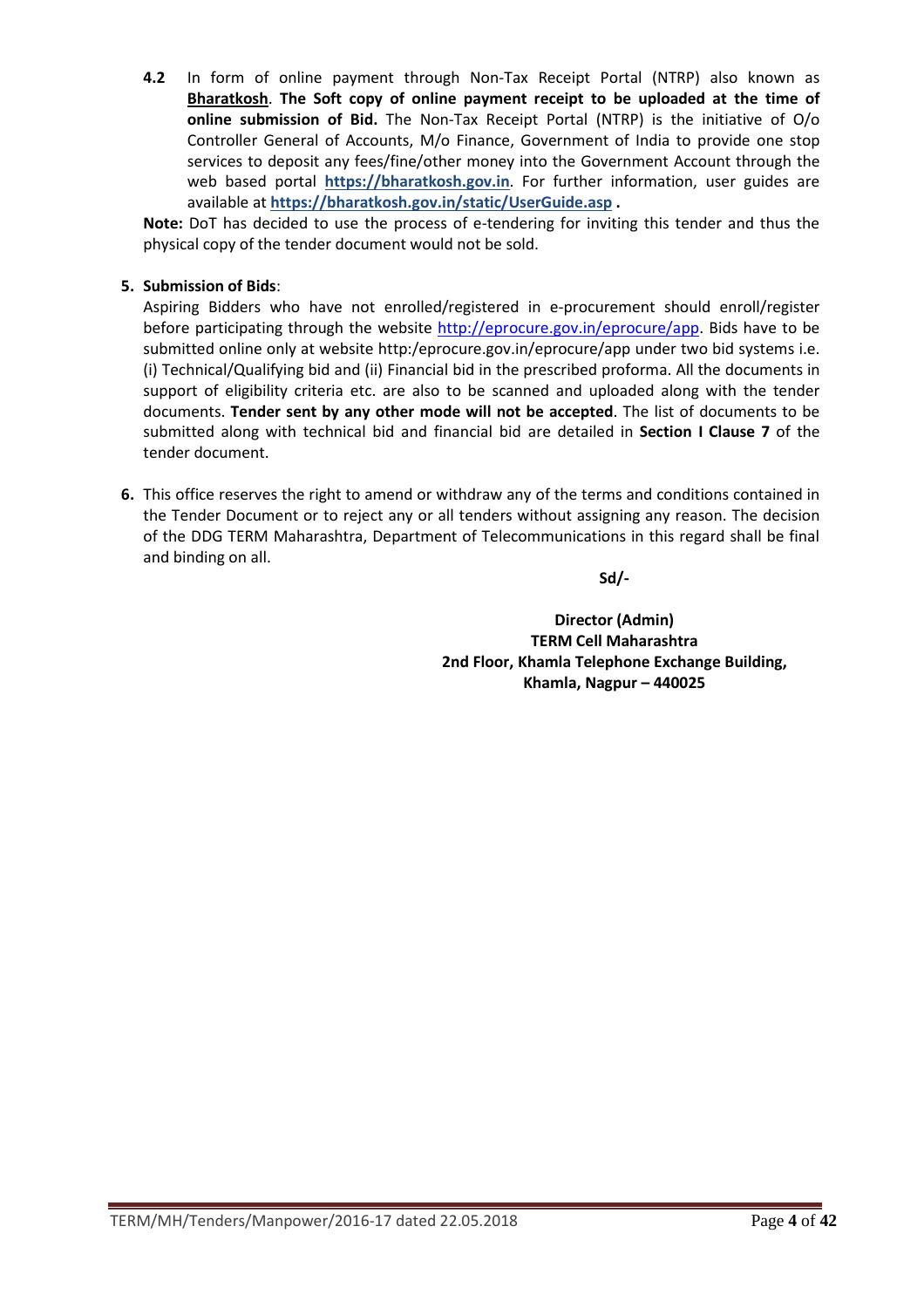# **Section – I**

### **Definition & General Instructions**

### **1. Definition of Terms**

- **1.1** Department or DOT means Telecom Enforcement, Resource & Monitoring Cell, Maharashtra, Nagpur, Department of Telecommunications. Its office situated at 2nd floor, Khamla Telephone Exchange Building, Khamla, Nagpur – 440025.
- **1.2** The bidder/tenderer means the company/firm/agency that participates in this tender and submits its bid.
- **1.3** Contractor/Agency/Firm means the bidder whose bid will be processed by Department of Telecommunication and shall include such successful bidder, its legal representatives, successors.
- **1.4** EMD shall mean Earnest Money Deposit.
- **1.5** Security Deposit or Performance Bank Guarantee (PBG) shall mean monetary guarantee furnished by the successful bidder for due performance of the contract.

### **General Instructions**

### **2. Instructions to Bidders**

- **2.1** The bidder must read carefully all the terms, conditions and specifications before filling up the tender schedule and his quotation.
- **2.2** In respect of the matters pertaining to this contract, tenderer shall not directly or indirectly bring or attempt to bring any political or outside influences or intervention through any Source, association, union or organization. All disputes, differences, clarifications etc. arising out of this contract will be represented by tenderer himself or by his legal representative at Nagpur only.
- 2.3 The Tenderer shall be bound by all terms, conditions and specifications as detailed in this tender document.
- **2.4** It may be noted that the tender notice is only for fixing a contract and shall not be construed as invitation to bid for providing the job and there is no guarantee for award of work whatsoever the reason may be.
- **2.5** Any tenderer participating in this tender should make sure that he will be able to carry out the work specified in the contract.
- **2.6** It is implied that the tenderer has obtained all necessary information directly or indirectly affecting the contract such as legal stipulation, possible delays and hindrance or interference in executing the contract and has satisfied himself/herself before making the offer. Unexpected difficulties or expenses shall NOT be considered excuses for difficulties in performing the contract; the rates quoted should take all factors into consideration.
- **2.7** The tenderer acknowledges that he assumes all risks contingent upon the nature of the contract to be actually encountered by him in executing the contract, even though such actual conditions may result in the tenderer performing more or less work than that originally anticipated.
- **2.8** The tenderers who are confident of executing the contract in time by employing the required resources, men and materials should only participate in this tender offer.
- **2.9** The tender schedule shall be read in conjunction with Specifications, General Instructions, and Conditions of Contract and Additional Conditions. The tenderer shall be deemed to have carefully examined all these documents. It is further understood and agreed that the tenderer by careful examination satisfied him with the terms and conditions of the tender document.

#### **3. Eligibility Criteria**

**3.1** Bidder must be a registered company, partnership firm or proprietary concern that should be registered with appropriate authorities.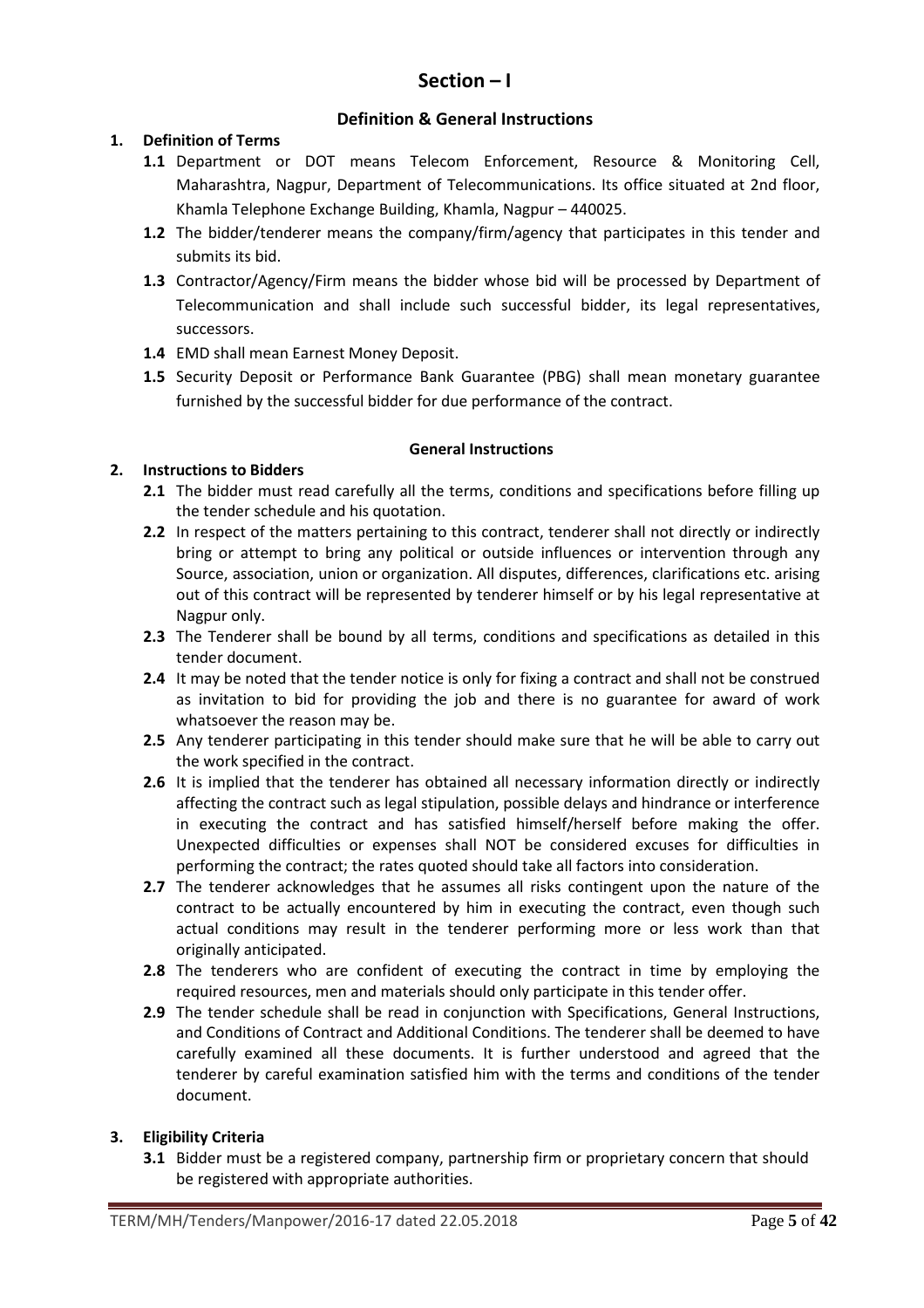- **3.2** The Bidder should be registered with GST (Goods & Service Tax) department and should have PAN provided by Income Tax department.
- **3.3** The Bidder should be registered with appropriate authorities under Employees Provident Fund (EPF) & Employees State Insurance (ESI).
- **3.4** The Bidder should have a valid Labour License.
- **3.5** Bidder should have at least one year experience of similar work (of providing unskilled, semi-skilled or skilled manpower) during the last two years (from the date of NIT) in providing manpower to Public Sector Undertakings or Government Departments.
- **3.6** Bidder should have an Annual turnover of Rs. 50 Lakhs for the each last two financial years (FY 2016-17 & 2017-18).
- **3.7** The employees of Department of Telecom and their near relatives are not entitled to participate in this tender.

### **4. Earnest Money Deposit:**

- **4.1** EMD of Rs. 66,000/- may be deposited in the form of Demand Draft from Nationalized/scheduled bank drawn in favour of "Communication Accounts Officer O/o CCA **(Maharashtra)**" payable at Mumbai. This has to be submitted offline i.e. physically to this office (And Scanned copy of DDs to be uploaded at the time of online submission of Bid). Bidders are requested to write their name and full address at the back of the Demand draft submitted.
- **4.2** Exemption of EMD: Firms registered under NSIC or DGS&D (for similar type of work) with current validity, are exempted from furnishing Earnest Money Deposit. Valid NSIC registered firms should produce documentary evidence i.e. NSIC Registration Certificate. The Selfattested copy of certificate is to be sent or submitted in a sealed envelope to the Director (Admin), TERM Cell MH, Nagpur on or before 1500 Hrs of 14.06.2018.
- **4.3** The tenders without Earnest Money Deposit/ Valid Registration Certificate as referred to in Para 4.2 above will be summarily rejected.

### **5. Preparation of Bid:**

- **5.1** The bidders are required to submit the tender documents completed in all respects after satisfying each and every condition laid down in the tender document & in its corrigendum(s). Failure to furnish all or any of the information required as per Bid document or submission of the bids not substantively responsive may result in rejection of the bid.
- **5.2** A prospective bidder requiring any clarification on the Bid documents shall have to notify the Department in writing. The Department shall respond in writing to any such request which it receives not later than 5 days prior to the deadline prescribed for submission of bids.
- **5.3** The bid shall be filled either typed or printed or neatly hand written and all pages of the enclosures and all pages of the bid document should be signed & stamped by the bidder or a person duly authorized by the bidder. **All rates shall be written both in figures and in words. Corrections, if any are to be made by crossing out, initialing and rewriting**. In case of discrepancy between the words and the figures, the rates indicated in the words shall prevail. All cutting, insertion needs to be authenticated. **No over writing/usage of correction fluid will be permitted**. Violation of the above may lead to the rejection of the bid.
- **5.4** Amendment of Bid document:
	- **5.4.1** At any time, prior to the date of submission of Bids, DOT may, for any reason, shall modify bid documents by amendments and the same will be uploaded on the portal and these amendments will be binding on them.
	- **5.4.2** In order to afford prospective bidders a reasonable time to take the amendment in to account in preparing their bids, the DOT maybe or maybe not, at its discretion, ought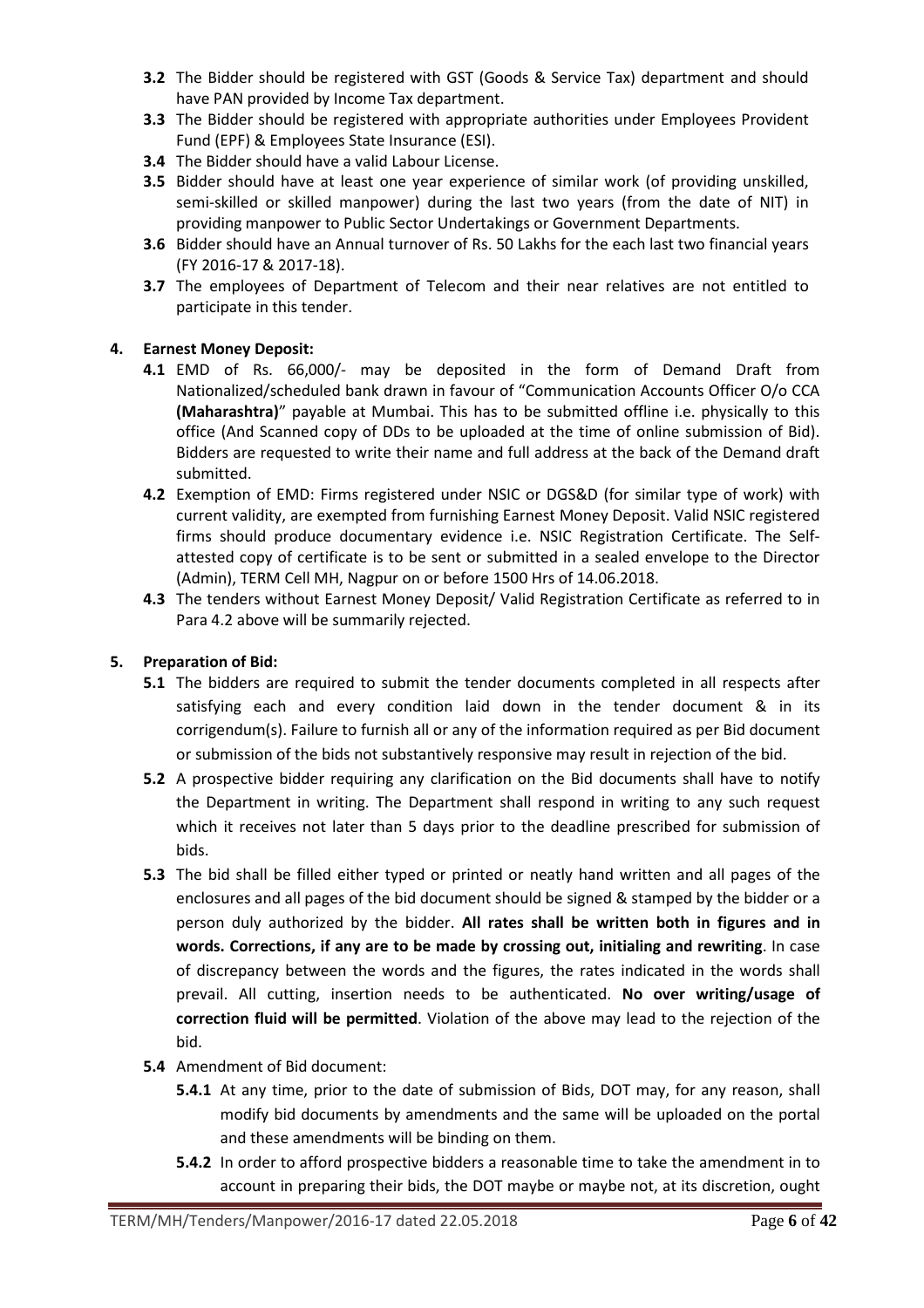to extend the deadline for the submission of bids suitably. Any amendment to the Bid document shall also be uploaded in the website as and when it is made.

- **5.4.3** Bidders who download the Bid document through internet are to take care of these amendments while submitting their bids.
- **6. Signing of Tender**: Signature should be done electronically as per e procurement system. An individual signing the tender or other documents connected with a contract must specify whether he signs as:-
	- **6.1** A "Sole Proprietor" of the concern or constituted attorney of such sole proprietor.
	- **6.2** A partner of the firm, if it is a partnership firm in which case he must have authority to execute the contracts on behalf of the firm and to refer to arbitration dispute concerning the business of the partnership either by virtue of the valid partnership agreement or by a power of attorney duly executed by the partners of the firm. A copy of the partnership agreement or general power of attorney duly attested by a Notary Public should be furnished on stamped paper duly sworn or affirmed by all the partners admitting execution of the Partnership agreement or a general power of attorney. The Self-attested copy of the certificate of registration of firm should also be enclosed along with the tender.
	- **6.3** Director or Officer duly authorized by the Board of Directors of the company, if it is a company.
	- **6.4** In the case of partnership firms, where no authority to refer disputes concerning the business of the partnership has been conferred on any partner, all the partners of the firm must sign the tender and all other related documents.
	- **6.5** A person signing the tender form or any other documents forming part of the tender on behalf of another person should have an authority to bind such other person and if, on enquiry it appears that the persons so signing had no authority to do so, competent authority may without prejudice, cancel the contract and hold the signatory liable for all costs, consequences and damages under the civil and criminal remedies available.
- **7. Submission of Bids:** Bids have to be submitted online only at website address of http:/eprocure.gov.in/eprocure/app in two bid systems i.e. (i) Technical/Qualifying bid and (ii) Financial bid in the prescribed proforma. All the documents in support of eligibility criteria etc. are also to be scanned and uploaded along with the tender documents. Tender sent by any other mode will not be accepted.
	- **7.1** Bids must be submitted by the bidder on or before the due date & time (as mentioned in the NIT of this tender document).

### **7.2 The Technical bid shall contain**

- i. Duly filled and signed Proforma for bidder's details as per **Section VIII**.
- ii. EMD & Tender document fee (in case of online payment through NTRP, online payment receipt to be uploaded online; In case of payment through DD, Scanned copy of DDs to be uploaded online & original DDs to be submitted offline).
- iii. Self-attested copy of registration of company/partnership firm/proprietary with appropriate authority.
- iv. Authorization letter in case person other than the bidder has signed the tender documents.
- v. Self-attested Copy of PAN card and of GST (Goods & Service Tax) registration certificate issued by competent authority.
- vi. Self-attested copy of EPF and ESI registration with competent authority.
- vii. Self attested copy of valid labour license from competent authority or Declaration regarding exemption/non-applicability of labour license quoting relevant clause(s) of Labour Laws.
- viii. Self-attested Copy of certificate of at least one year experience of similar work (of providing unskilled, semi-skilled or skilled manpower) during the last two years (from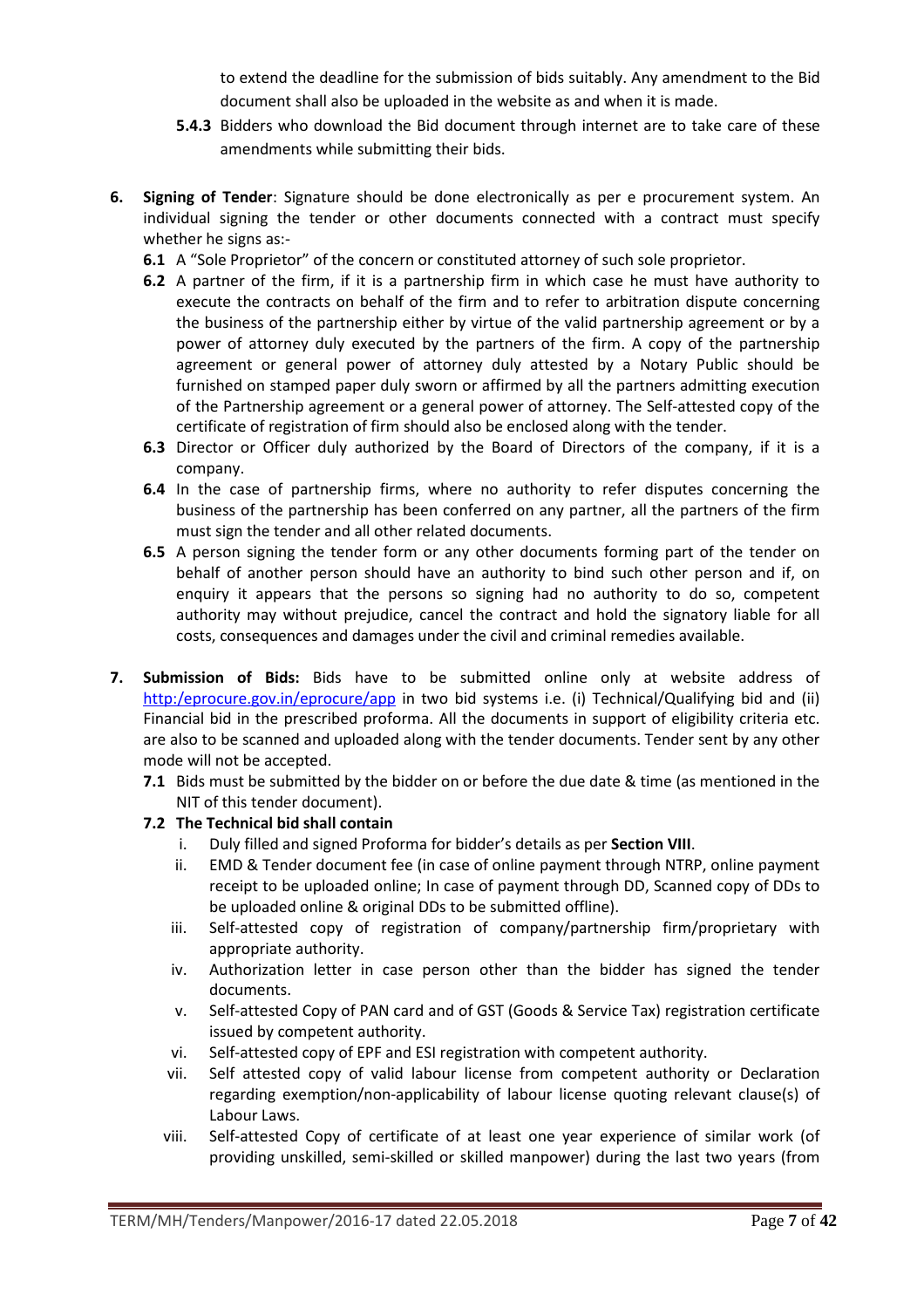the date of NIT) in providing manpower to Public Sector Undertakings or Government Departments.

- ix. Duly filled and signed certificate regarding no near relatives as per **Section IX**.
- x. Duly filled and signed declaration regarding Website downloading & Non-tampering of Tender document as per **Section X**.
- xi. Duly filled and signed declaration regarding Blacklisting/Non-blacklisting as per **Section XI**.
- xii. Duly filled and signed Pre receipt for refund of EMD as per **Section XII**.
- xiii. Tender document & its enclosures duly signed & stamped by bidder or his authorised representative on each page as a token of their acceptance. **Non submission of above document will disqualify in technical bid and they will not be eligible for opening of financial bid. All the above documents are to be scanned and uploaded online in the e-procurement site.**
- **7.3** At any point of time original documents may be asked for verification. In case originals are not produced before due date bids may be rejected.

### **7.4 The Financial bid shall contain**

- Duly filled in financial bid as mentioned in **Section XIII (BOQ)**.
- **8.** The bidder shall quote the rate both in words (in Hindi or English only) and figures (International Numerals Only) in the manner as specified for every mentioned item separately.
- **9.** In the case of illiterate tenderers, a witness should attest the tendered rate. The rates quoted in words will have **Precedence** over the rates quoted in figures.
- **10.** All corrections, additions and alterations in the entries and tender papers will be initialed by the tenderer with date. No errors or overwriting shall be permissible unless initialed by the bidder with date.
- **11.** The bidder shall certify and sign on each and every page of tender document at the bottom and also will sign wherever required in the tender document as his acceptance of each term and conditions of the contract.
- **12.** Interest shall NOT be payable on the Earnest Money deposit.
- **13.** The Earnest Money of the successful tenderer will be adjusted towards security deposit and that of the unsuccessful tenderer will be refunded without interest within reasonable time after final decision on the tender, normally within six months from the date of opening of tenders.
- **14.** The Technical Bids will be opened online as per the schedule as specified in NIT by Tender Opening Committee of this Department. In the first instance, the technical bids shall be evaluated by the Tender Evaluation committee (TEC) constituted for the purpose by the Department. At the second stage, the Financial Bids of only those bidders who qualify in the technical bid will be opened, for which the date and time will be intimated later.

### **15. Evaluation Criteria for the Financial Bid**

- i. Financial bid will be evaluated on the basis of total cost of Contractor's Administrative/Service charges.
- ii. Total Cost of Contractor's administrative/service charges will be calculated as follows :-**(No. of unskilled worker x Rate quoted as per Financial bid for the respective item) + (No. of semiskilled worker x Rate quoted as per Financial bid for the respective item) + (No. of Skilled worker x Rate quoted as per Financial bid for the respective item)**
- iii. Lowest bidder will be identified based on whose total cost as mentioned above is lowest.

### **16. Rejection of Tenders**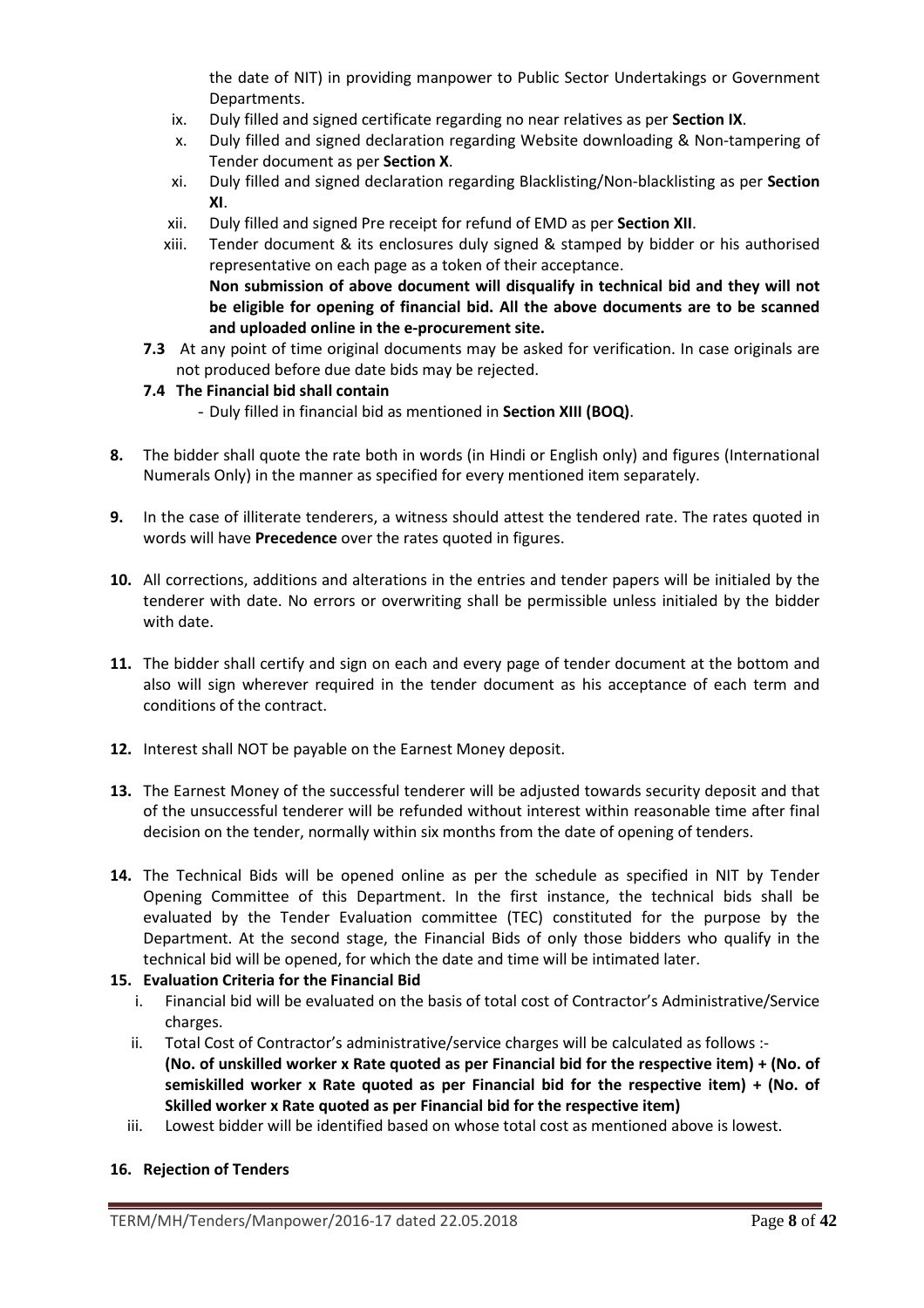The authority inviting tenders, at his sole discretion shall reserve the right to reject or cancel consideration of any or all Bids/tenders:

- (a) If the requisite Earnest Money Deposit/Valid Registration Certificate is not submitted along with the bid.
- (b) If the tender documents are **not duly signed**, or not found proper or complete to the satisfaction of DOT in any of the requisite matters, particular(s) or formalities or for any reason(s) which shall not be disclosed to the tenderer(s).
- (c) If the tenderer seeks changes in terms and conditions, specifications or time limits as envisaged in the contract.
- (d) If tender consists of unwarranted comments, conditions, deviations in specification or any other omissions or commissions compared to documents.
- (e) Without assigning any reason thereof.
- **17.** The tender submitted by tenderer will remain valid for acceptance for a period of 90 (Ninety) days from the date of opening of the tender. Tenderer shall not be entitled during this period of Ninety days, without the consent in writing of DoT to revoke or cancel his tender or to vary the tender submitted or in term thereof. The DoT shall communicate the acceptance of tender to the successful tenderer(s). Due to administrative reasons, extension of the time period, if requested by the DoT in writing, the tenderer shall accede to such request for extension and communicate his acceptance to the DoT in writing.
- **18.** Tender will be accepted and Contract will be finalized only with those of the tenderer(s), who in the opinion of DoT shall have capacity and resources to execute the contract in the prescribed time as per the time schedule.
- **19.** The DoT reserves the right to award the contract or part thereof to one or more tenderers whose rate may not necessarily be the lowest. The decision of DDG TERM MH in this regard shall be final and binding.

### **20. Signing of the contract agreement**

The successful Tenderer shall be required to execute an Agreement within 10 (Ten) working days of being called upon on a non-judicial stamp paper of Rs. 100/- (One hundred only) at his own cost and in the form annexed hereto to the effect that the tenderer and DoT are bound by the terms and conditions of agreement which in turn, will be the same as the terms and conditions of tender document.

**21.** The DoT reserves the right to cancel the agreement executed without any compensation whatsoever to the contractor any time before the award of the work. The action of DoT under this clause shall not construe the breach of contract.

### **22. Forfeiture of Earnest money**

In the event of failure of the tenderer to execute the Agreement or failure to remit the required security deposit within ten days of being called upon to do so, the amount of Earnest Money shall stand forfeited. The acceptance of the tender will be re-considered or revoked or cancelled at the discretion of DoT which will not amount to imposing of penalty.

- **23.** Any clarifications on details of the contract can be obtained from Director, TERM MH Nagpur before the date specified for opening of the tender.
- **24.** Any attempt to negotiate directly or indirectly by tenderers with the authority to whom the tender is submitted or with the authority who is competent to accept the tender or endeavors to secure interest for actual or prospective tender or to influence by any means will disqualify the tender and same will be summarily rejected and action to black-list the tenderer will be taken by the competent authority.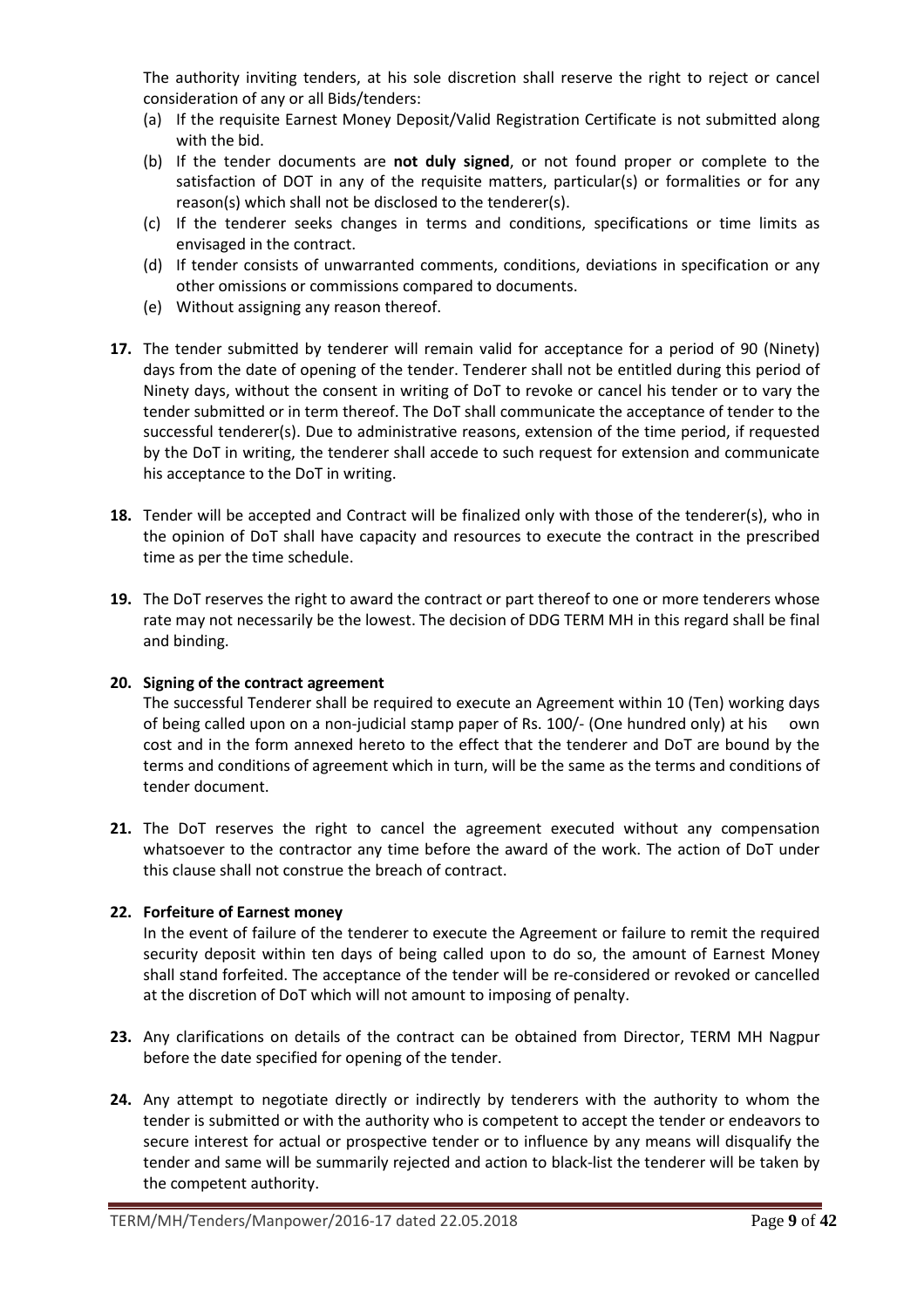- **25.** No Gazetted Officer employed in DoT is allowed to work as a contractor for a period of two years from his retirement. This contract is liable to be cancelled if either the contractor or any of his employee is found at any time to be such a person who had not obtained permission of Govt. of India as aforesaid before submission of the tender or engagement in the contractor's service as the case may be, and any security deposit, earnest money deposit and any other bills due for payment shall stand forfeited forthwith. Under the above circumstances, such contractor shall not claim any type of relief or remedy of whatever nature, from the DoT for his illegal act.
- **26.** DoT assumes no responsibility whatsoever for any oral understandings or representations made by any of its officers or agents or servants prior to the execution of the contract.
- **27.** No communication from the tenderer in the form of any clarification or information/ document lost sight of in the original tender etc. will be given any consideration, unless any such clarification has been sought for by the DoT.
- **28.** DoT reserves the right to postpone the date of opening of tender or to cancel the tender notice without assigning any reasons thereof. Any request from tenderers to postpone or to change date of opening of the tender due to any reason, whatsoever, will not be considered.
- **29.** DoT is not bound to accept the lowest tender and reserves absolute right to reject any or all tenders without assigning any reason thereof.
- **30.** The tender form and Document shall be non-transferable.
- **31.** These instructions to the Tenderer shall be deemed to form part of the Agreement/Contract for the work.
- **32.** In case the date of opening of tender is declared a holiday, the tender will be opened on the next working day.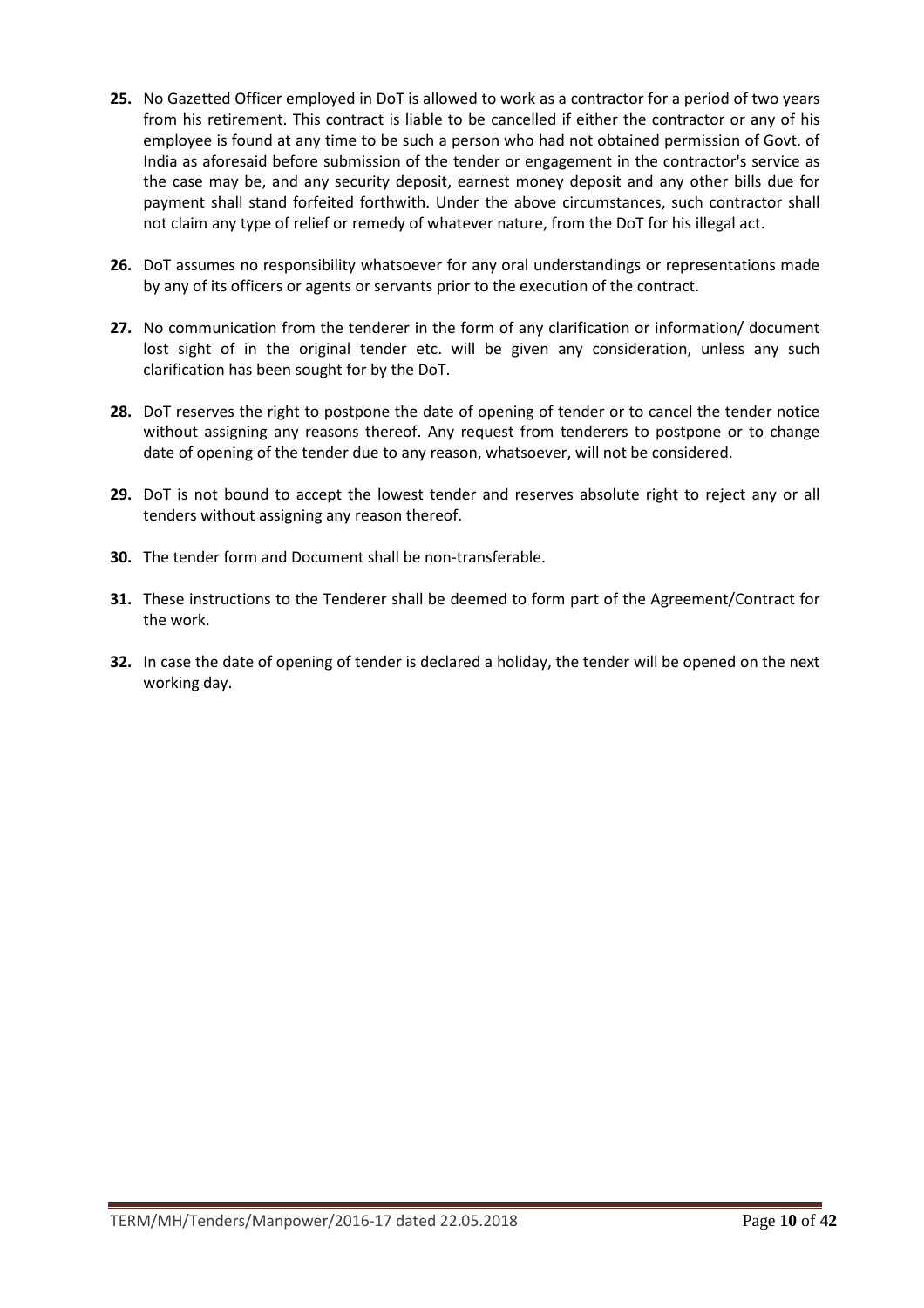# **Section – II**

### **Special Instructions**

- **1.** The Bids should be submitted online through e-tendering portal of http:/eprocure.gov.in/eprocure/app and shall bind the bidder for the acceptance of all the conditions specified herein or in NIT.
- **2.** The Bidders are at liberty to be present or authorize not more than one representative to be present at the time of opening of tenders.
- **3.** Correction in the tender, if any should be initialed, otherwise the tender will be rejected at the time of opening.
- **4.** The tender will be in force for a period of ONE year commencing from the date of execution of agreement. The DDG TERM MH may also extend the period of contract for a period of one year from the date of its expiry on the same terms and conditions with mutual consent. For the said extension, the prevailing minimum rate of wage shall be considered.
- **5.** Quantum of work and estimated cost mentioned may increase/decrease by 25%.
- **6.** One representative of contractor or contractor himself must be in touch with all the officers- in charge of the work. It is preferable that the contractor should have their registered Office or one of their Branch Office in Nagpur.
- **7.** Successful bidder has to submit security deposit and to execute an agreement in the proper form on a stamp of Rs. 100/- the cost of which will be borne by the tenderer himself within 10 days from issue of letter of intent. Such agreement must conform to terms of NIT and such other condition in the tender offer as may be agreed upon by DDG TERM MH. The submission of more than one tender under different names is prohibited.
- **8. Inferior Quality of Work:** The in-charge of work shall be entitled to recover 10 % of bill amount in addition to liquidated damage charges for inferior quality of work.
- **9.** If any of the information furnished by the contractor is found to be incorrect the contract is likely to be terminated.
- **10.** DDG TERM MH is not bound to accept the lowest tender and reserve the right (i) to reject any or all tenders (ii) The right to accept any portion of the tender offered without assigning any reason and also to split the tender and award the same to different parties. He can also reduce or extend the period of contract without assigning any reason.
- **11.** Acceptance of the tender will be communicated by an acceptance Note or Letter of Intent.
- **12.** The manpower engaged by the contractor for executing jobs is purely responsibility of the contractor and they will not have any claim/liability on the DoT.
- **13.** No sub-contracting is permissible. The near relatives of all employees working in the DoT either directly recruited or on deputation are prohibited from participation in this tender. The detailed guidelines in this regard are given in the following paragraphs:
	- i. The near relatives for this purpose are defined as:
		- (a) Members of a Hindu Undivided family,
		- (b) They are husband and wife,
		- (c) The one is related to the other in the manner as father, mother, son (s) & son's wife (daughter-in-law), Daughter(s)& daughter's husband (son-in-law), brother(s) & brother's wife, sister(s) & sister's husband (brother-in-law).
	- ii. As per Government of India's CCS Conduct rule 4, no Government servant shall in the discharge of his official duties deal with any matter or sanction any contract to any company or for any other person if any member of his family is employed in that company or firm or under that person or if he or any member of his family is interested in such matter or contract in any other manner and the Govt. Servant shall refer every such matter or contract to their Government office. This clause is applicable to all DoT employees and in view of this as soon as any DoT employee becomes aware of the above aspect, he must intimate this to the competent authority.
- **14.** The contractor will be required to pay minimum wages as prescribed under the Minimum Wages Act. The contractor will maintain proper record as required under the Law / Acts. The contract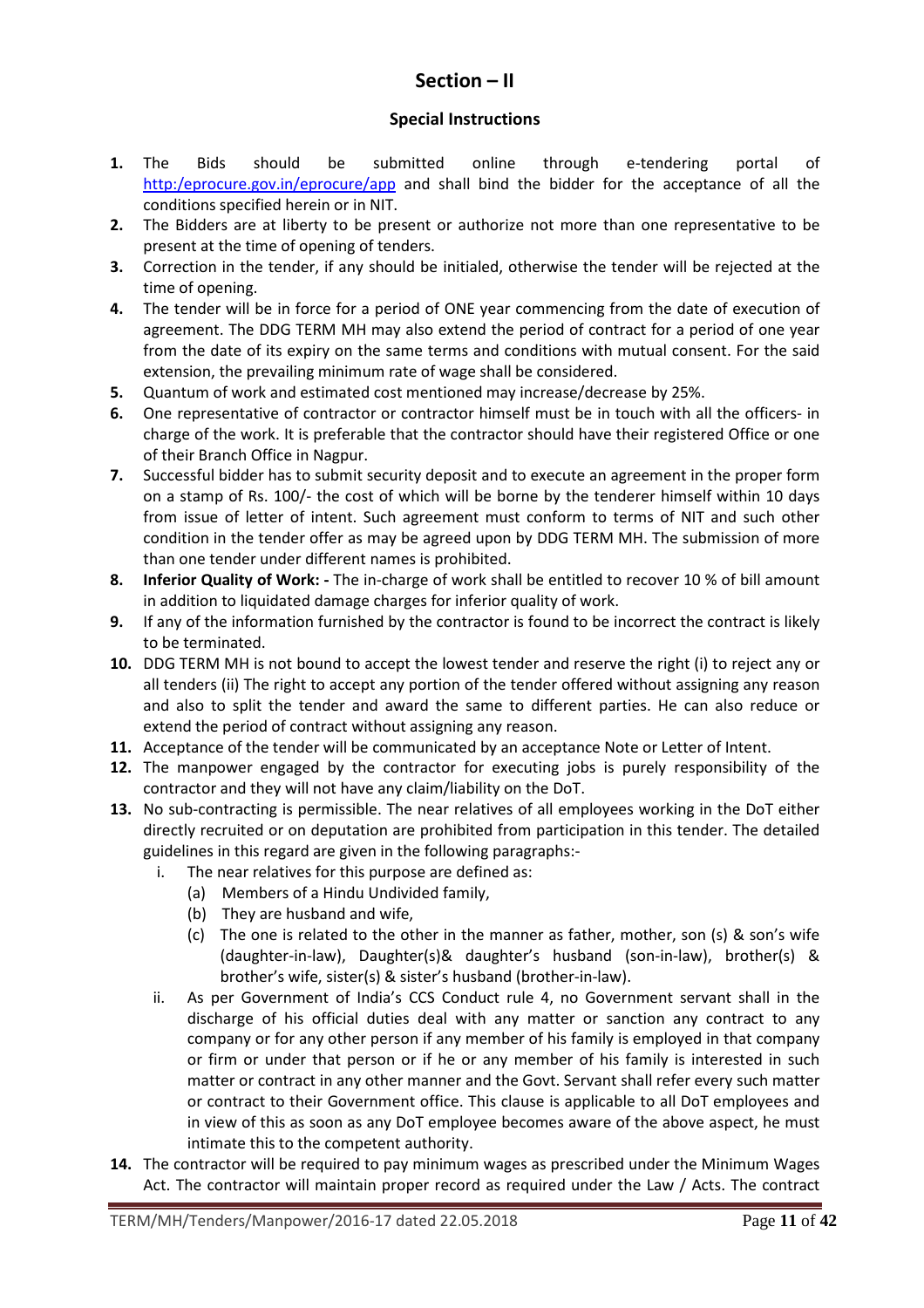will remain valid for one year or the period specified in the letter communicating the acceptance, whichever is earlier, unless terminated earlier by the DDG TERM, MH.

- **15. Service shall be from 09:00 to 1800 hrs on Monday to Friday, with a lunch break. The contractor may be called upon for the services on Saturday or Sunday or Gazetted holidays also, if required, without any extra charge. No other emoluments shall be entitled to except the actual bus fare for services outside office premises.**
- **16.** The contractor shall ensure that any details of office, operational process, technical know-how, security arrangements, and administrative/organizational matters are not divulged or disclosed to any person by its personnel deployed in this office and **utmost secrecy and confidentiality must be maintained.**
- **17.** It will be the responsibilities of the contractor to meet transportation, food, medical and any other requirements in respect of the persons deployed by it (Agency) in this office and this office will have no liabilities in this regard.
- **18.** For all intents and purposes, the contractor shall be the "Employer" within the meaning of different Labour Legislations in respect of manpower so employed and deployed in this office. **The manpower deployed by the contractor in this office shall not have claims of any Master and Servant** relationship nor have any principal and agent relationship with or against TERM Cell, MH, Nagpur, Department of Telecommunications.
- **19.** The contractor shall be solely responsible for the redressal of grievances /resolution of disputes relating to person deployed. This office shall, in no way, be responsible for settlement of such issues whatsoever. This office shall not be responsible for any damages, losses, claims, financial or other injury to any manpower deployed by contractor in the course of their performing the functions/duties, or for payment towards any compensation.
- **20.** The manpower deployed by the contractor shall not claim nor shall be entitled to pay, perks and other facilities admissible to casual, ad hoc, regular / confirmed employees of this office during the currency or after expiry of the contract.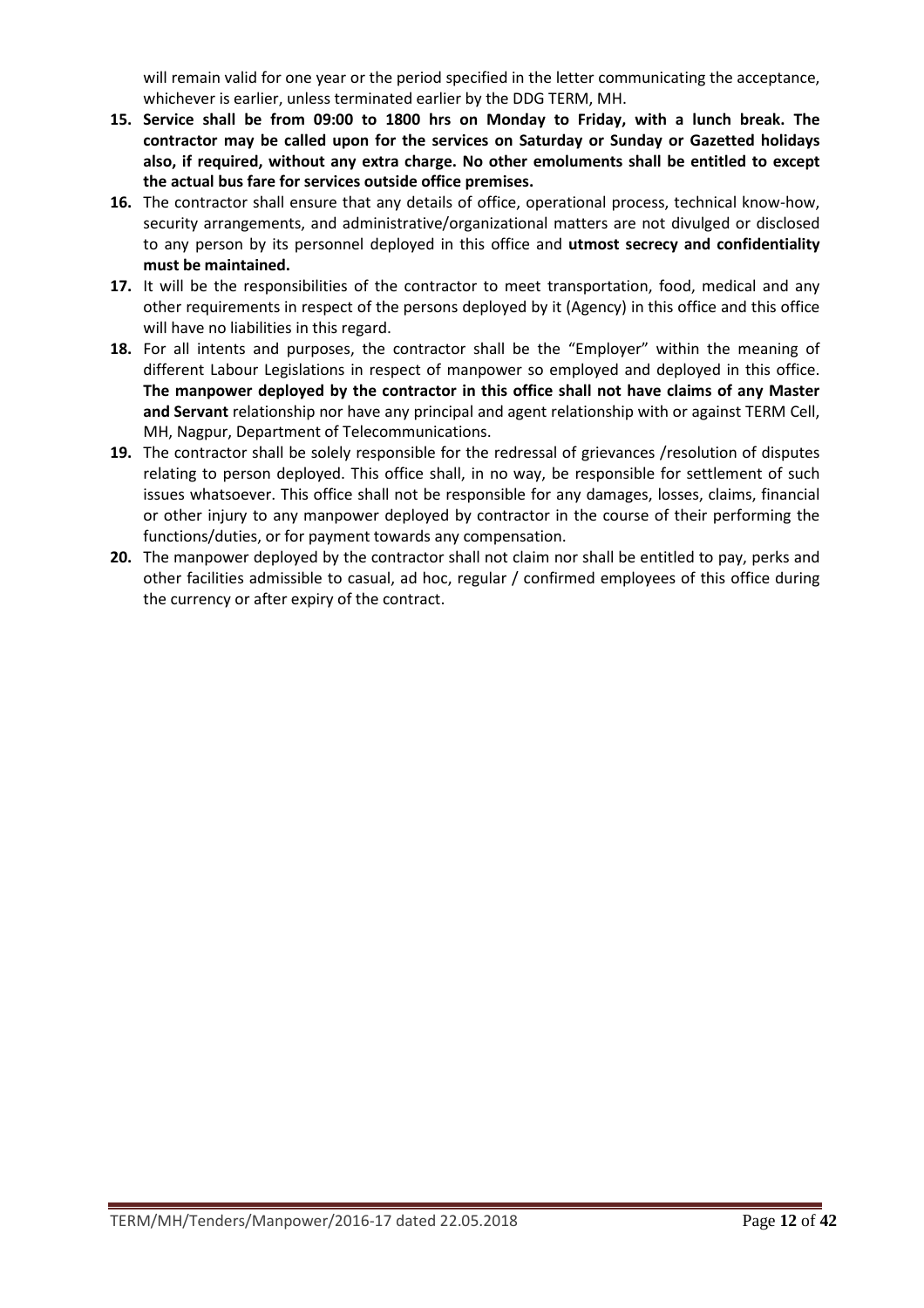# **Section – III**

### **Special instructions to Bidders for e-Tendering**

#### **General**

**:** 

These Special Instructions (for e-Tendering) supplement General and Special instructions, as given in Section I & II of the Tender Documents. Submission of Bids only through online process is mandatory for this Tender.

E-Tendering is a new methodology for conducting Public Procurement in a transparent and secured manner. Suppliers/ Vendors will be the biggest beneficiaries of this new system of procurement. For conducting electronic tendering, TERM Cell Maharashtra, DOT has decided to use the (http://www.eprocure.gov.in) through NIC's (National Informatics Centre) Central Public Procurement Portal, Ministry of Communications & Information Technology, Government of India. Benefits to Suppliers are outlined on the Home-page of the E-portal.

#### **Instructions:**

#### **1. Tender Bidding Methodology:**

Sealed Bid System 'single Stage – 2 e-Envelopes'.

In case of two e-Envelope system Financial & Techno-commercial bids shall be submitted by the bidder at the same time.

### **2. Broad outline of activities from Bidders prospective:**

- **a)** Procure a Digital Signing Certificate (DSC)
- **b)** Register on NIC's (National Informatics Centre) Central Public Procurement Portal(CPPP)
- **c)** Create Users and assign roles on CPPP
- **d)** View Notice Inviting Tender (NIT) on CPPP
- **e)** Download Official Copy of Tender Documents from CPPP
- **f)** Clarification to Tender Documents on CPPP Query to DOT (Optional) View response to queries posted by DOT, as addenda.
- **g)** Bid-Submission on CPPP: Prepare & arrange all document/paper for submission of bid online and offline.
- **h)** Attend Public Online Tender Opening Event (POTOE) on CPPP Opening of Techno-commercial Part.
- **i)** View Post-TOE Clarification posted by DOT on CPPP (Optional) Respond to DOT's Post-TOE queries.
- **j)** Attend Public Online Tender Opening Event (TOE) on ETS Opening of Financial-Part (Only for Technical Responsive Bidders)
- **k)** Participate in e-Reverse Auction on CPPP (Not applicable in this Tender).
- **l)** Submission of offline documents in sealed envelope at TERM Cell Maharashtra, 2nd Floor, Khamla Telephone Exchange Building, Khamla, Nagpur - 440025.
- **m) Please take care to scan documents that total size of documents to be uploaded remains minimum. If required, documents may be scanned at lower resolutions say at 150 dpi. However it shall be sole responsibility of bidder that the uploaded documents remain legible**.
- **n)** Utmost care may be taken to name the files/documents to be uploaded on CPPP. There should be no special character or space in the name of file. Only underscores are allowed. The illustrative examples are given below:-

| File name         | Allowed or not<br>allowed in CPPP | <b>Reason for Allowed/Not allowed</b>               |
|-------------------|-----------------------------------|-----------------------------------------------------|
| QA Certificate    | Not allowed                       | Space in between words or characters not<br>allowed |
| QA Certificate(1) | Not allowed                       | Special characters not allowed                      |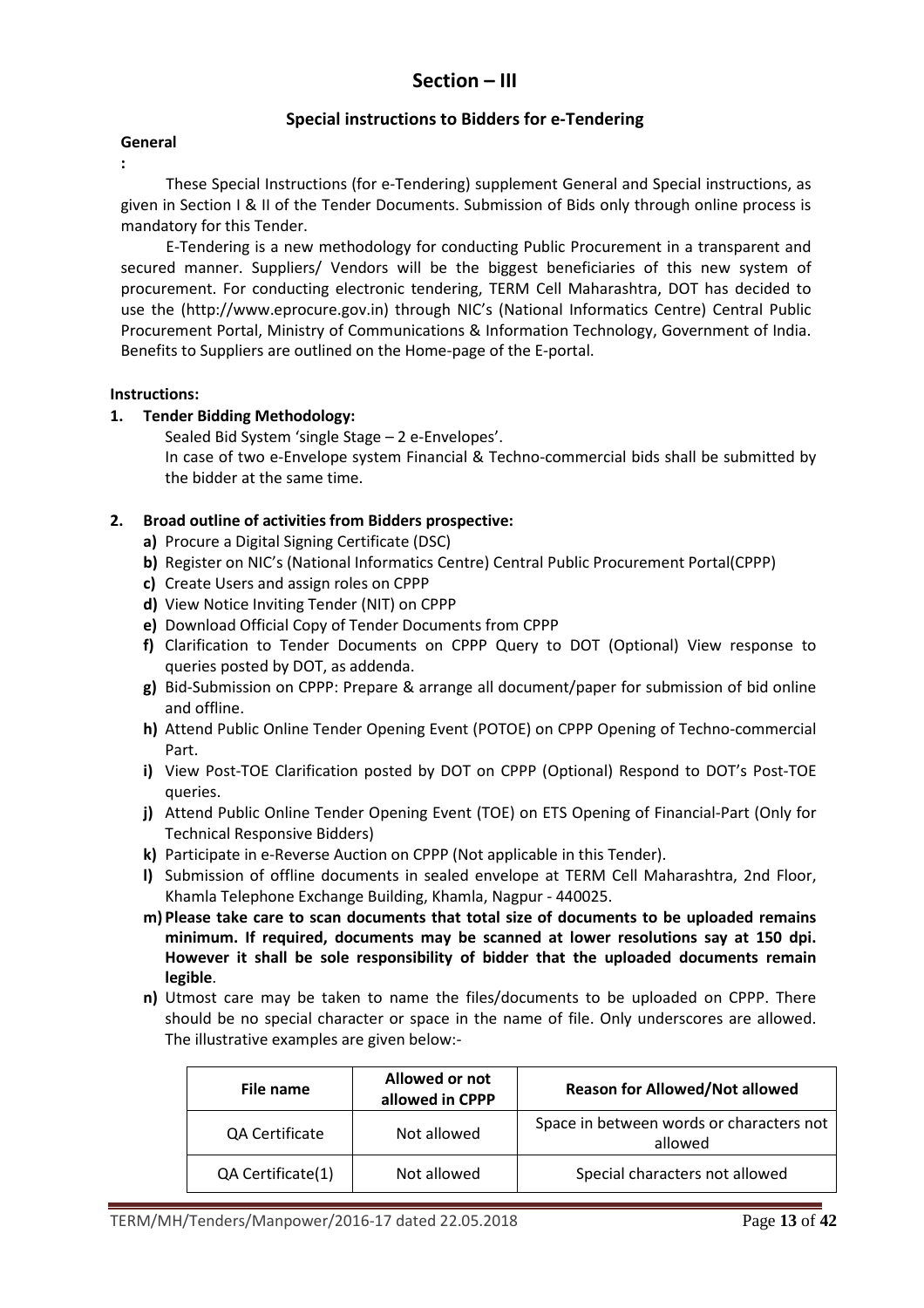| QA Certificate       | Allowed | Underscore allowed between<br>words/characters |
|----------------------|---------|------------------------------------------------|
| <b>QACertificate</b> | Allowed | Upper & lower cases allowed                    |

**o)** It is advised that all the documents to be submitted (See Clause 5 below) are kept scanned or converted to PDF format in a separate folder on your computer before starting online submission. BOQ Section -XIII (Excel Format) may be downloaded and rates may be filled appropriately. This file may also be saved in a secret folder on your computer. The names & total size of documents (**Preferably below 50 MB**) may be checked.

### **For participating in this tender online, the following instructions need to be read carefully. These instructions are supplemented with more detailed guidelines on the relevant screens of the CPPP.**

### **3. Digital Certificates:**

For integrity of data and its authenticity/ non-repudiation of electronic records, and to be compliant with IT Act 2000, it is necessary for each user to have a Digital Certificate (DC), also referred to as Digital Signature Certificate (DSC), of Class 2 or above, issued by a Certifying Authority (CA) licensed by Controller of Certifying Authorities (CCA) [refer http://www.cca.gov.in for more details].

### **4. Registration:**

To use the NIC's Central Public Procurement Portal **(http://www.eprocure.gov.in)**. Vendor needs to register on the portal. The vendor should visit the home-page of the portal (www.eprocure.gov.in) and to the e-procure link then select Bidders Manual Kit.

**Note:** Please contact NIC Helpdesk (as given below), to get your registration accepted/activated.

#### **NIC Help Desk No.:**

Telephone No. 1800 233 7315

Email ID: cppp-nic@nic.in (Please mark cc: support-nic@ncode.in)

### **DOT Contact, for TERM MH, Nagpur:**

Sh. Manoj Kumar Singhal, Assistant Director General Telephone/Mobile: 0712-2294249 E-mail ID: manoj.singhal@gov.in

#### **5. Bid related Information for this Tender (Sealed Bid)**

The entire bid-submission would be online on CPPP. Broad outline of submissions are as follows:

- **a)** Submission of Tender document fee & Earnest Money Deposit (EMD)
- **b)** Submission of digitally signed copy of Technical Bid & Financial Bid (Excel Sheet).
- **c)** Tender Documents/Addendum/Addenda
- **d)** Two Envelopes
	- Techno-commercial-Part
	- Financial-Part

Each of the above electronic envelopes consists of Main bid and Electronic form (both mandatory) and bid Annexure (Optional).

NOTE: Bidder must ensure that after following above the status of bid submission must become – "Complete".

Bidders must ensure that all documents uploaded on e-tender portal as files or zipped folders, **contain valid files and are not corrupt or damaged due to any processing at bidder PC system like zipping etc. It shall be the responsibility of bidder himself for proper extractability of uploaded zipped files.** 

**Any error/virus creeping into files/folder from client end PC system cannot be monitored by e-tender software/server and will be bidder's responsibility only.**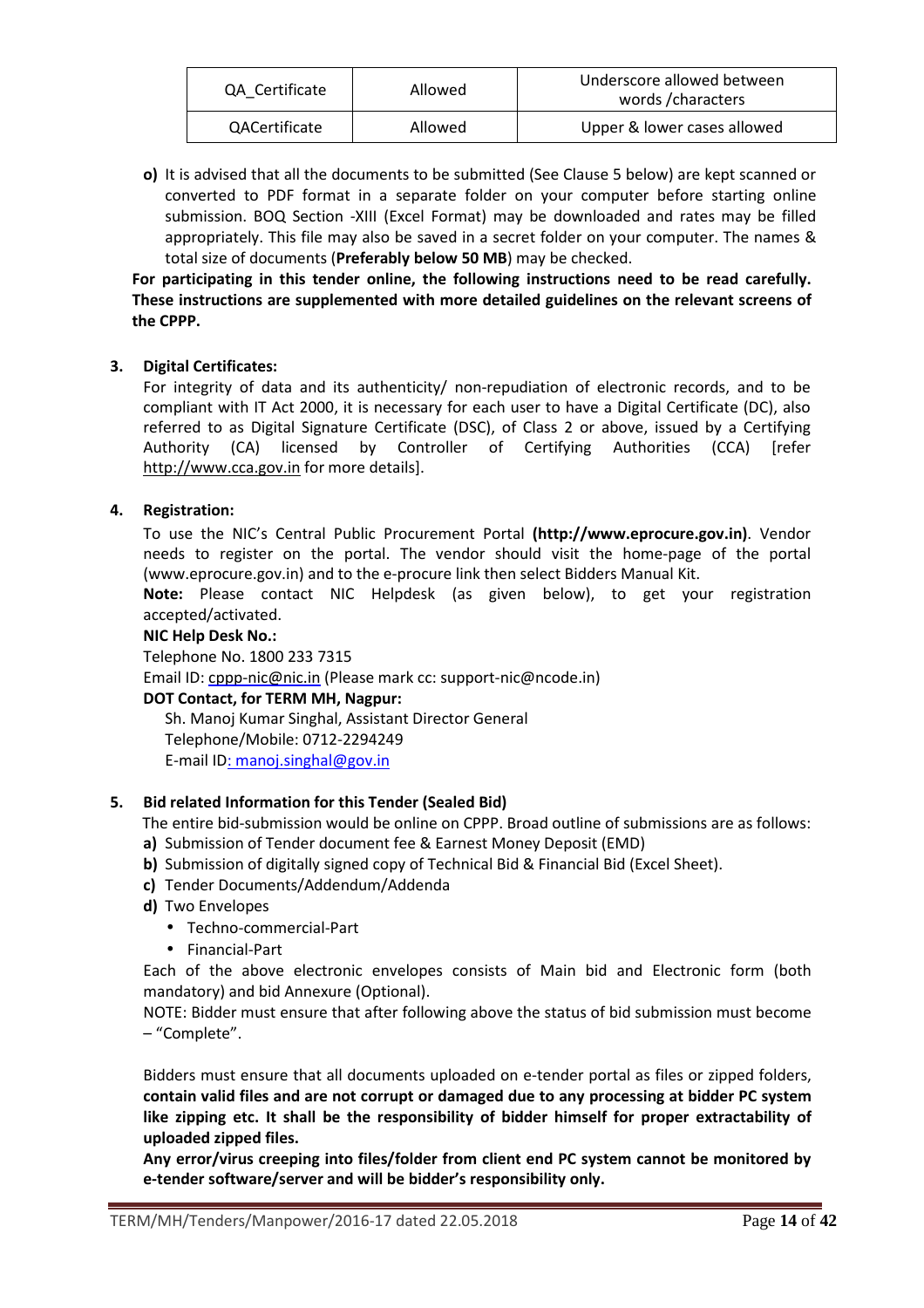In case the files are non-extractable or illegible otherwise, then the bidder's authorized representative shall be given one chance by Tender Opening Committee to open & demonstrate the contents of bid data downloaded from the e-tender portal in his presence.

If, even after above chance, the bidder is unable to open & demonstrate the contents of bid data downloaded from the e-tender portal in his presence then no fresh bid in any form, soft or hard copies, shall be accepted by tendering authority and his bid shall be summarily rejected and treated as non-responsive.

### **6. Offline Submissions:**

The bidder is requested to submit the following documents offline to **TERM Cell MH, 2nd Floor, Khamla Telephone Exchange Building, Khamla, Nagpur - 440025**, on or before the date & time of submission of bids as specified in NIT of this tender document, in a Sealed Envelope. The envelope shall be super scribed as "Tender For Providing Services of Unskilled, Semiskilled and Skilled Manpower in the Office of DDG TERM MH" and the words 'DO NOT OPEN BEFORE **(1500Hrs 15.06.2018**)'.

- **a.** EMD Bid Security in Original in accordance with Clause 1 of NIT & Clause 4 of Section I.
- **b.** Tender document fee in accordance with Clause 4 of NIT.

**Note: 1** The Bidder has to upload the Scanned copy of all above mentioned original documents during Online Bid-Submission.

**Note: 2 Special Note on Security of Bids:** Security related functionality has been rigorously implemented in CPPP in a multi-dimensional manner. Starting with 'Acceptance of Registration by the Service Provider', provision for security has been made at various stages in Electronic Tender's software. Security related aspects as regard Bid Submission are outlined below:

As part of the Electronic Encrypter™ functionality, the contents of both the 'Electronic Forms' and the 'Main-Bid' are securely encrypted using a Pass-Phrase created by the Bidder himself. Unlike a 'password', a Pass-Phrase can be a multi-word sentence with spaces between words (e.g. I love this World). A Pass-Phrase is easier to remember, and more difficult to break. It is recommended that a separate Pass-Phrase be created for each Bid-Part. This method of bidencryption does not have the security and data-integrity related vulnerabilities which are inherent in e-tendering systems which use Public-Key of the specified officer of a Buyer organization for bid-encryption. Bid-encryption in CPPP is such that the Bids cannot be decrypted before the Public Online Tender Opening Event (TOE), even if there is connivance between the concerned tender-opening officers of the Buyer organization and the personnel of e-tendering service provider.

Typically, 'Pass-Phrase' of the Bid-Part to be opened during a particular Public Online Tender Opening Event (TOE) is furnished online by each bidder during the TOE itself, when demanded by the concerned Tender Opening Officers who will open the bid. Else Tender Opening Officer may authorize the bidder to open his bid himself. There is an additional protection with SSL Encryption during transit from the client-end computer of a Supplier organization to the etendering server/ portal.

### **7. Public Online Tender Opening Event (TOE)**

CPPP offers a unique facility for 'Public Online Tender Opening Event (TOE)'. Tender Opening Officers as well as authorized representatives of bidders can attend the Public Online Tender Opening Event (TOE) from the comfort of their offices. For this purpose, representatives of bidders (i.e. Supplier organization) duly authorized are requested to carry a Laptop and Wireless Connectivity to Internet.

Every legal requirement for a transparent and secure 'Public Online Tender Opening Event (TOE)' has been implemented on CPPP. As soon as a Bid is decrypted with the corresponding 'Pass-Phrase' as submitted online by the bidder himself (during the TOE itself), salient points of the Bids are simultaneously made available for downloading by all participating bidders. The work of taking notes during a manual 'Tender Opening Event' is therefore replaced with this superior and convenient form of 'Public Online Tender Opening Event (TOE)'.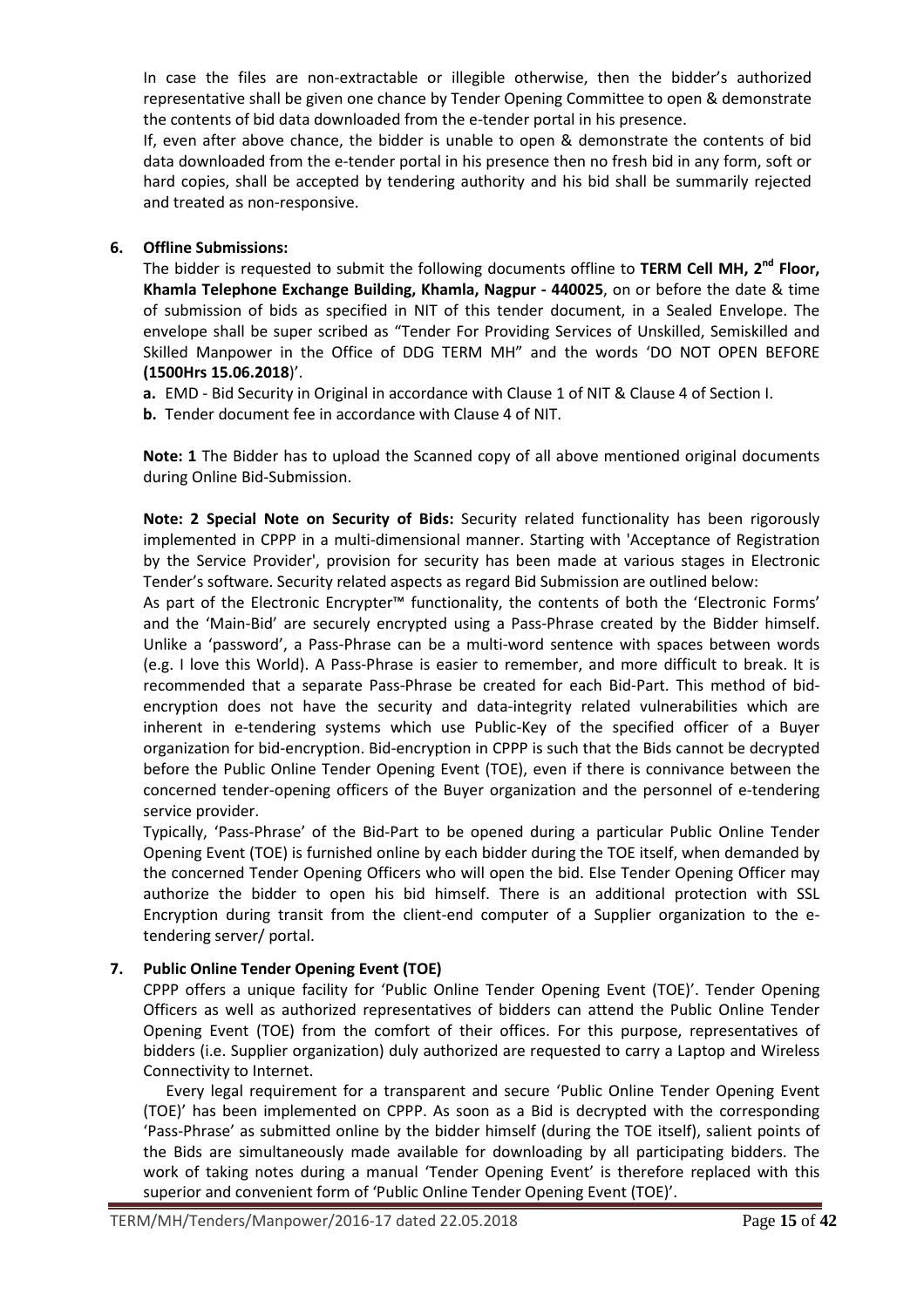CPPP has a unique facility of 'Online Comparison Chart' which is dynamically updated as each online bid is opened. The format of the chart is based on inputs provided by the Buyer for each Tender. The information in the Comparison Chart is based on the data submitted by the Bidders in electronic forms. A detailed Technical and/or Financial Comparison Chart enhance Transparency. Detailed instructions are given on relevant screens.

CPPP has a unique facility of a detailed report titled 'Minutes of Online Tender Opening Event (TOE)' covering all important activities of 'Online Tender Opening Event (TOE)'.This is available to all participating bidders for 'Viewing/ Downloading'. There are many more facilities and features on CPPP. For a particular tender, the screens viewed by a Supplier will depend upon the options selected by the concerned Buyer.

**NOTE:** In case of internet related problem at a bidder's end, especially during 'critical events' such as – a short period before bid-submission deadline, during online public tender opening event, during e-auction, it is the bidder's responsibility to have backup internet connections. In case there is a problem at the e-procurement/ e-auction service-provider's end (in the server, leased line, etc) due to which all the bidders face a problem during critical events, and this is brought to the notice of DOT by the bidders in time, then DOT will promptly re-schedule the affected event(s).

#### **8. Other Instructions:-**

For further instructions, the vendor should visit the home-page of the portal (www.eprocure.gov.in), click on e-procure and go to the Bidders Manual Kit. The compatible support software (PDF Converter, Java, etc) for online bid submission may be downloaded from CPP Portal.

The help information provided through **'CPPP User-Guidance Center'** is available in three categories –

Users intending to Register/First-Time Users, Logged-in users of Buyer organizations, and Logged-in users of Supplier organizations. Various links are provided under each of the three categories.

Note: It is str

during the use of CPPP.

### **The following 'Four Key Instructions' for BIDDERS must be assiduously adhered to -**

- **a.** Obtain individual Digital Signing Certificate (DSC or DC) well in advance of your first tender Submission deadline on **CPPP.**
- **b.** Register your organization on **CPPP** well in advance of your first tender submission deadline on **CPPP**.
- **c.** Get your organization's concerned executives trained on **CPPP** using online training module well in advance of your tender submission deadline on **CPPP.**
- **d.** Submit your bids well in advance of tender submission deadline on **CPPP** (DOT should not be responsible any problem arising out of internet connectivity issues).

Note: While the first three instructions mentioned above are especially relevant to first-time users of the **CPP-Portal**, the fourth instruction is relevant at all times.

#### **9. Minimum Requirements at Bidders end**

Computer System with good configuration (Minimum P-IV, 1GB RAM, Windows XP) 2 Mbps of Broadband connectivity with UPS. Microsoft Internet Explorer 6.0 or above Digital Certificate(s) for users.

#### **10. PRICE SCHEDULE/BOQ:**

Utmost care may kindly be taken to upload price schedule / BOQ. Any change in the format of price Schedule/BOQ file shall render it unfit for bidding. Following steps may be followed: -

1. Download price schedule/BOQ (Section XIII) in XLS format.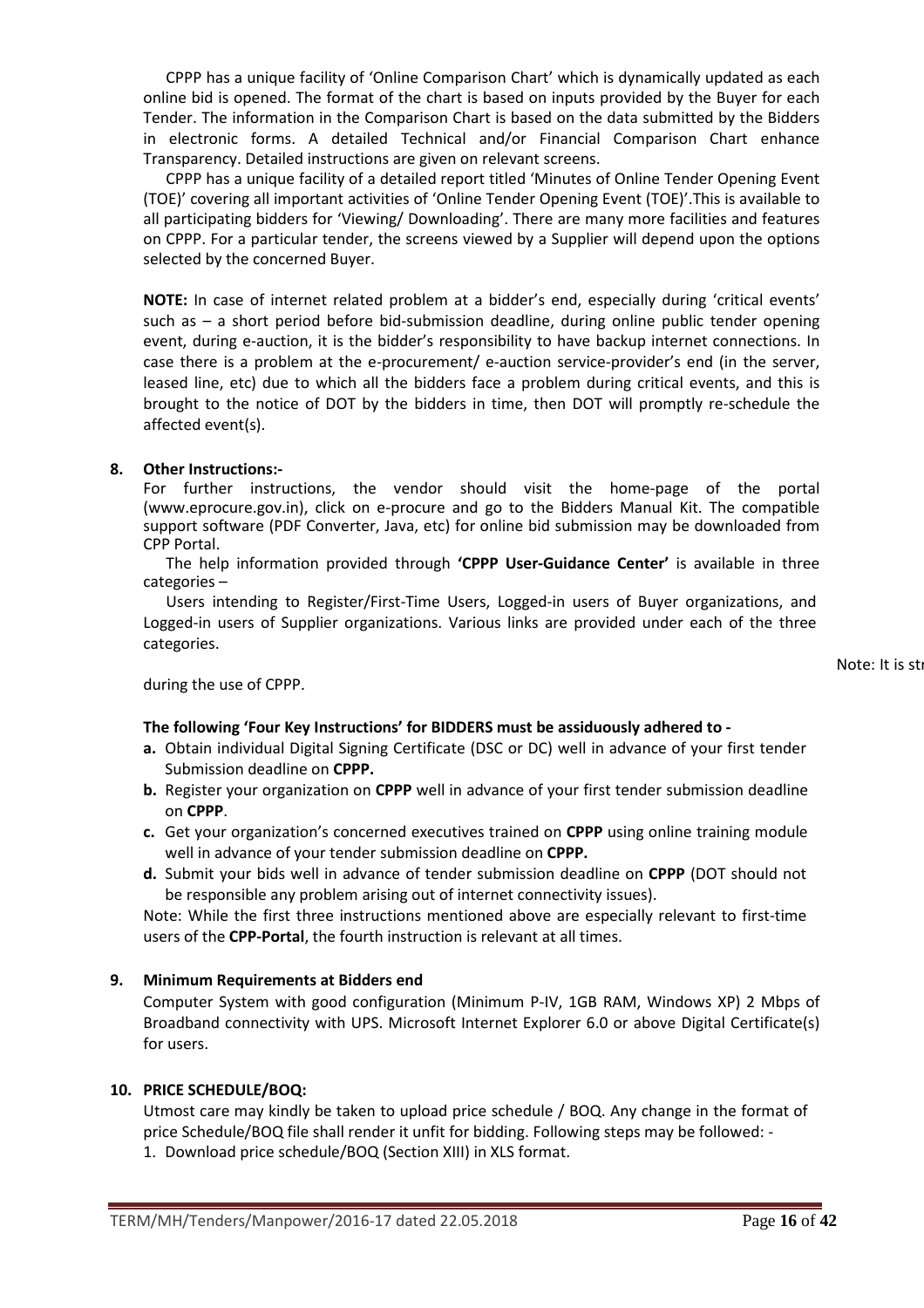- 2. Fill rates in down loaded price schedule/BOQ as specified in XLS format only. Please enter only bidder name and rates in figures.
- 3. BOQ Section XIII file is password protected XLS file. Don't unprotect the file. Price has to be filled in the same file and the same has to be uploaded.
- 4. Save filled copy of downloaded Consolidated sheet/BOQ, price schedule/BOQ file, in your computer and remember its name & location for uploading correct file (duly filled in) when required.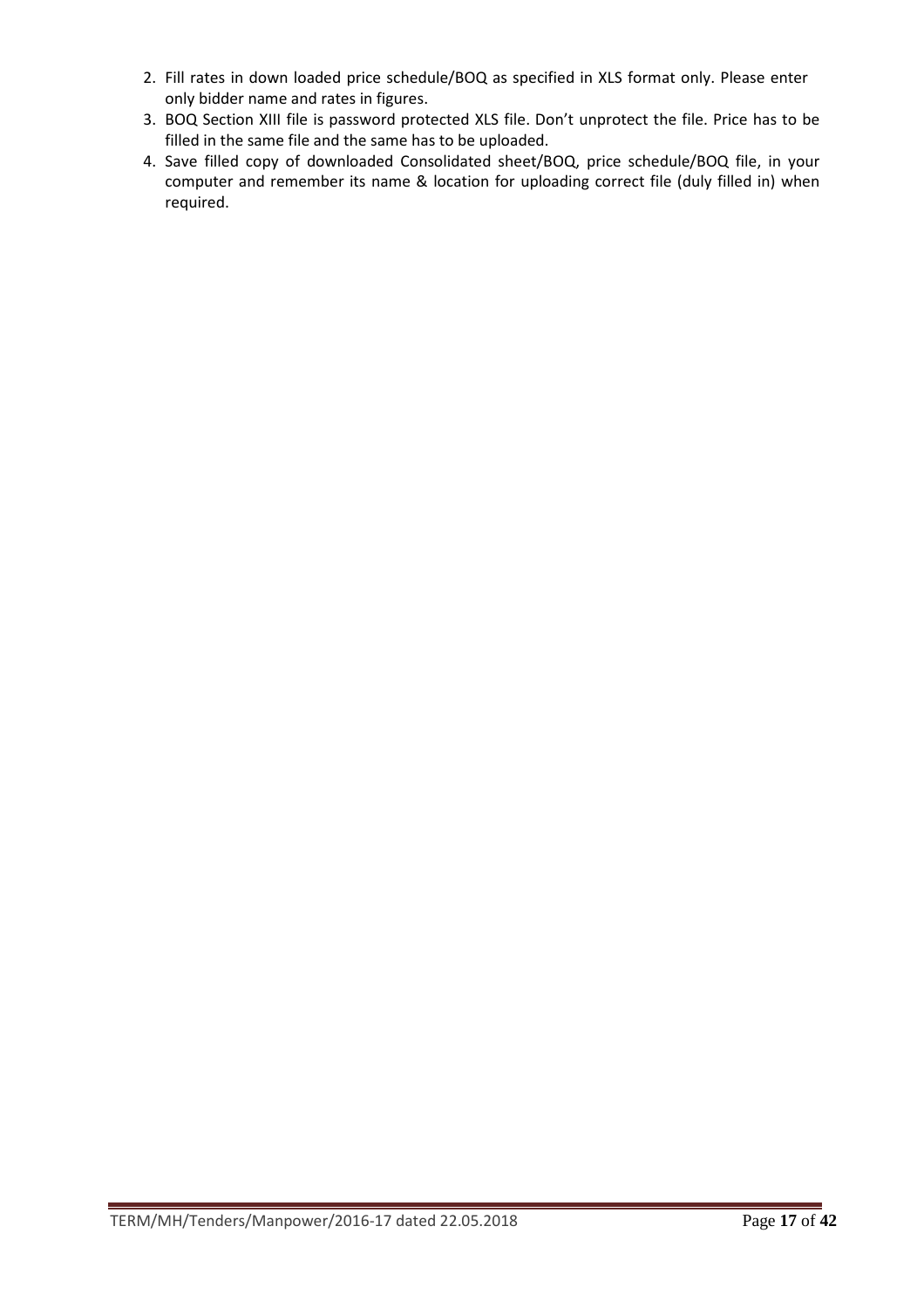# **Section – IV**

### **Schedule of Requirements**

| Sr. No | Type             | <b>Number</b> |
|--------|------------------|---------------|
|        | <b>Unskilled</b> | Four          |
| 2      | Semi-skilled     | <b>Three</b>  |
| з      | <b>Skilled</b>   | <b>Three</b>  |

 (Note: Service shall be from 0900 to 1800 Hrs on Monday to Friday, with a half hour lunch break. The contractor may be called upon for the services on Saturday Sunday or Gazetted holidays also, if required, without any extra charge. No other emoluments shall be entitled to except the actual bus fare for services outside office premises.)

### **Specification & Scope of Work**

**1. For Office Upkeep & Housekeeping:** This office has initial requirement for Four unskilled manpower. The unskilled manpower should be able to read and write Hindi and also be able to read addresses and names in English. The qualification of unskilled manpower should be minimum VIIIth pass.

#### **Part-I (For Unskilled worker)**

- **i)** Opening and closing of the office. Switching on/off all electrical points.
- **ii)** Cleaning of the Officers Chambers, Office Building daily and to remove the dust & waste material from the office premises (Carpet Area Also) of TERM Cell MH Nagpur.
- **iii)** The up keeping work includes the dusting works also i.e. the cleaning and dusting of all chairs and tables kept in the offices and officer chambers etc. daily.
- **iv)** Cleaning of all Wall Fans and Switch Boards etc in the office Building / Inspection Quarter under TERM Cell MH Nagpur.
- **v)** The contractor must use the mop for Up keeping Work.
- **vi)** Cleaning of Wall Net of Officers Chambers, Office Building ,regular dusting /cleaning of racks, storage spaces, windows, walls, etc and removing of cobwebs etc on ceiling roof/walls to maintain the cleanliness in the office
- **vii)** Sitting arrangement at the time of meeting, bringing & serving tea/water etc.
- **viii)** To carry out postal dispatch to post offices/courier etc.
- **ix)** Movement and maintenance of files in the office.
- **x)** Attending the calls of the officers.
- **2. For Outsourcing of Data entry & other office services:** This office has initial requirement for three Semi Skilled manpower & three Skilled manpower. The semi-skilled manpower should be at least 10th Class pass. The Skilled manpower should have the Knowledge of working on computer particularly in MS office**, he should be able to run queries: in MS Access; export data from MS Access to MS Excel/text file and generate reports in prescribed formats**. His/her minimum educational qualification should be  $12<sup>th</sup>$  standard pass.

#### **Part-II (For Semi-skilled worker)**

- **i)** To assist the office in maintenance of the files.
- **ii)** To assist the officers in checking and arranging the records and files.
- **iii)** To assist office in receipt and dispatch of dak in the TERL Cell MH, Nagpur outside the office.
- **iv)** Assisting the office in work like photocopying, making sets of reports and general office documents, faxing, meeting arrangements etc.

#### **Part-III (For Skilled worker)**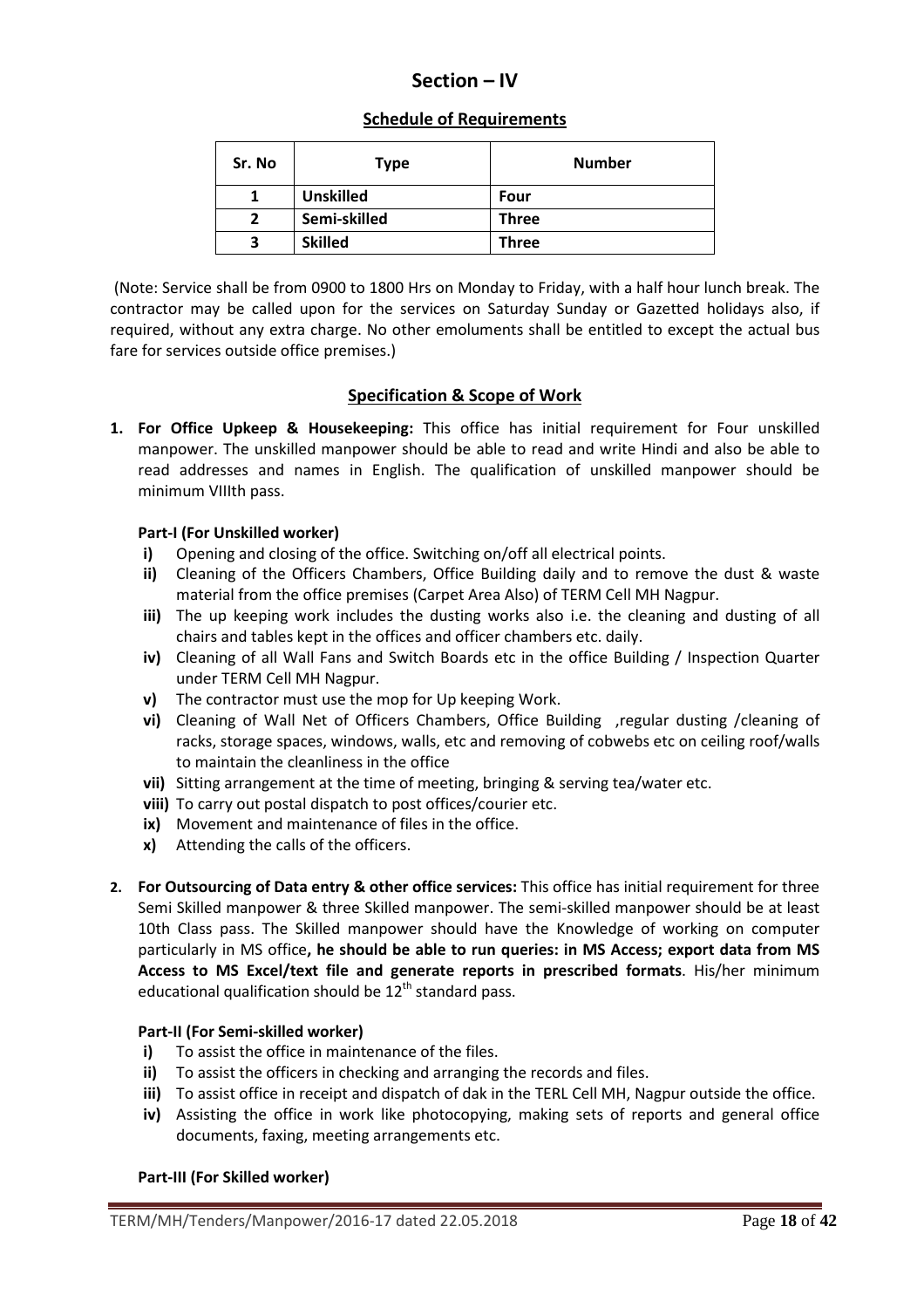- **i)** Scanning the documents, computer data entry, preparation of reports and other general office documents.
- **ii)** Typing the official letters and other documents
- **iii)** Handling existing data and editing current information
- **iv)** Taking backup of data at regular intervals & storage of data
- **v)** Other functions of Data Entry Operator as assigned by the office
- **vi)** The material to be inputted may be given orally or typed or handwritten form.
- **vii)** Keeping the office record updated.
- **viii) Run queries: in MS Access; export data from MS Access to MS Excel/text file and generate reports in prescribed formats.**
- **3.** The requirement of this office may increase or decrease during the initial period of contract also.
- **4.** The above work is required normally during office hours.
- **5.** If the work is not performed satisfactorily on any day/days in a month, deduction shall be made proportionately (on per day per manpower basis) from the bills of the contractor and in addition a penalty @ Rupees 300/- per working day will be imposed.
- **6.** Payments: Payments by DD/ECS will be made on monthly basis on submission of the machine numbered Bills in duplicate, addressed to the DDG TERM MH, duly pre-receipted and duly verified by the controlling AD/ADET/ADG TERM MH.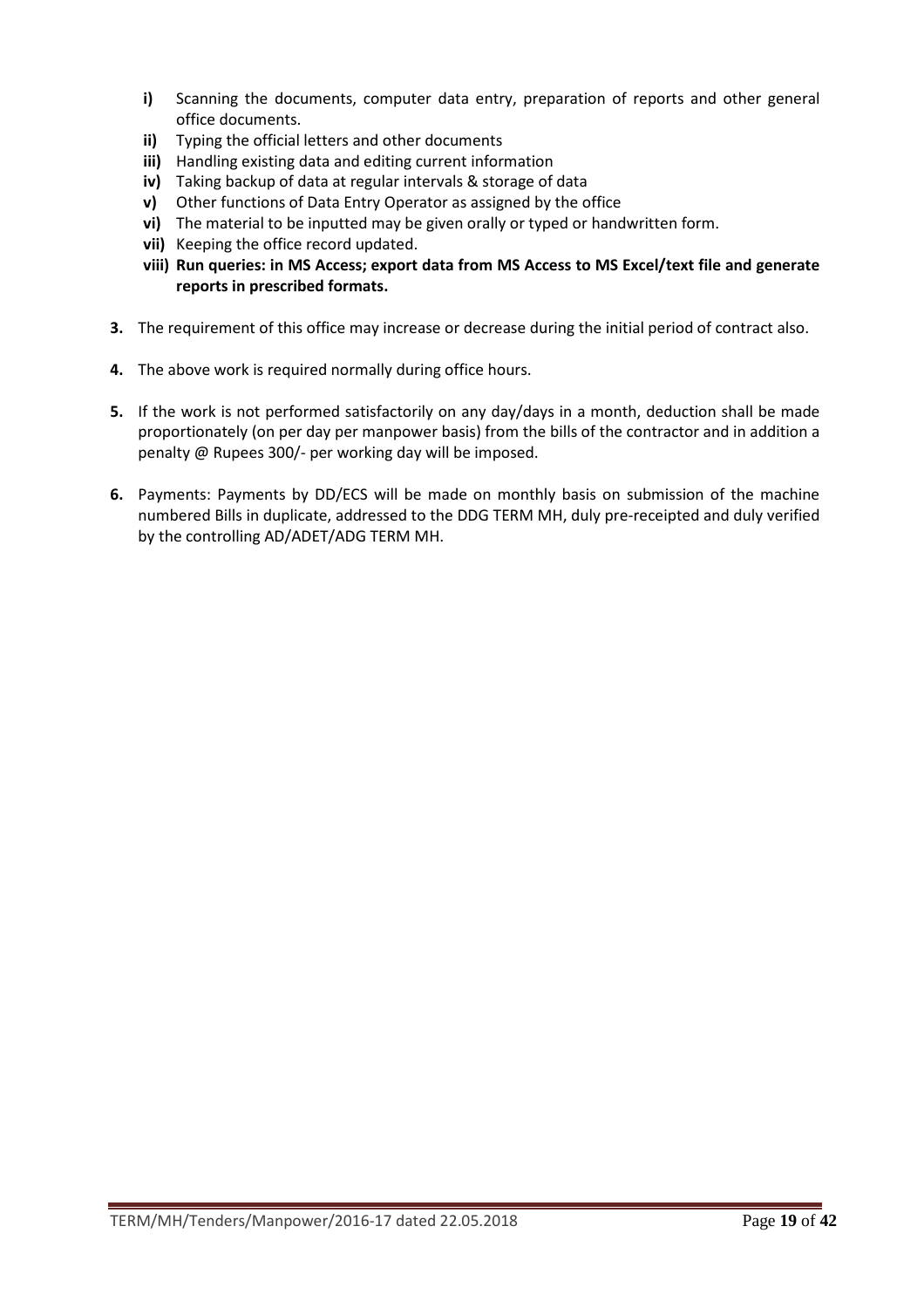# **Section – V**

### **Conditions of Contract**

### **1. DEFINITIONS**

- **1.1** The CONTRACT means the documents forming the tender and acceptance thereof and the formal agreement executed between DoT and the CONTRACTOR together with the documents referred to therein including TENDER NOTICE, GENERAL INSTRUCTIONS, GENERAL CONDITIONS, CONDITIONS OF CONTRACT, ADDITIONAL CONDITIONS, TENDER SCHEDULE, instructions issued from time to time by the Competent Telecom. Authority and all these documents taken together shall be deemed to form one contract and shall be complimentary to one another.
- **1.2** In the CONTRACT, the following expressions shall unless where the context otherwise required, have the meaning hereby respectively assigned to them :

 "The expression "WORKS" or "WORK" shall unless there be something either in the subject or context repugnant to such construction, be construed and taken to mean the works by or by virtue of the contract contracted to be executed whether temporary or permanent and whether original, altered, substituted or additional."

 "Change" shall mean a substitution for or omission of any work or other requirements within the general scope of the work; the performance of or compliance with which is contemplated by the contract documents.

 "Extra work" shall mean any work or compliance with any requirements, other than a change which is not, expressly or impliedly contemplated by the contract documents and which is necessary to be performed for the proper completion of the contracted work. For the purpose of clarifications, it is declared that, any work or operation which shall be necessarily incidental to the proper performance of any item of work or part thereof shall be deemed to have been by implication provided for in the relevant item of work or part thereof and shall not constitute extra work.

 The "SITE" shall mean the location wherein the work is to be executed under the contract.

 The "DoT" means the Department of Telecommunications, and its successors. The "COMPETENT AUTHORITY" means the DDG TERM MH.

**1.3** All references of: -

DoT

Member Telecom Commission Advisor Telecom Commission

Sr. DDG

DDG

Deputy Director General TERM

Director

Assistant Director General or ADG

Assistant Divisional Engineer Telecom or ADET,

Assistant Director or AD

Junior Telecom Officer or JTO

in various clauses shall mean the Officers in their respective Grades/Groups employed in the DoT, by whatever designations are assigned to them from time to time and who may be in-charge of direction, execution, supervision, testing, acceptance, maintenance of claims, etc. from time to time and includes their successors in office.

Words imparting the singular number include the plural number and vice-versa.

#### **INTERPRETATION OF THE CONTRACT DOCUMENT**

**2.** The Competent Telecom Authority and the Contractor shall in so far as possible by mutual consultation try and decide upon the meaning and intent of the Contract Document. In case of disagreement the dispute will be referred to the Sole Arbitrator as provided in the Contract. Any change in the Contract Document shall be set forth in writing by the representative of the parties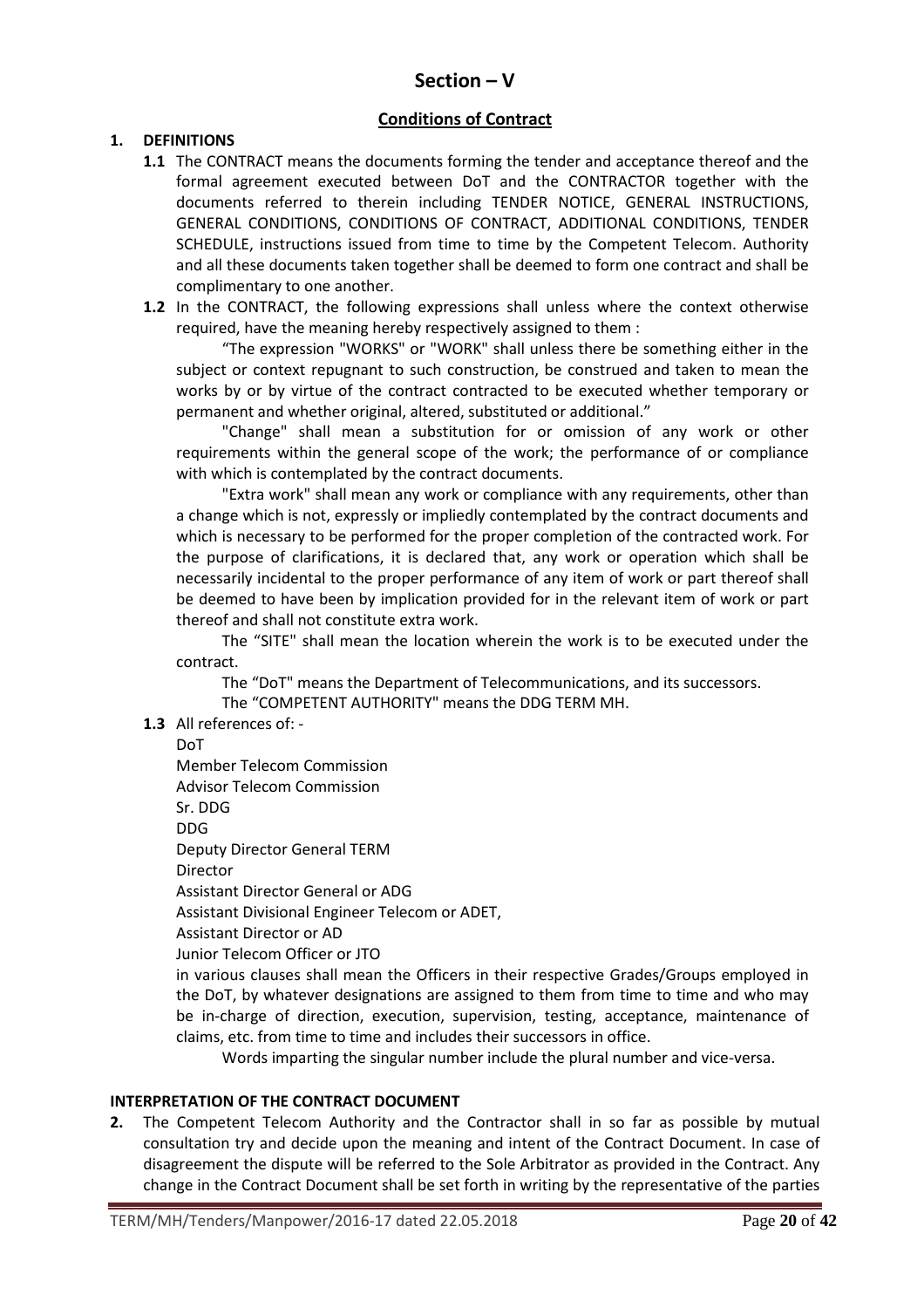hereto. It shall be the responsibility of both the parties to this contract to thoroughly familiarize all of their supervisory personnel with the contents of this Contract Document.

### **VALIDITY PERIOD OF RATE**

**3.** The rates quoted should be firm and valid for minimum Three Months from date of submission of bid up to the validity of contract agreement after finalization of tender for all work order without any change.

#### **TAXES AND DUTIES**

**4.** Contractor shall pay all levies, fees, royalties, taxes and duties payable or arising from out of, by virtue of or in connection with and/or incidental to the Contract or any of the obligations of the parties in terms of the Contract Documents and/or in respect of the works or operation(s) or any part thereof to be performed by the Contractor and the Contractor shall indemnify and keep indemnified the DoT from and against the same or any default by the Contractor in the payment thereof.

#### **PRICE ESCALATION**

**5.** The DoT shall not be responsible for any escalation in prices of labour (beyond minimum wages) or materials, machinery, equipment etc. what-so-ever or any increase in any duties, levies, or taxes in respect thereof whatsoever and the Contractor rates and Contractor's obligation shall remain unaffected by such escalation and/or increase.

#### **NOTIFICATION BY CONTRACTOR**

**6.** The Contractor shall give in writing to the proper person or authority with a copy to the Competent Telecom Authority such notification as may be mandatory or necessary in connection with the commencement, suspension, resumption, performance and/or completion of the contracted work. All notices shall be given sufficiently in advance of the proposed operation to permit proper co-relation of activities and the Contractor shall keep all proper persons or authorities involved regularly advised of the progress of operations throughout the performance of the work together with such other information and/or supporting figures and data as may from time to time as directed or required.

#### **QUALITY OF WORK**

**7.** The DDG TERM MH shall be the final judge of the quality of the work and the satisfaction of the standards in respect thereof set forth in the contract documents. Laxity or failure to enforce compliance with the contract documents by the Competent Telecom Authority and/or its representative shall not manifest a change or intent of waiver, the intention being that, notwithstanding the same, the Contractor shall be and remain responsible for complete and proper compliance with the contract documents and the specification therein. The Competent Telecom Authority has the right to prohibit the use of men/women and any tools, materials or equipment's which in his opinion do not produce work or performance meeting the requirement of the Contract Documents.

#### **GUARANTEE**

**8.** In addition to any and all other guarantee and warranty mentioned in the contract documents the Contractor guarantees that the entire work will be done in a satisfactory manner.

#### **INSURANCE**

**9.** Without limiting any of his other obligations or liabilities, the Contractor shall, at his own expense, take and keep comprehensive insurance including third party risk for the plant, machinery, materials, etc. brought to the site and for all the work during the execution. The Contractor shall also take out workmen's compensation insurance as required by law and undertaken to indemnify and keep indemnified the DoT from and against all manner of claims and demands and losses and damages and cost (including between attorney and clients) charges and expenses that may arise in regard to the same or that the Department may suffer or incur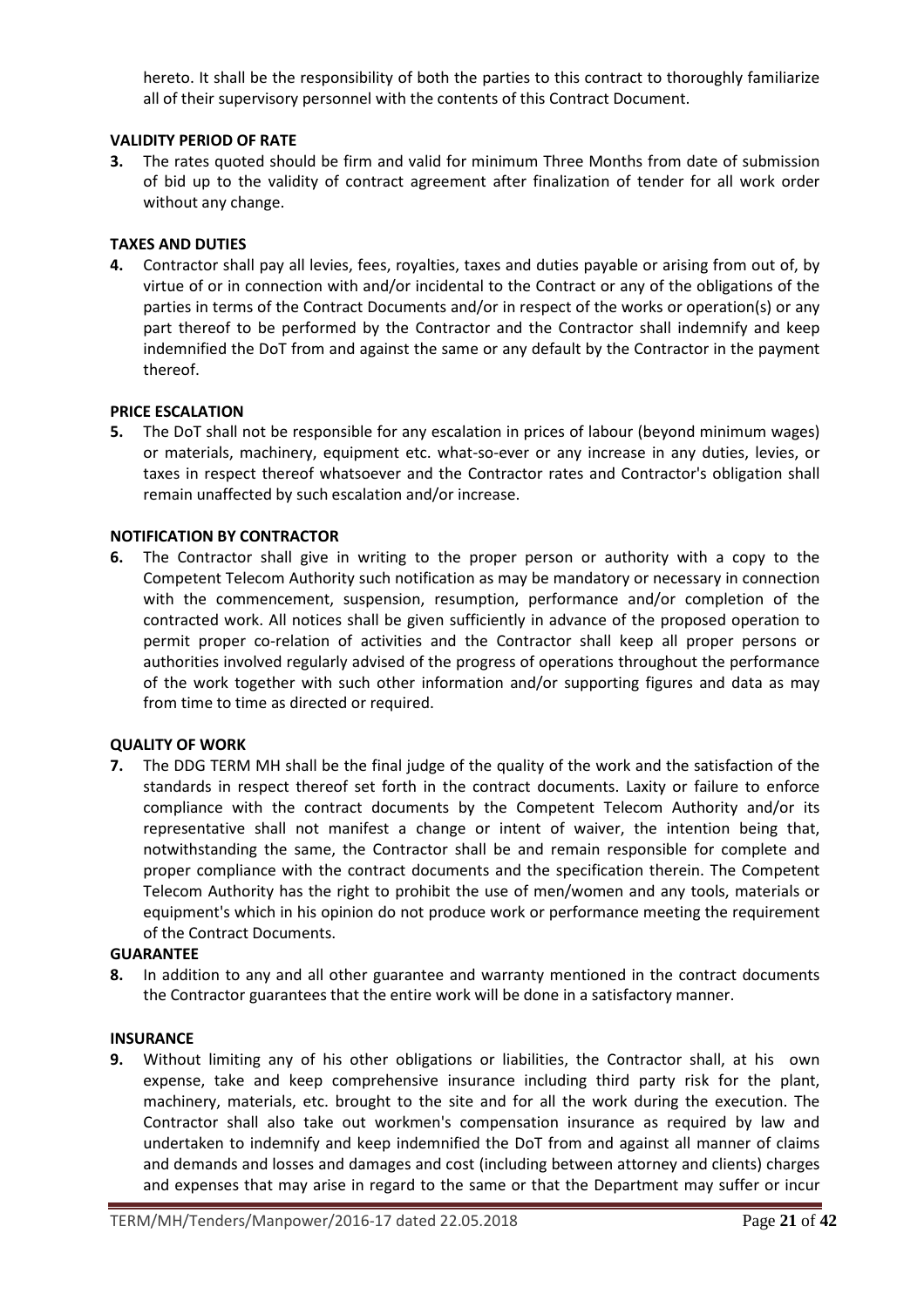with respect to and/or incidental to the same. The Contractor shall have to furnish originals and/or attested copies as required by the Competent Telecom. Authority of the policies of insurance taken within seven days of being called upon to do so together with all premium receipts and other papers related thereto which the Competent Telecom. Authority may require.

#### **INDEMNITIES**

- **10.** The Contractor shall at all times hold the DoT harmless and indemnify from against all actions, suits, proceedings, works, cost, damages, charges, claims and demands of every nature and description brought or procured against the DoT, its officers, and officials and forthwith upon demand and without protest or demur to pay to the Department any and all losses and damages and cost (inclusive between attorney and client) and all costs incurred in endorsing this or any other indemnity or security which the DoT may now or at any time have relative to the work or the Contractor's obligations or in protecting or endorsing its right in any suit or other legal proceedings, charges and expenses and liabilities resulting from or incidental or in connection with injury, disease or disablement to or death of any person(s), including employees of the Contractor or damage to property resulting from or arising out of or in any way connected with or incidental to the operations caused by the contract documents. In addition the Contractor shall reimburse the DoT or pay to the DoT forthwith on demand without protest or demur all costs, charges and expenses and losses and damages otherwise incurred by it in consequence of any claims, demands and actions which may be brought against the DoT arising out of or incidental to or in connection with the operation covered by the contract. The Contractor shall at his own cost at the DoT's request defend any suit or other proceeding asserting a claim covered by this indemnity, but shall not settle, compound or compromise such suit or other finding without first consulting the DoT.
- **11.** Whenever any claim, against the Contractor for the payment of a sum or money arises out of or under the contract, Competent Telecom. Authority shall be entitled to recover such sum by appropriating in part or whole, the security deposit of the Contractor. In the event of the security being insufficient the balance or the total sum recoverable as the case may be, shall be deducted from any sum then due or which at any time thereafter may become due to the Contractor under this or any other contract with DoT. Should this sum be not sufficient to cover the full amount recoverable, the Contractor shall pay to Competent Telecom Authority on demand the balance remaining due.

### **INSOLVENCY OR DEATH OF CONTRACTOR**

- **12.** In the event of the Contractor being adjudged insolvent or going voluntarily into liquidation or having received order or other order under Insolvency act made against him or, in the name of a Company or, the passing of any resolution, or making of any order for winding up whether voluntarily or otherwise, or in the event of the Contractor failing to comply with any of the conditions herein specified DDG TERM MH shall have the power to terminate the contract without previous notice.
- **13.** Contractor's heirs/representatives shall, without the consent in writing of the DDG TERM MH, have the right to continue to perform the duties or engagements of the Contractor or under the contract in case of his death. In the event of the Contractor, with such consent aforesaid, transferring his business, and in the event of the Contractor being a company and being wound up any time during the period of this contract for the purpose and with the object of transferring its business to any persons or a company, the Contractor shall make it one of the terms and stipulations of the contract for the transfer of his properties and business, that such other person or company, shall continue to perform the duties or engagements of the Contractor under this contract and be subject to is liabilities there under. Proof of Death and other relevant documents to this effect shall be submitted to the DDG TERM MH, in writing.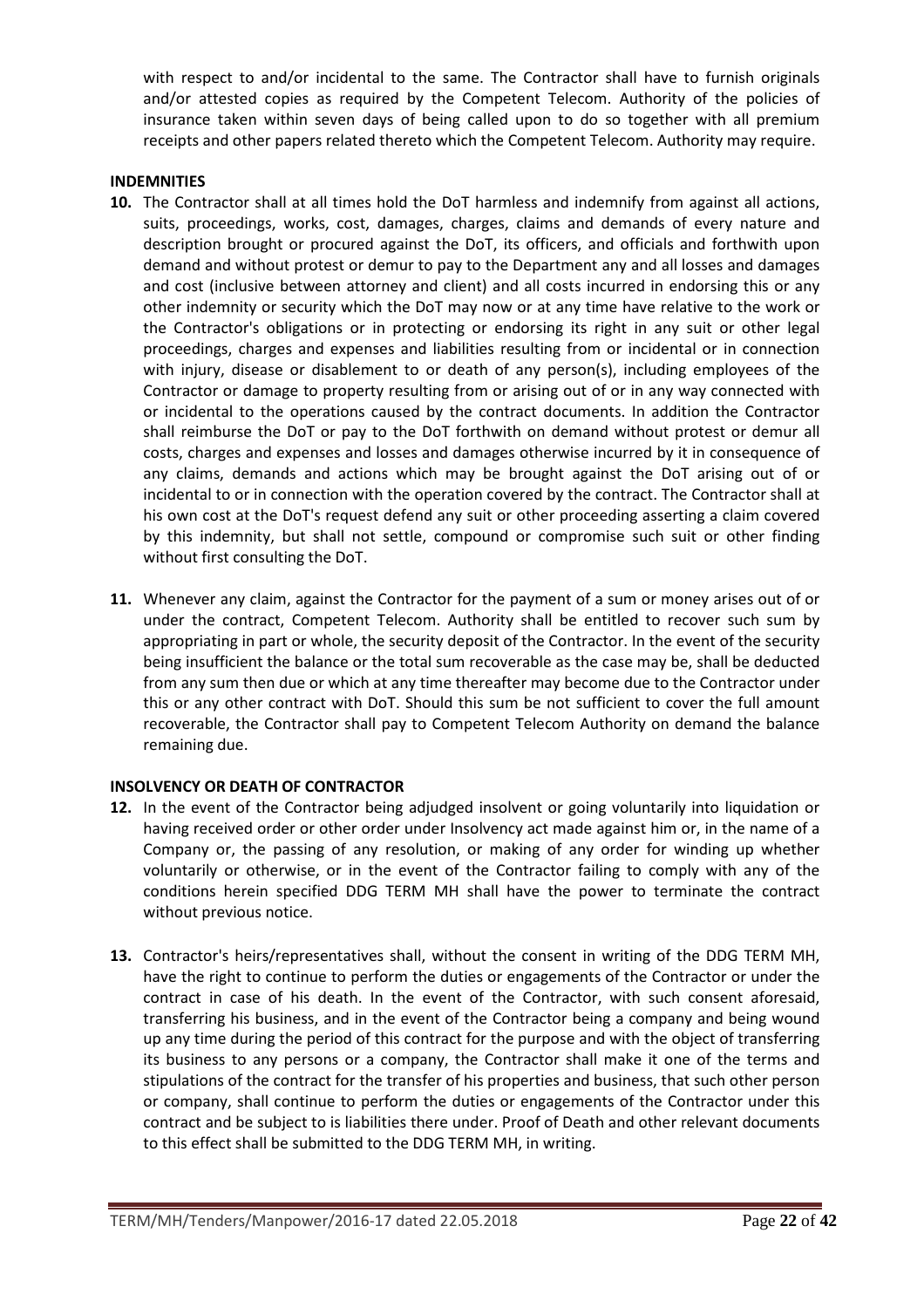**14.** Without prejudice to any of the rights or remedies under this contract, if the Contractor dies, DDG TERM MH shall have the option of terminating the contract without compensation to the Contractor, which does not amount to Breach of the contract.

### **SUB-CONTRACTS**

- **15.** The Contractor shall not assign, sub-contract or sublet the whole or any part of the work covered by the contract.
- **16.** DDG TERM MH reserves the right to refuse or permit any person to participate in the works covered by the contract. Contractor shall be and remain primarily and principally liable to the DoT in terms hereof and for the due fulfillment of the contracted works.
- **17.** The Contractor shall indemnify, and save harmless the DoT from and against all actions, suits, proceedings, costs, damages, charges, claims and demands what so ever, either in law or in equity and all costs (inclusive between attorney and client) and charges and expenses that the DoT may sustain/suffer or incur arising from or out of or incidental to (in connection with any act(s) or commission) of the Contractor, his agents, employees, assignee. The provision shall also apply to the assignee as the case may be.
- **18.** If contractor without written approval of Competent Telecom. Authority, assign his contract, or attempt to do so, or become insolvent or commence any insolvency proceedings the DDG TERM MH shall have power to adopt any of the courses specified in clause- (30); clause- (31) as he may deem fit in the interest of DoT and in the event of any of these courses being adopted the consequences specified in the said clause- (30); clause- (31) shall ensue.
- **19.** Where the Contractor is a partnership firm, the previous approval in writing of the DDG TERM shall be obtained before any change is made in the constitution of the firm. Where the Contractor is an individual or a Hindu undivided family business concern such approval as aforesaid shall likewise be obtained before the Contractor enters into any partnership agreement where under the partnership firm would have the right to carry out the work hereby undertaken by the Contractor. If previous approval as aforesaid is not obtained, the contract shall be deemed to have been assigned in the contravention of clause- (19) hereof and the same action may be taken, and the same consequence shall ensue as provided in the said clause-(19)

### **20. LABOUR WELFARE MEASURES AND WORKMAN COMPENSATION**

#### **Obtaining license before commencement of work:**

The contractor shall obtain a valid labour licence as per requirement under the contract labour(R & A) Act 1970 and the contract labour (Regulation and Abolition) Central Rules 1971 before commencement of the work. The contractor shall also abide by the provisions of the Child labour (prohibition and regulation) Act 1986. Any failure to fulfill this requirement shall attract the penal provisions of this contact arising out of the resultant non-execution of work.

### **21. CONTRACTORS LABOUR REGULATIONS:**

#### **Working hours**

- **21.1**Normally working hours of an employee should not exceed 9 hours a day. The working day shall be so arranged that inclusive of interval for rest, if any, it shall not spread over more than 12 hours on any day.
- **21.2**When a worker is made to work for more than 9 hours on any day or for more than 48 hours in any week he shall be paid over time for the extra hours put in by him.
- **21.3** Every worker shall be given a weekly holiday normally on Sunday, in accordance with the provision of minimum wages(Central) rules 1960, as amended from time to time, irrespective of whether such worker is governed by the minimum wages act or not. Where the minimum wages prescribed by the Government, under the minimum wages act, are not inclusive of the wages for the weekly day of rest, the worker shall be entitled to rest day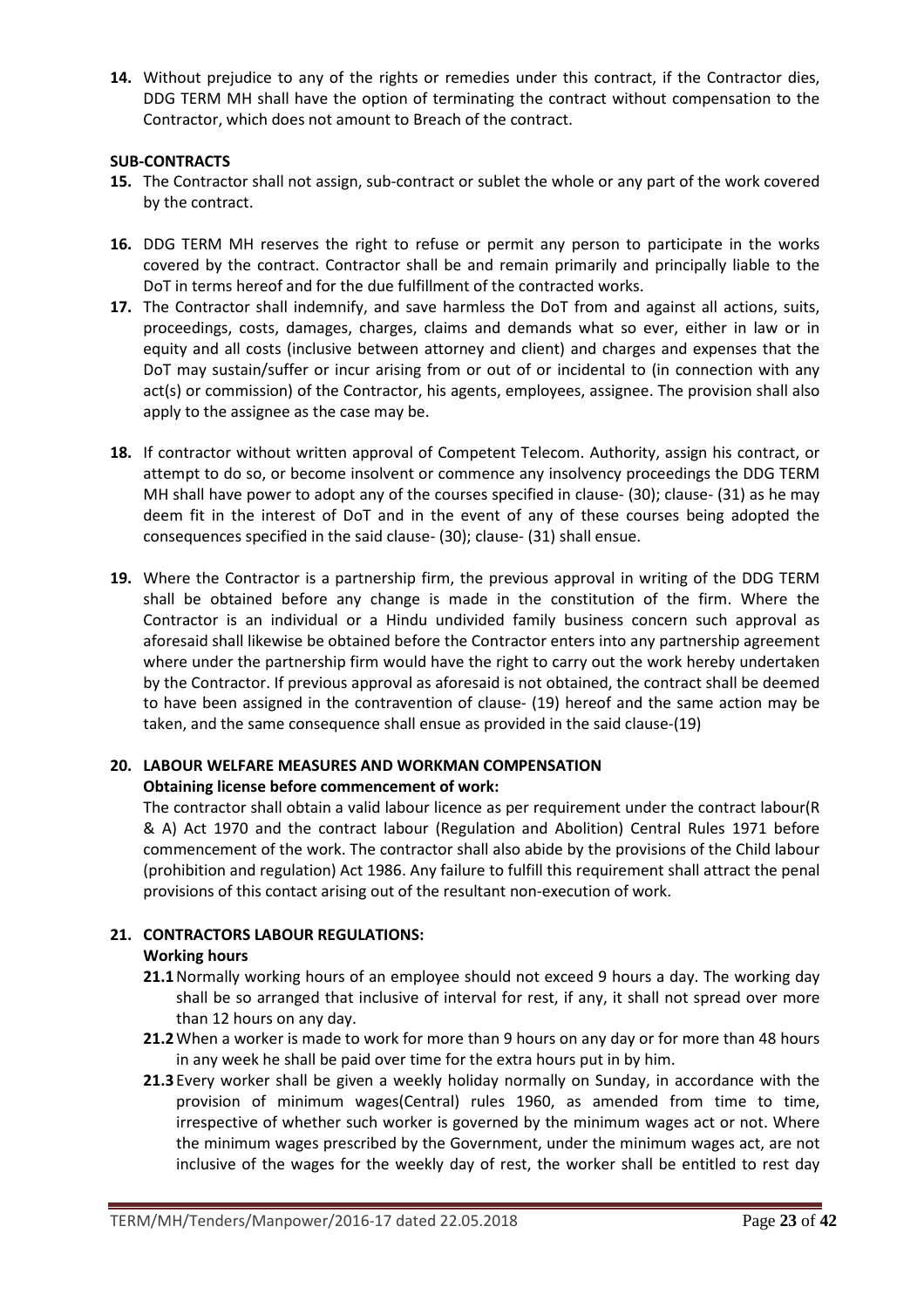wages, at the rate applicable to the next preceding day, provided he has worked under the same contractor for a continuous period of not less than 6 days.

**21.4**Where a contractor is permitted by the officer to allow a worker to work on a normal week holiday, he shall grant a substituted holiday to him for the whole day, on one of the five days, immediately before or after the normal weekly holiday, and pay wages to such worker for the work performed on the normal weekly holiday at the overtime rate.

### **22. PAYMENT OF WAGES**

- **22.1** The Contractor shall fix wage periods in respect of which wages shall be payable.
- **22.2** No wage period shall exceed one month.
- **22.3** The wages of every person employed as contract labour in an establishment or by a contractor, where less than one thousand such persons are employed, shall be paid before the expiry of seventh day and in other cases before the expiry of tenth day after the last day of the wage period in respect of which the wages are payable.
- **22.4** Where the employment of any worker is terminated by or on behalf of the contractor, the wages earned by him shall be paid before the expiry of the second working day from the date on which his employment is terminated.
- **22.5** All wages shall be paid preferably in the respective bank accounts of the manpower.
- **22.6** In case of payments of wages in currency, the payments of wages shall be made on a working day at the work premises and during the working time and on a date notified in advance and in presence of the authorized representative of the office who will be required to be present at the place and time of the disbursement of wages by the contactor to workmen. Wages due to every worker shall be paid to him direct or the other person authorized by him in this behalf.
- **22.7** In case the work is completed before the expiry of the wages period, final payment shall be made within 48 hours of the last working day.
- **22.8** Wages shall be paid without any deductions of any kind except those specified by the central government by general or special order in this behalf or permissible under the payment of wages act 1956.
- **22.9** It shall be the duty of the contractor to ensure the disbursement of wages in bank accounts and required to submit the payment details along with the monthly bill to the office.
- **22.10** Each claim bill of the contractor must accompany details of labors/employees engaged, duration of their engagement/wage register /amount of wages paid/amount of EPF/ESI contributions and declaration from the contractor regarding compliance of the condition of EPF Act 1952.
- **22.11 The contractor shall be responsible for providing all statutory benefits to the personnel employed by him including off day after 6 days & national holidays, PF, ESI etc. & the documentary proof of the same has to be attached with each month's bill.**

#### **23. LABOUR RECORDS**

- **23.1** The contactor shall maintain a Register of Persons employed on work on contract in form XIII of the Contract Labour(R & A) Central Rules 1971 **and same shall be submitted along with monthly bills to be submitted by contractor.**
- **23.2** The contractor shall maintain a muster roll register in respect of all workmen employed by him on the work under contract in form XIVI of the CL(R & A) Rules.
- **23.3** The contractor shall maintain a Wage Register in respect of all work men employed by him on the work under contract in form XVII of the CL (R & a) Rules 1971.
- **23.4** The manpower deployed by the contractor for providing the services to do specify work will have no claim whatsoever for absorption in DoT later on.
- **23.5** The contractor shall maintain a Register of Fines in the form XII of the CL(R & A) rules 1971 the contractor shall display in a good condition and in a conspicuous place of work the approved list of acts and omission for which fines can be imposed.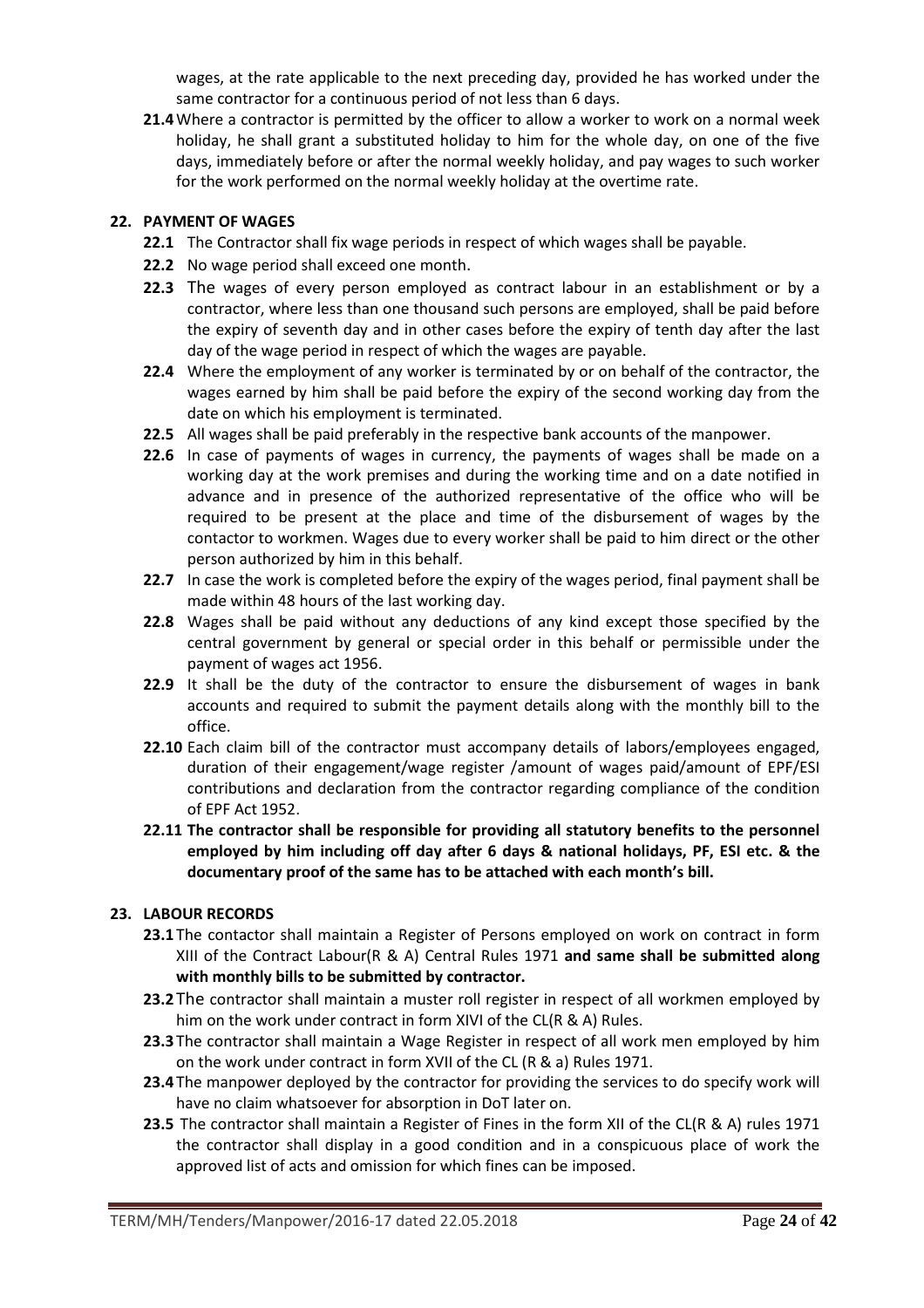- **23.6** The contactor shall maintain a **Register of deductions for damage or loss** in from XX of the CL(R & A) Rules 1971.
- **23.7** The contractor shall maintain a register of Overtime in from XXIII of the CL(R & A) rules 1971.

### **24. (A) Inspection of Books and Slips.**

 The contractor shall allow inspection of all the prescribed labour records to any of his workers or to his agent at a convenient time and place after due notice is received or to the labour officer or any other person, authorized by the Central Government on his behalf.

#### **(B) Submission of Returns**

The contractor shall submit periodical return as may be specified from time to time.

### **25. INSURANCE:**

 Without limiting any of the other obligations or liabilities the contractor shall at his own expense takes and keep comprehensive insurance for men and for all the work during the execution. The contractor shall also take out workmen's compensation insurance as required by law and under take to indemnify and keep indemnified the DoT for and against all manner of claims an demands and losses and damages and cost (including between attorney and client) charges and expenses that may arise in regard the same or that the DoT may suffer or incur with respect to end/or incidental to the same. The contactor shall have to furnish originals and /or attested copies as required by the DoT of the policies of insurance take within 15 (fifteen) days of being called upon to do so together with all premium receipts and other papers related thereto which the DoT may require.

### **26. COMPLIANCE WITH LAWS AND REGULATION**

During the performance of the works the contractor shall at his own cost and initiative fully comply with all applicable laws of the land and with any and all applicable by laws rules, regulations and orders and any other provisions having the force of law made or promulgated or deemed to be made or promulgated by the Government, Governmental agency or DoT, municipal boards, Government of other regulatory or authorized body or persons and shall provide all certificates of compliance therewith as may be required by such applicable law. Bylaws, Rules, Regulations, orders and /or provisions .The contractor shall assume full responsibility for the payment of all contributions and pay rolls taxes, as to its employees, servants or agents engaged in the performance of the work specified in the contractor documents.

**27.** Any assignee to share any portion of the work to be performed hereunder may be assigned. Assignee to comply with the provisions of the clause and in this connection the contractor agrees as to undertake to save and hold the DoT, harmless and indemnified from and against and all penalties ,actions ,suits, losses and damages, claims and demands and costs (inclusive between attorney and client)charges and expenses whatsoever arising out or occasioned, indirectly or directly, by failure of the contractor or any assignee or subcontractor to make full and proper compliance with the said by-laws, rules ,regulations, laws and order and provisions as aforesaid.

#### **FORCE MAJEURE: -**

**28.** If any time, during the continuance of this contract, the performance in whole or in part by either party or any obligation under this contract shall be prevented or delayed by reason of any War, or Hostility, Acts of the public enemy, Civil commotion, Sabotage, Fires, Floods, Explosions, Epidemics, Quarantine Restrictions, Strikes, Lockouts or Act of God (hereinafter referred to as events)provided notice of happening of any such eventuality is given by either party to the other within 21 days from the date of occurrence thereof, neither party shall by reason of such claim for damages against the other in respect of such nonperformance or delay in performance, and deliveries under the contract shall be resumed as soon as practicable after such event may come to an end or cease to exist, and the decision of the DoT as to whether the works have been so resumed or not shall be final and conclusive, provided further that if the performance, in whole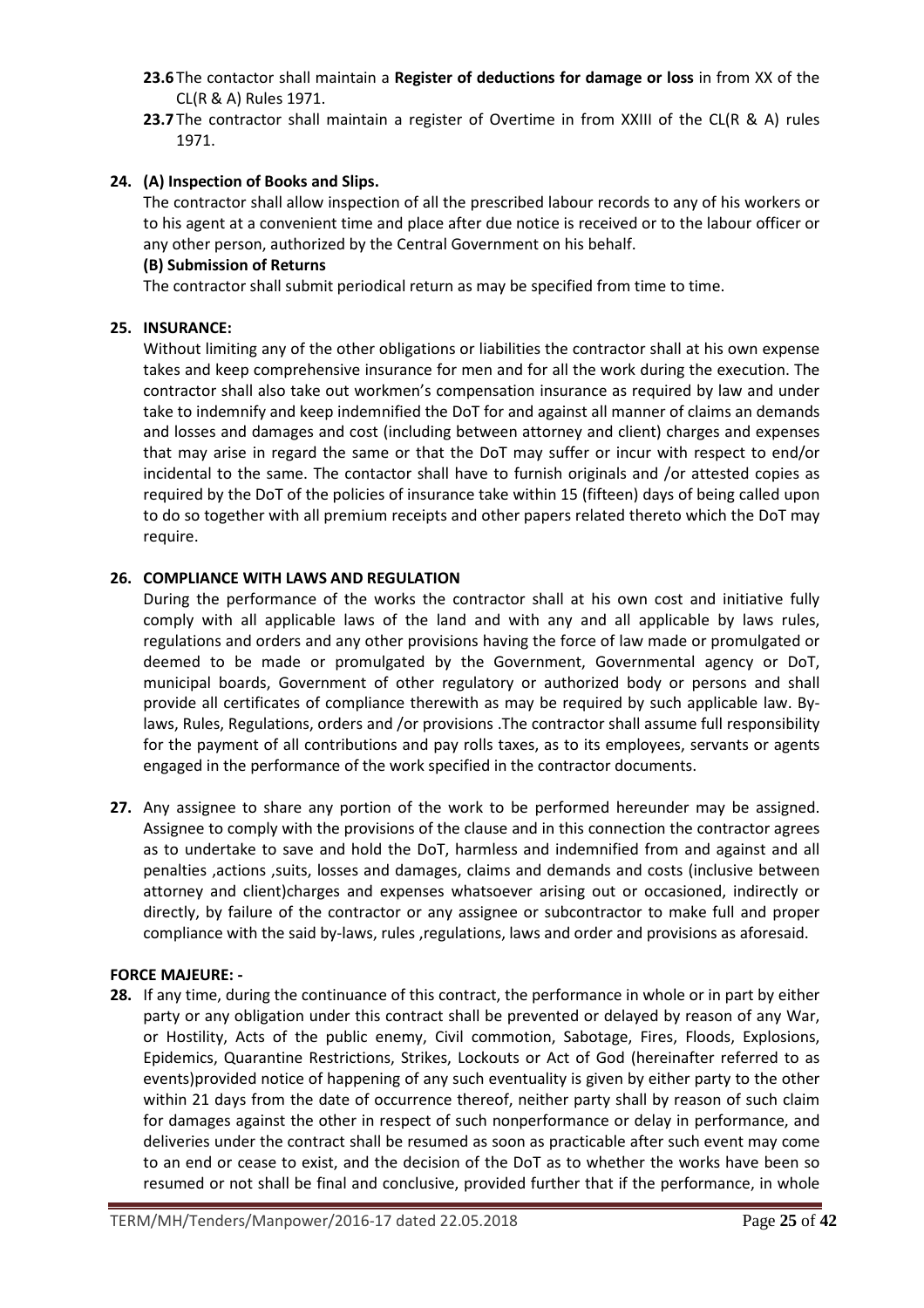or part of any obligation under this contract is prevented or delayed by reason of any such event for a period exceeding 60 days either party may, at his option, terminate the contract.

**29.** Provided also that if the contract is terminated under this clause, the DoT shall be at liberty to take over from the contractor at a price to be fixed by the DoT which shall be final, all un-used, un-damaged and acceptable materials, bought out components and stores in the course of manufacture in possession of the contractor at the time of such termination of such portions thereof as the purchaser may deem fit excepting such materials bought out components and stores as the contracts may with the concurrence of the DoT elect to retain.

#### **BREACH OF CONTRACT**

- **30.** The breach of contract is the failure or refusal to perform it. Any breach of contract by one party to it gives the other party an immediate cause of action and a right to damages as compensation for loss following from the breach of contract. A breach occurs where a party to the contract repudiates or fails to perform one or more of the obligations imposed upon him by the contract. The failure to perform may take place when the time for performance has arrived or even before that. Thus, the "Breach of Contract" mentioned above covers (a) the Anticipatory Breach and (b) the Present Breach.
- **31.** The DDG TERM MH may without prejudice to his right against the Contractor in respect of any delay or inferior workmanship or otherwise or to any claims for damage in respect of any breach of the contract and without prejudice to any rights or remedies under any of the provisions of this contract or otherwise and whether the date for completion has or has not elapsed by notice in writing absolutely determine the contract in any of the following cases:
	- if the Contractor having been given by the Competent Telecom Authority a notice in writing to rectify, reconstruct or replace any defective work or that the work is being performed in any inefficient or otherwise improper or unworkman like manner, shall omit to comply with the requirements of such notice for a period of seven days thereafter or if the contractor shall delay or suspend the execution of the work so that either in the judgment of the Competent Telecom Authority (which shall be final and binding) he will be unable to secure completion of the work by the date for completion or he has already failed to complete the work by that date.
	- If the Contractor being a company shall pass a resolution or the court shall make an order that the company shall be wound up or if a receiver or a manager on behalf of a creditor shall be appointed or if circumstances shall arise which entitle the court or creditor to appoint a receiver or a manager or which entitle the court to make a winding up order.
	- If the contractor commits breach of any of the terms and conditions of this contract.
	- If contractor commits violation of any act mentioned in clause- (23)
	- If contractor commits any fraud with the DoT, or any fraudulent motive is detected in his action.
	- If contractor demands undue charges not stipulated in this contract.
- **32.** When the Contractor has made himself liable for action under clause- (31), the DDG TERM MH on behalf of the DoT shall have powers:

To determine or rescind the contract as aforesaid (of which termination or rescission, notice in writing to the Contractor under the hand of the DDG TERM MH shall be conclusive evidence) upon such determination or rescission the security deposit of the Contractor shall be liable to be forfeited and shall be absolutely at the disposal of DoT.

To employ labour paid by the DoT and to supply materials to carry out the works or any part of the work debiting the Contractor with the cost of the labour and the price of the materials (of the amount of which cost and price certified by the DDG TERM MH shall be final and conclusive against the Contractor) and crediting him with the value of the work done in all respects in the same manner and the same rates as if it has been carried out by the Contractor under the terms of the Contract. The certificate of the Competent Telecom Authority as to the value of the work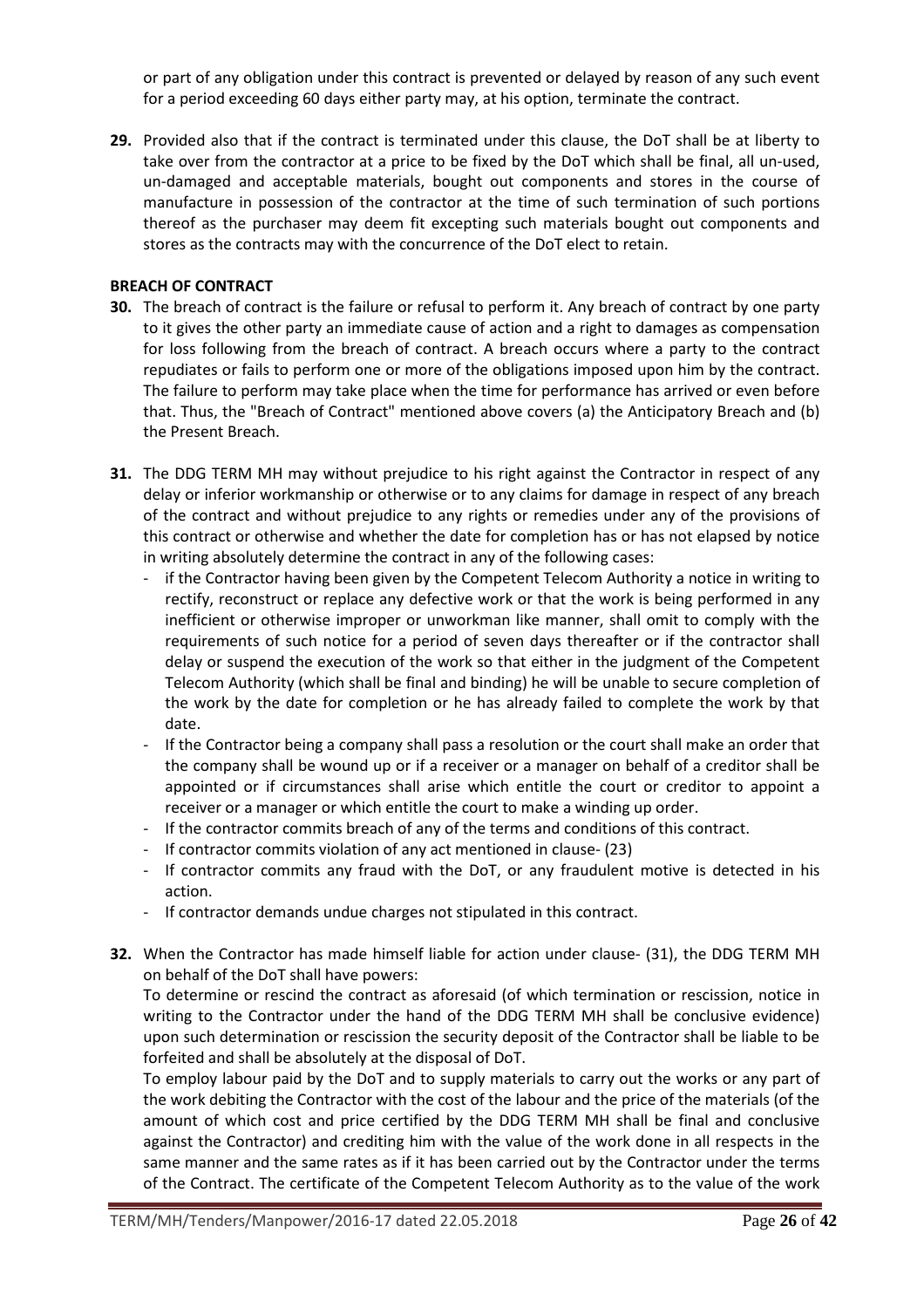done shall be final and conclusive against the Contractor, provided always that action under the sub-Clause shall only be taken after giving notice in writing to the Contractor. Provided that if the expenses incurred by the DoT are less than the amount payable to the Contractor at his agreement rates, the difference shall not be paid to the Contractor.

After giving notice to the Contractor to measure up the work of the Contract and to take such part there of as shall be unexecuted out of his hands and to give it to another Contractor to complete in which case any expenses which may be incurred in excess of the sum which would have been paid to the original Contractor if the whole work has been executed by him (of the amount of which excess the certificate in writing of the Competent Telecom. Authority shall be final and conclusive) shall be borne and paid by the original Contractor and may be deducted from any money due to him by DoT under this contract or on any other account whatsoever or from his security deposit as the case may be.

In the event of any one or more of the courses of clause- (30) and/or clause (31) being adopted by DDG TERM MH, the Contractor shall have no claim to compensation for any loss sustained by him by reason of his having purchased or procured any materials or entered into any engagements or made any advances on account or with a view to the execution of the work or the performance of contract. And in case action is taken under any of the provisions aforesaid, the Contractor shall not be entitled to recover or be paid any sum for any work thereto or actually performed under this contract unless and until the Competent Telecom. Authority has certified in writing the performance of such work and the value payable in respect thereof and he shall only be entitled to be paid the value so certified.

**33.** In any case in which any of the powers conferred upon the DDG TERM MH by the above clauses, shall have become exercisable and the same shall not be exercised, the non exercise here of shall not constitute a waiver of any of the conditions hereof and such powers shall notwithstanding be exercisable in the event of any future case of default by the Contractor and the liability of the Contractor for compensation shall remain unaffected.

### **CANCELLATION/TERMINATION OF CONTRACT OR PART THEREOF**

- **34.** The Competent Telecom. Authority may, at any time, at his option cancel and terminate this contract by written notice stating reasons for such cancellation or termination to the Contractor, in which event the Contractor shall be entitled to payment for the work done up to the time of such cancellation.
- **35.** The Competent Telecom. Authority may, at its option, cancel or omit the execution of one or more items of work under this contract, and any part of such item(s) without any compensation whatsoever to the Contractor by giving due notice in writing stating reasons therefore.
- **36.** If at any time after the commencement of the work the Competent Telecom Authority shall for any reason whatsoever not require the whole work or part thereof as specified in the tender to be carried out, the Competent Telecom Authority shall give notice in writing of the fact to the Contractor who shall have no claim to any payment of compensation whatsoever on account of any profit or advantage which he might have derived from the execution of the work in full but which he did not derive in consequence of the full amount of the work not having been carried out.

### **PAYMENTS**

**37.** The Contractor shall submit bills at office of concerned Competent Authority for the executed work complete in all respects by the AD/ADE/ADG in charge of the section. The bills will be submitted in DUPLICATE and in the manner and form that may be prescribed by the Competent Authority. Account payee cheque /DD/ECS for amounts passed in the bill will be issued only after the Contractor gives a stamped receipt for the amount unless the bills are prereceipted. Payments will be made only by Account payee cheques/DD/ECS. The Competent Authority will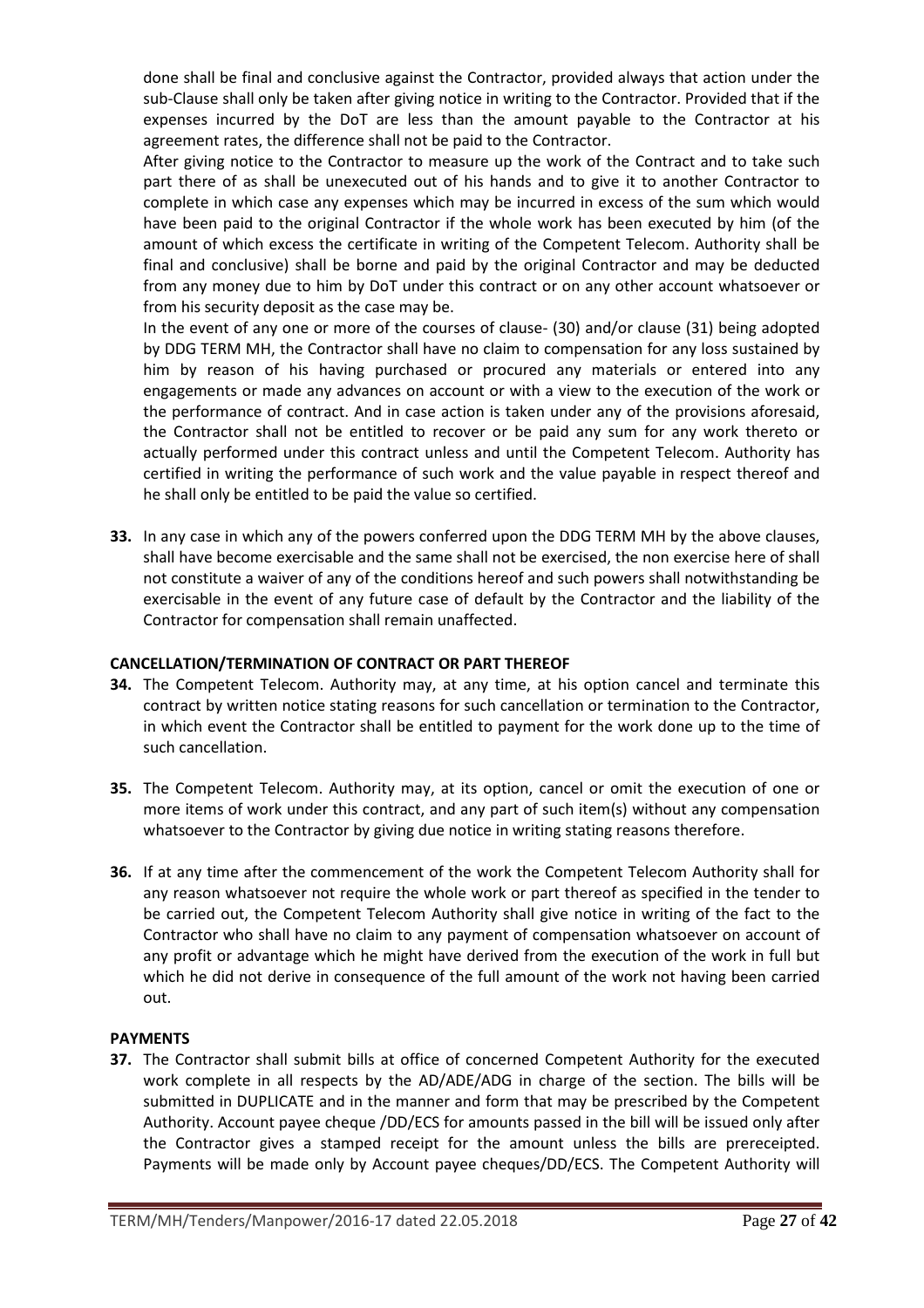have the right to recover liquidated damages for delay or slow progress of the work, penalty etc. from the bills submitted for payment.

- **38.** Income Tax and such other Taxes applicable from time to time will be deducted from the bill. However, if any new legislation comes into effect for deduction of tax at source, the deduction will be made under that legislature. Necessary Income Tax deduction certificate will be issued by the Accounts Officer/DDO detailing the amount so deducted as tax at source at the time of payment of each bill.
- **39.** The final settlement of the bills and refund/ adjustment/ appropriation of any amount retained from the bills of the Contractor shall be made fully after the Competent Authority is satisfied that all the contractual obligations have been fully met and no amount remains due for recovery from the Contractor on any account. Unless there are specific reasons, all accounts are expected to be settled within a period of six months from the date of completion of the work in all respects.
- **40.** Contractor shall pay to third parties all expenditure incurred for restoring services which are damaged by Contractor while carrying out the work. Such expenditure shall be intimated to Contractor either by Competent Authority or concerned third parties in writing. If contractor fails to pay to the concerned third parties such amount within fifteen days from the date of notice, the Competent Authority shall recover such amount from the contractor and will make the payment to concerned third parties at the risk and cost of the contractor.
- **41.** The contractor shall not be justified in abandoning the contract because the DoT has delayed making payment(s) in respect of other work being done for the DoT by the Contractor.

### **42.**

a) The monthly bill for supply of unskilled, semi skilled & skilled manpower shall be submitted by the Contractor within one month of the date of completion of work or of the date of the certificate of completion furnished by the Competent Telecom Authority. The contractor has also to submit an undertaking that EPF, ESI and GST (Goods & Service Tax) contributions as per terms and conditions of this Document and as per the rates in Sr. No. 1 to 4 in the **Clause 42.b)** has been made by the contractor, if the same is claimed in the bill for payment .

| Sr.<br>No.     | <b>Component of Rate</b>                                                                                                                                                           | <b>Unskilled</b>                                         | Semi skilled                                                           | <b>Skilled</b>                                          |
|----------------|------------------------------------------------------------------------------------------------------------------------------------------------------------------------------------|----------------------------------------------------------|------------------------------------------------------------------------|---------------------------------------------------------|
| $\mathbf{1}$   | Monthly wages for Goa as per order<br>No. F.No. 1/10(3)/2018-LS-II dated<br>03.04.2018 from O/o Chief Labour<br>$Commissioner(C)$ New Delhi<br><b>as</b><br>applicable (Presently) | Rs 14,378 /- (Rs<br>553x26) per<br>manpower per<br>month | Rs 15,912 / - (Rs<br>612x26) per<br>manpower per<br>month              | Rs 17,498/- (Rs<br>673x26) per<br>manpower per<br>month |
| $\overline{2}$ | EPF contribution payable as per the<br>rules applicable from time to time.                                                                                                         | As per the rules applicable from time to time            |                                                                        |                                                         |
| 3              | ESI contribution payable as per the<br>rules applicable from time to time.                                                                                                         | As per the rules applicable from time to time            |                                                                        |                                                         |
| $\overline{4}$ | Goods and Service Tax (GST) payable<br>as applicable from time to time                                                                                                             | As per the rules applicable from time to time            |                                                                        |                                                         |
| 5              | Contractor's Administrative/Service<br>charge per manpower per month                                                                                                               |                                                          | As quoted in the financial bid and approved by<br>competent authority. |                                                         |

b) Components of Rates for Payment:

In Sr. No.1 to 4 are the Present Rates as per the statutory provisions and subject to revision from time to time.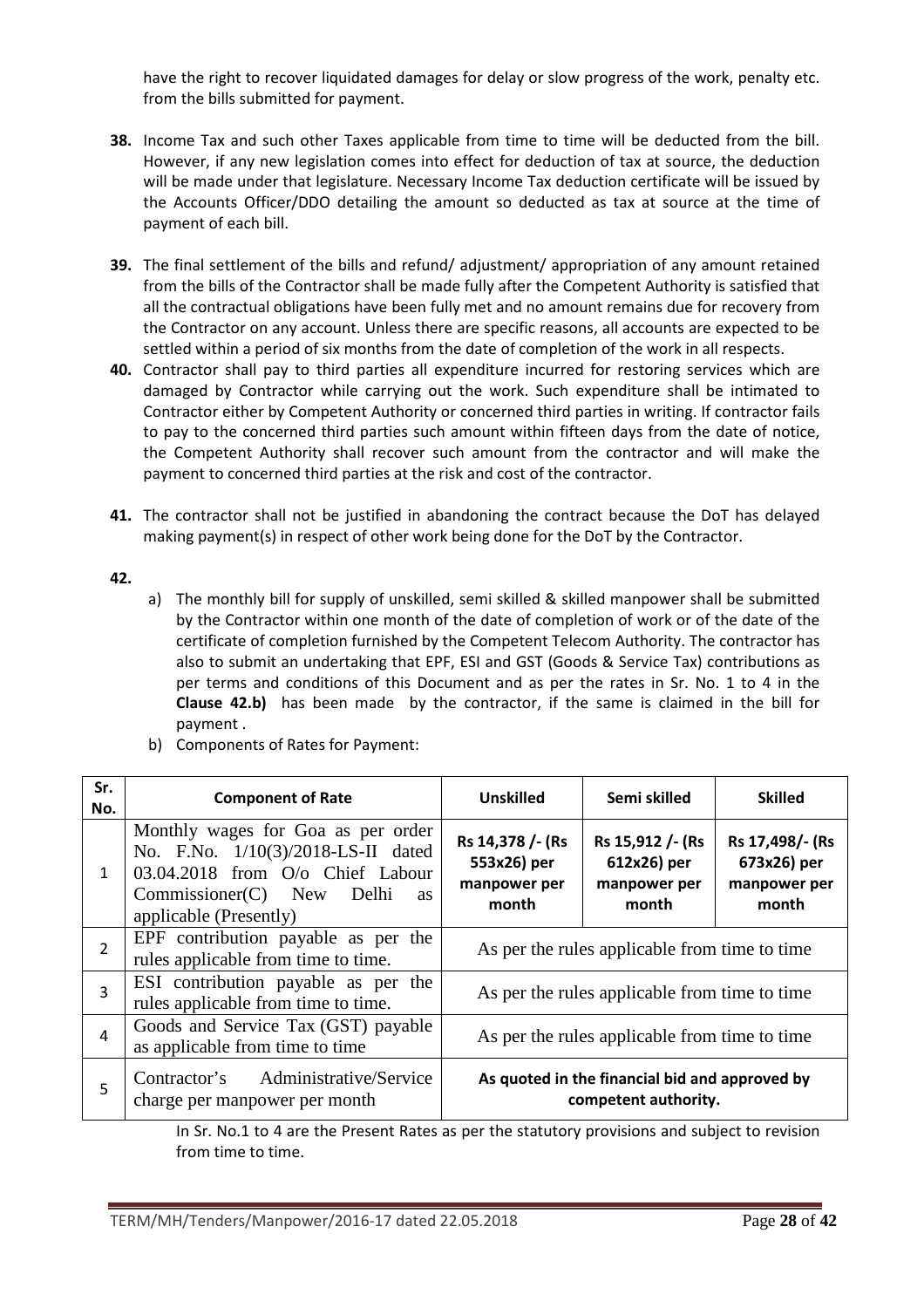c) The TERM Cell MH reserves the right to ask for submission of any document including receipts to prove the correctness of any undertaking or bill or other document submitted to this office by the contractor and the contractor is bound to submit it.

### **SECURITY DEPOSIT**

- **43.** Earnest Money deposited at the time of submission of the tender, will be converted into Security Deposit on the acceptance of the tender.
- **44.** The successful tenderer will have to deposit a Security Deposit for a sum of **Rs. 2,64,000/-**  (Including BID EMD of Rs. 66,000 /-) at the time of signing of agreement within 10 working days of the issue of the letter of intent. The performance security will be furnished in the form of the Account Payee Demand Draft or Bank Guarantee drawn in favour of Communication Accounts Officer, CCA, payable at Mumbai, Department of Telecommunications or Fixed Deposit Receipt (FDR) from a Commercial Bank made in the name of the Company / Firm / Agency **but hypothecated to the** Communication Accounts Officer, CCA, payable at Mumbai**.** The performance security in favour of Communication Accounts Officer, CCA, payable at Mumbai should remain valid for a period of 90 days beyond the date of completion of all the contractual obligations of the supplier.
- **45.** Security Deposit shall not bear any interest for any period whatsoever, and therefore, Interest shall not be payable by the DoT on the Security Deposit or on amounts payable to the Contractor under the contract.
- **46.** Security Deposit/PBG shall be liable for appropriation / adjustment against any liquidated damages for delayed execution. If the contractor fails or neglects to perform any of his obligation under the contract, it shall be lawful for the DoT to forfeit either whole or any part of the Security Deposit furnished by the contractor after issuing a "SHOW-CAUSE" Notice to the contractor .
- **47.** The Security Deposit/PBG shall be considered for adjustment against liquidated damages only at the time of final conclusion of the contract and final settlement of account.
- **48.** All the compensation or other sum of money payable by the contractor under the terms of this contract may be deducted from the Security Deposit/PBG or from any sum which may be due or may become due to the contractor by the DOT on any account whatsoever and in the event of his security deposit being reduced by reason of any such deductions, the contractor shall within ten days make good in cash the amount required to make good in full, the security deposit. Otherwise, the said balance in full shall be collected from the bills of the contractor.
- **49.** If the contractor duly performs and completes the contracts in all respects, the DoT shall refund the Security Deposit/PBG to the Contractor after deducting all costs and other expenses that the DoT may have incurred for making good any loss due to any action attributable to the contractor which the DOT is entitled to recover from the contractor.
- **50.** Security Deposit/PBG will be refundable only after full settlement of final bill for the works contracted/executed under the contract and on submission of NOC from the AD/ADE/ADG Concerned.
- **51.** Security Deposit/PBG that is due for refund to the Contractor and remain unclaimed for three years after its refund becomes admissible (for instance, after the contractor fulfils his contract) shall be dealt with in accordance with the provisions contained in the rules of the DoT.

#### **DISPUTES AND ARBITRATION**

**52.** In the event of any question, dispute or difference arising under this agreement or in connection therewith (except as to matter the decision of which in specifically provided under this agreement) the same shall be referred to sole arbitration of the DDG TERM MH or in case his designation is changed or its office is abolished then in such case to the sole arbitration of the officer for the time being entrusted whether in addition to the functions of the DDG TERM MH or by whatever designation such officers may be called (thereinafter referred to as the said officer) and if the DDG TERM MH or the said officer is unable or unwilling to act as such the sole arbitration or some other person appointed by the DDG TERM MH or the said officer. The agreement to appoint an arbitrator will be in accordance with the Arbitration and Conciliation Act, 1996. There will be no objection to any such appointment that the arbitrator is a DOT employee or that he has to deal with the matter to which the agreement relates or that in the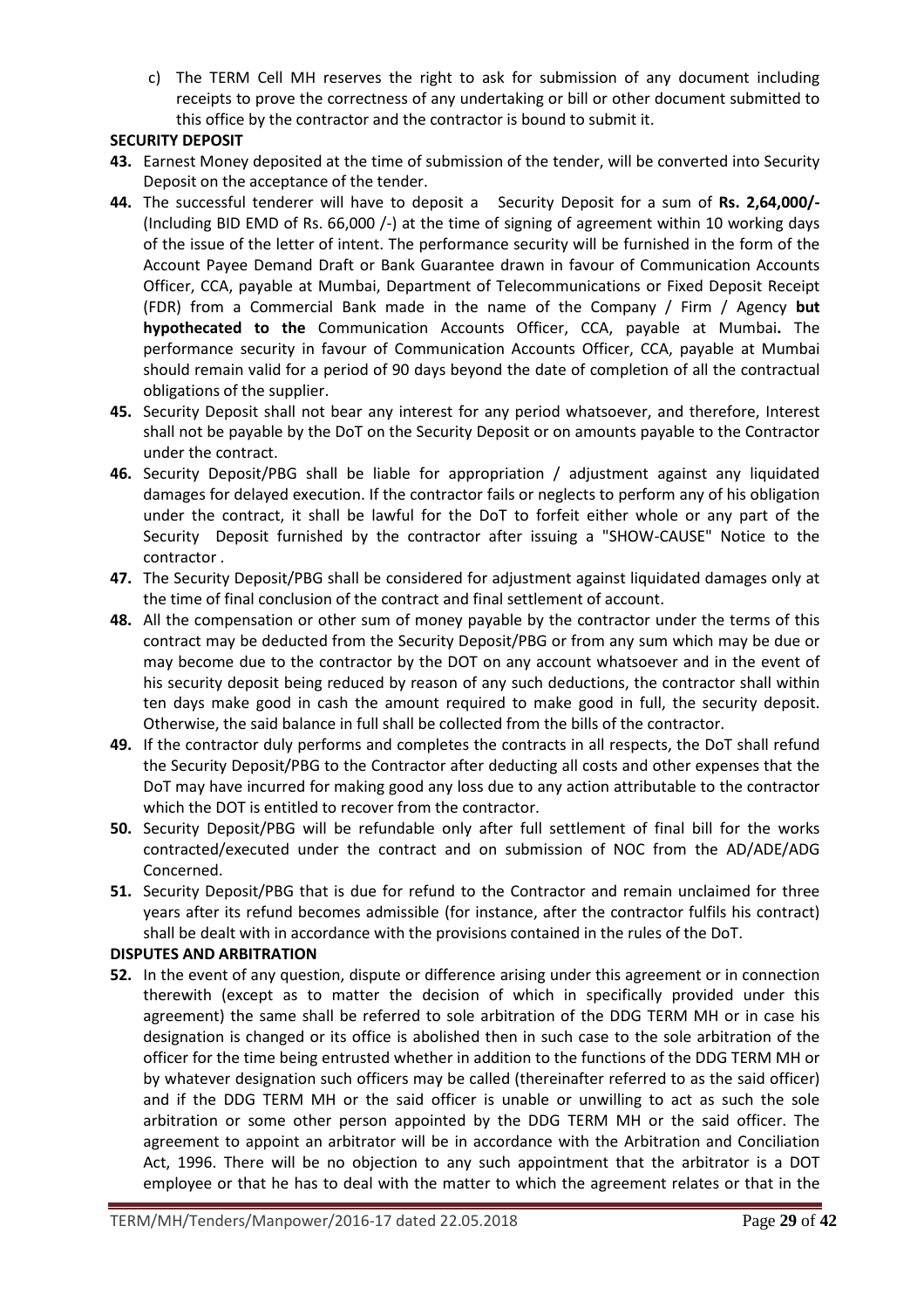course of his duties as DOT employee he has expressed views on all or any of the matter under dispute. The award of the arbitrator shall be final and binding on the parties. In the event of such arbitrator to whom the matter is originally referred, being transferred or vacating his office or being unable to act for any reasons whatsoever such DDG TERM MH or the said officer shall appoint another person to act as arbitrator in accordance with terms of the agreement and the person so appointed shall be entitled to proceed from the stage at which it was left out by his predecessors. The arbitrator may from time to time with the consent of parties enlarge the time for making and publishing the award. Subject to aforesaid Arbitration and Conciliation Act, 1996 and the Rules made thereunder, any modification thereof for the time being in force shall be deemed to apply to the arbitration proceeding under this clause. The venue of the arbitration proceeding shall be the office of DDG TERM MH at Nagpur or such other places as the arbitrator may decide.

**53.** According to Article 119, Limitation Act, 1963, (as amended from time to time) the period of limitation for an application to set aside an award under the Arbitration Act, 1940 (as amended from time to time), begins to run from the 'date of service of the notice of the filing of the award'. The expression "date of notice" means not only a formal intimation but also an informal one. The notice can be given orally also. When a signed copy of the award is given to the party and his signature taken as a token of such receipt, this shall amount to a notice and the time for filing an application under Article 119 (a), Limitation Act, 1963 would run from that date.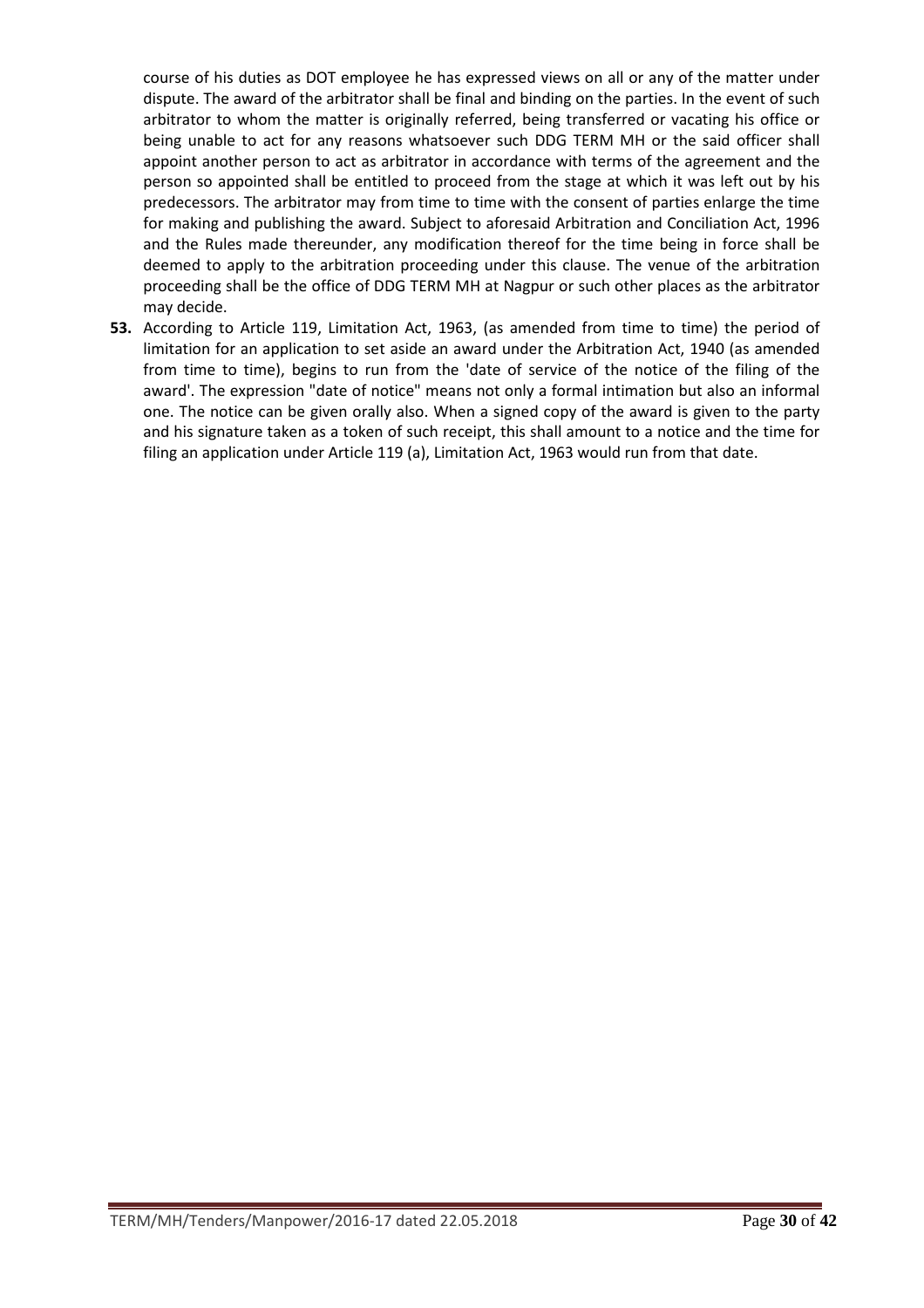# **Section – VI**

### **Agreement**

The agreement made on this.………………… day of (month) …………………… (year)………………… between M/S ……………………………………………………………………………………………………………………………… Herein after called "The Contractor" (which expression shall unless excluded by or repugnant to the context, include its successors, heir, executors, administrative representative and assignee) of the one part & the other in after referred to as the DoT, of other part.

Whereas the contractor has offered to enter into contract with the said DoT in section ……………………………………………………………….. for providing unskilled, semiskilled and skilled manpower in DDG TERM MH, Maharashtra, jurisdiction on the terms and conditions herein contained and the rates approved by the DDG TERM MH (copy of Rates annexed) have been duly accepted and whereas the necessary security deposits have been furnished in accordance with the provisions of the Bid document and whereas no interest will be claimed on the security deposits.

Now these presents witness and it is hereby agreed and declared by and between the parties to these presents as follows.

1. The contractor shall, during the period of this contact that is to say from (Date) …………….. to (Date) ………………………. Or completion of work for Rs.…………………………..…(……………………………………

……………………………………………………………………………………………………..in words) whichever is earlier or until this contract shall be determined by such notice as is hereinafter mentioned, safely carryout, by means of manpower employed at his own expenses and by means of tools, implements and equipment etc. to supplied by him to his manpower at his own expense, all other associated works as described in Bid documents (annexed to the agreement), when the DDG TERM MH or any other persons authorized by the DDG TERM MH in that behalf require. It is understood by the contractor that the quantity of work mentioned on the schedule is likely to change as per actual requirements as demanded by exigencies of service.

- **2. The NIT (notice inviting tender), Bid documents (Qualifying and Financial), letter of intent, approved rates, annexed hereto and such other additional particulars, instructions, drawings, work orders as may be found requisite to be give during execution of the work shall be deemed and taken to be an integral part of the contract and shall also be deemed to be included in the expression "The Agreement" or "The Contract" wherever herein used.**
- 3. The contractor shall also supply the requisite number of manpower with means & materials as wee as tools, appliances, machines, implements, vehicles for transportation, cartage etc. required for the proper execution of work within the time prescribed in the work orders.
- 4. The contractor hereby declares that nobody connected with or in the employment of the TERM Cell and/or O/o CCA Department of Telecommunications; Maharashtra is not/shall not ever be admitted as partner in the contract.
- 5. The contractor shall abide by the terms and conditions, rules, guidelines, construction practices, safety precautions etc, stipulated in the Bid document including any correspondence between the contractor and the DoT having bearing on execution of work and payments of work to be done under the contract. In witness whereof the parties present have here into set their respective hands and seals the day, year in………………

 $($ 

Above written:

TERM/MH/Tenders/Manpower/2016-17 dated 22.05.2018 Page **31** of **42**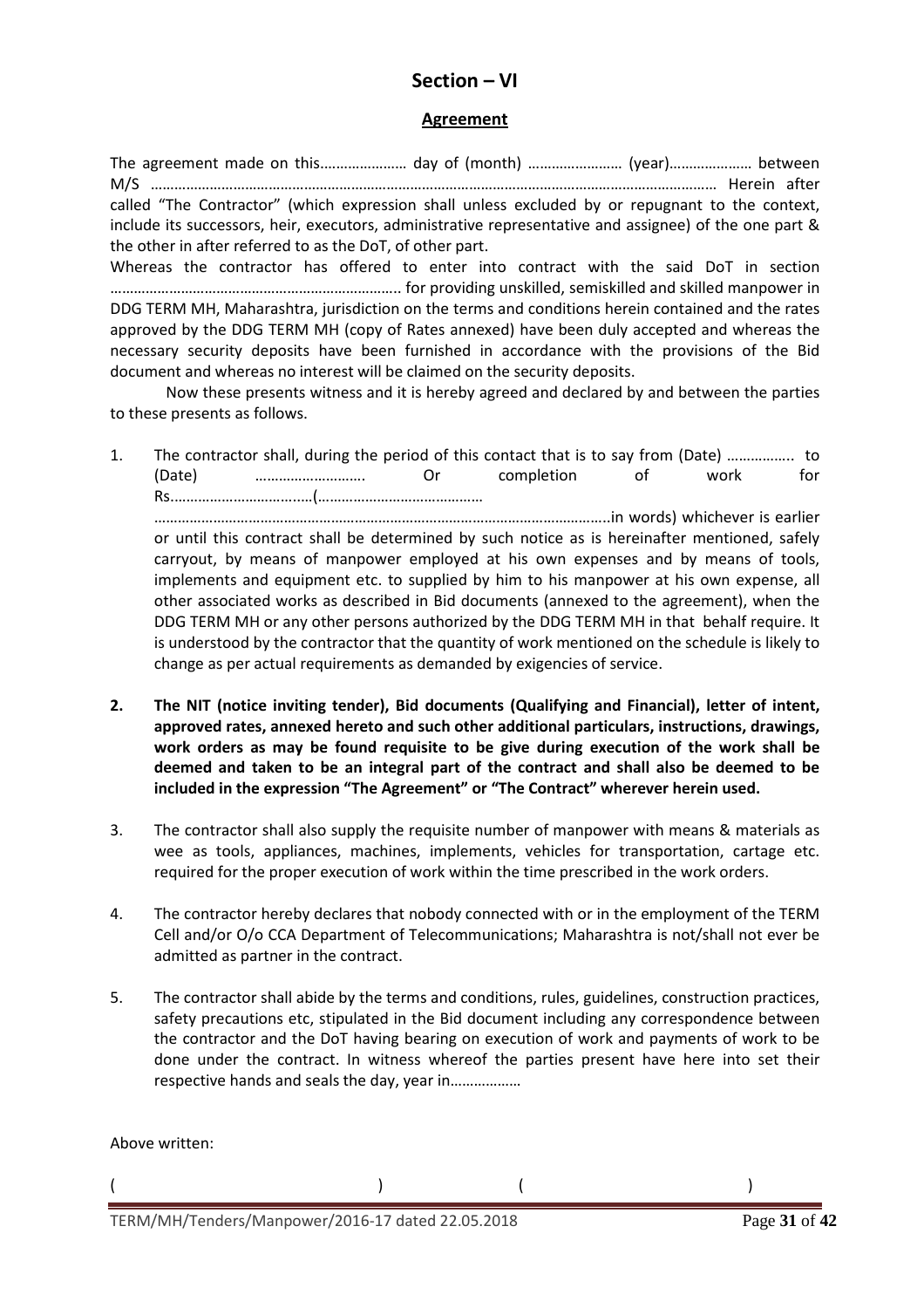Name: Name: Designation: Designation: Seal: Seal:

Signature on behalf of DoT Signature on behalf of Contractor

## **Agreement signed in the presence of**

| <b>Witness 1:</b> | Witness 1:        |
|-------------------|-------------------|
| Signature:        | Signature:        |
| Name:             | Name:             |
|                   |                   |
| <b>Witness 2:</b> | <b>Witness 2:</b> |
| Signature:        | Signature:        |
| Name:             | Name:             |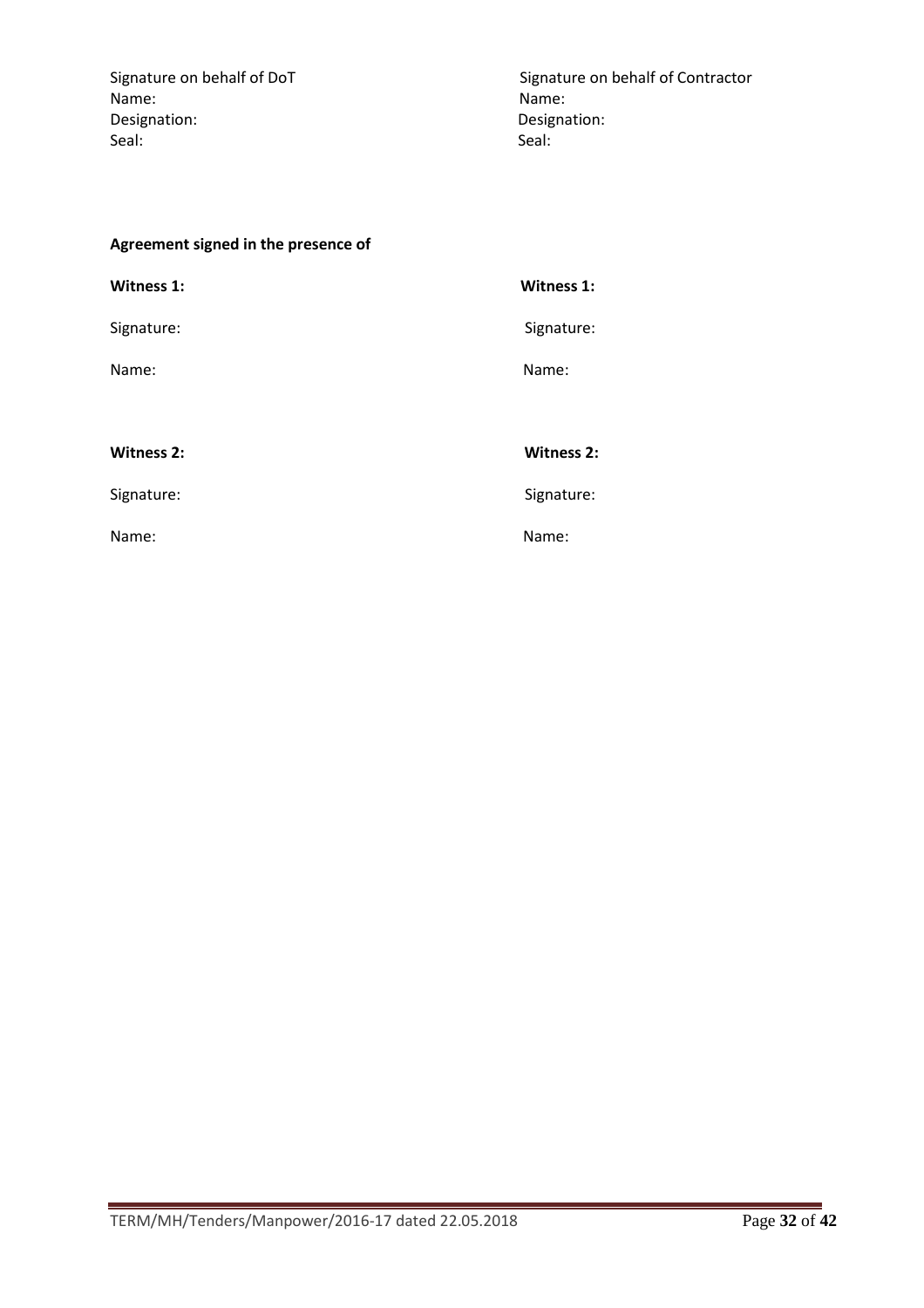# **Section – VII**

# **Performa of Performance Security Bond**

- 1. In consideration of Deputy Director General TERM, DoT, Maharashtra (hereinafter called DDG MH) having agreed to exempt \_\_\_\_\_\_\_\_\_\_\_\_\_\_\_\_\_\_\_\_\_\_\_\_\_\_\_\_(hereinafter called the said approved tenderer(s) from the demand of security deposit/earnest money of Rs  $\frac{1}{2}$  on production of Bank Guarantee for Rs \_\_\_\_\_\_\_\_\_\_\_\_\_\_\_\_/- for the due fulfillment by the said approved tenderer of the terms and conditions to be contained in an Agreement in connection with the contract for the supply of \_\_\_\_\_\_\_\_\_\_\_\_\_\_\_\_\_\_\_\_\_\_\_\_\_\_ we, ( name of the bank) (hereinafter referred to as "the bank") at the request of approved tenderer's do hereby undertake to pay to CAO O/o CCA MH, an amount of not exceeding and  $\overline{a}$ , against any loss or damage caused to or suffered or would be caused to or suffered by the DDG TERM MH, by reason of any breach by the said tenderer's of any terms & conditions contained in the said agreement.
- 2. We (name of the bank) \_\_\_\_\_\_\_\_\_\_\_\_\_\_\_\_\_\_\_\_\_\_\_\_ do hereby undertake to pay the amounts due and payable under this guarantee without any demur, merely on a demand from the DDG TERM MH stating that the amount claimed is due by way of loss or damages caused to or would be caused to or suffered by the DDG TERM MH, reason of breach by the said approved tenderer's of any of the terms & conditions contained in the said agreement or by reason of the approved tenderers failure to perform the said agreement. Any such demand made on the bank shall be conclusive as regards the amount due and payable by the Bank under this guarantee where the decision of the DDG TERM MH in these counts shall be final and binding on the bank. However, our liability under this guarantee shall be restricted to an amount not exceeding Rs  $\overline{a}$   $\overline{a}$   $\overline{a}$   $\overline{a}$   $\overline{a}$   $\overline{a}$   $\overline{a}$   $\overline{a}$   $\overline{a}$   $\overline{a}$   $\overline{a}$   $\overline{a}$   $\overline{a}$   $\overline{a}$   $\overline{a}$   $\overline{a}$   $\overline{a}$   $\overline{a}$   $\overline{a}$   $\overline{a}$   $\overline{a}$   $\overline{a}$   $\overline{a}$   $\overline{a}$   $\overline{$
- 3. We undertake to pay to the CAO O/o CCA MH, any money so demanded not withstanding any disputes raised by the approved tenderer(s)/suppliers in any suit or proceeding pending before any court or tribunal relating thereto our liability under the present being absolute and equivocal. The Payment so made by us under this bond shall be valid discharge of our liability for payment there under and the approved tenderer(s) /supplier(s) shall have no claims against us for making such payment.
- 4. We (name of the bank) and the state of the bank) and the guarantee therein contained shall remain in force and effect immediately for a period of 15 months from date herein. Notwithstanding the aforesaid, this bank Guarantee shall be for a sum of not exceeding Rs. ………… and for a period of 15 months from the date of issue i.e.…………………. We are liable to pay the guaranteed amount or part thereof under this bank guarantee if we are served upon written claim or demand on or before……………..and thereafter bank will not be liable for any claim or demand whatsoever.
- 5. We (name of the bank) \_\_\_\_\_\_\_\_\_\_\_\_\_\_\_\_\_\_\_\_\_\_ further agree with the DDG TERM MH that the DDG TERM MH shall have the fullest liberty without our consent and without affecting in any manner our obligations hereunder to vary any of the terms & conditions of the said agreement or to extend time of performance by the said approved tenderer(s) from time to time or to postpone for any time to time any of the powers exercisable by the DDG TERM MH, against the said approved tenderer(s) and to forbear or enforce any of the terms & conditions relating to the said agreement and we shall not be relieved from our liability by reason of any such variation, or extension being granted to the said approved tenderer(s) or for any forbearance, and or any omission on the part of DDG TERM MH, or any indulgence by the DDG TERM MH, to the said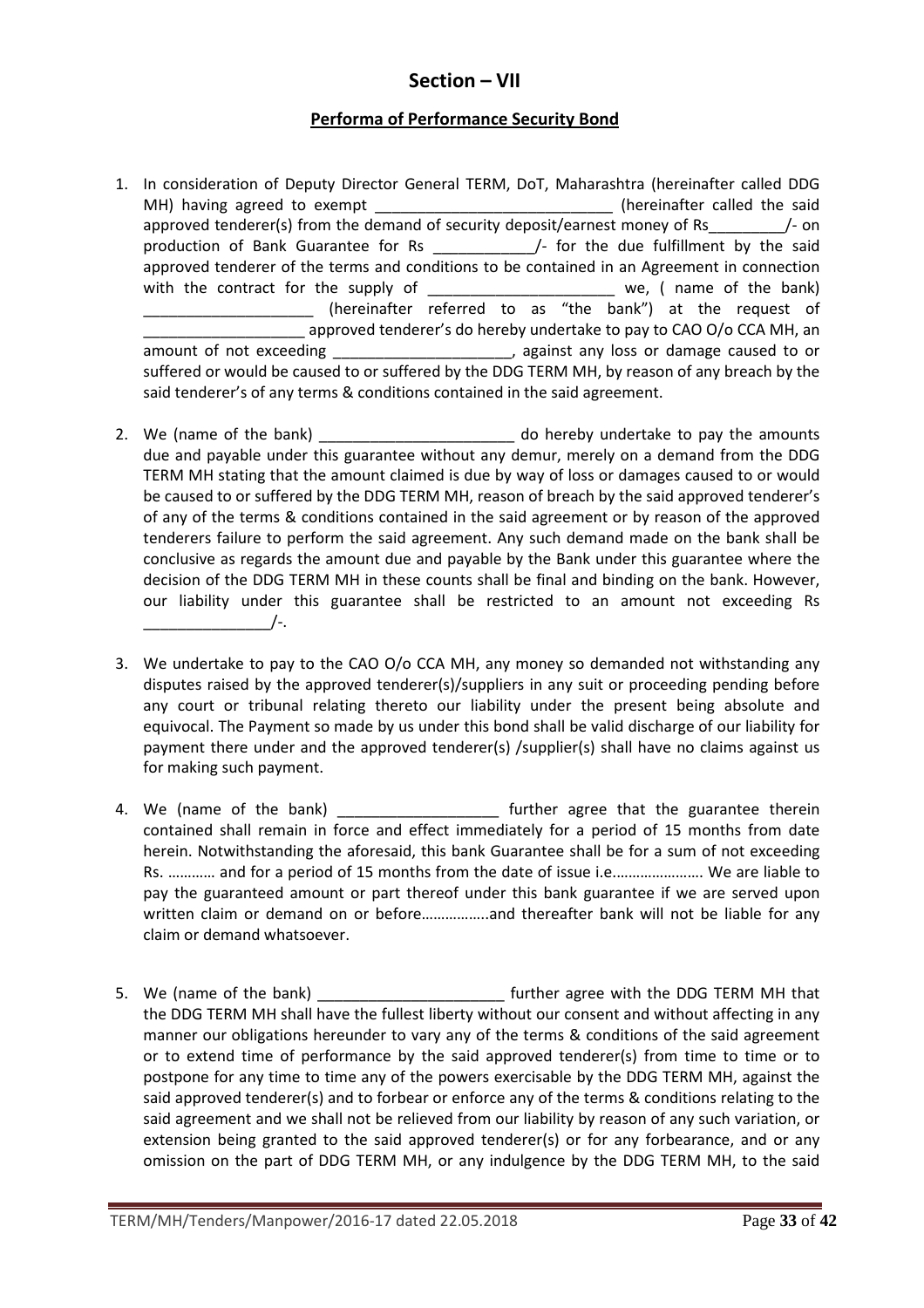approved tenderer(s) or by any such matter or thing whatsoever which under the law relating to sureties would, but for this provision, have effect of so relieving us.

- 6. This guarantee will not be discharged due to the change in the constitution of the bank or the approved tenderer(s).
- 7. This guarantee shall be irrevocable and the obligations of the bank herein shall not be conditional to any prior notice by the DDG TERM MH.

Dated: \_\_\_\_\_\_\_\_\_\_\_\_\_\_\_\_\_\_\_\_\_\_\_\_

 For \_\_\_\_\_\_\_\_\_\_\_\_\_\_\_\_\_\_\_\_\_\_\_\_\_\_\_\_\_\_\_\_\_\_\_\_\_\_ (Indicating the name of the Bank)

N.B. This guarantee should be issued on non-judicial stamped paper, stamped in accordance with the Stamp Act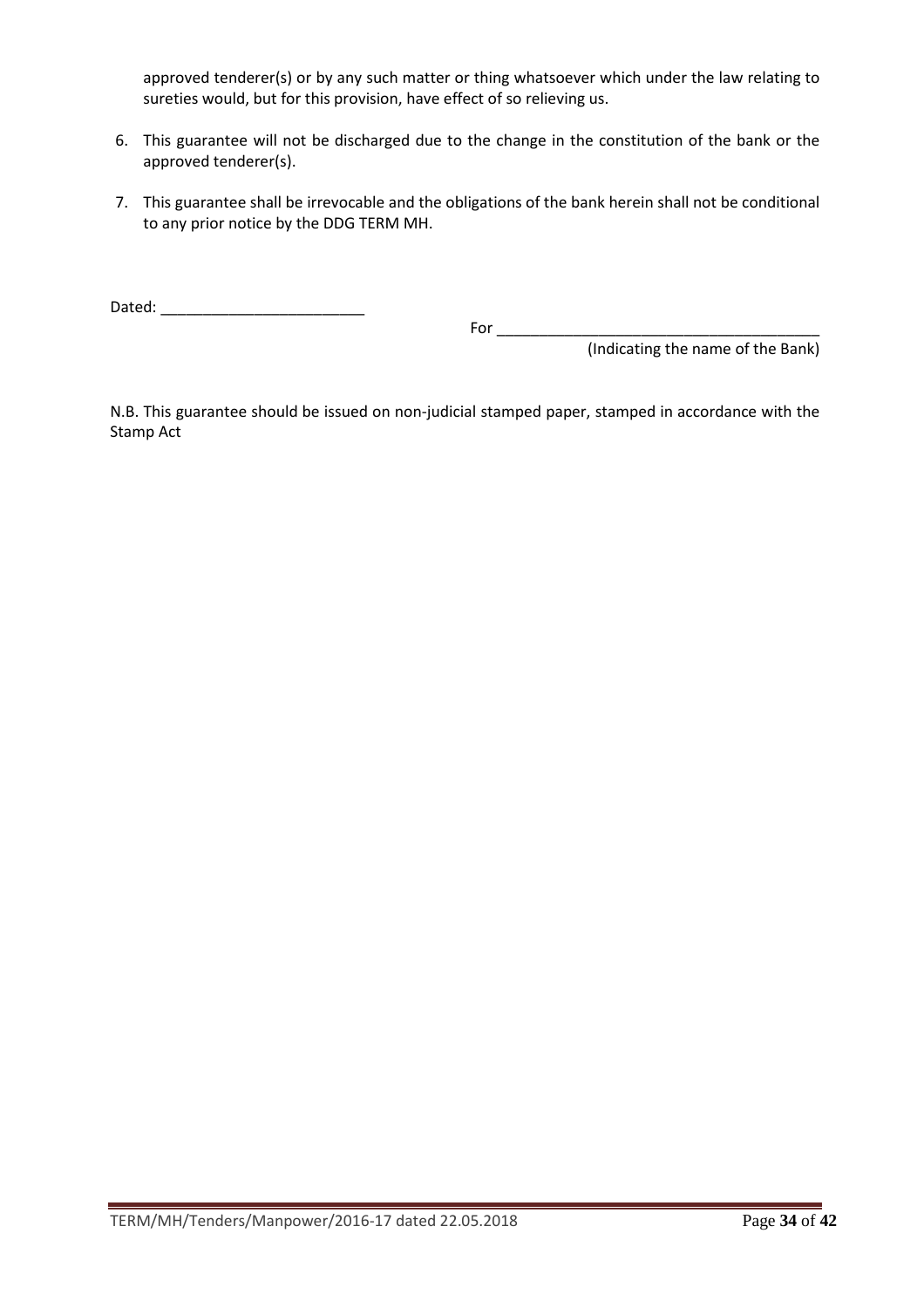# **Section – VIII**

### **Technical Bid (Proforma for bidder's details)**

### **Tender No.: TERM/MH/Tenders/Manpower/2018-19 dated 22.05.2018**

**Bidder's details** 

**Tender for providing services of unskilled, semiskilled and skilled manpower to TERM Cell MH, Department of Telecommunications, Nagpur.** 

| 1. | (Attach Self-attested copy of certificate of<br>registration)             |                                                                                                                       |
|----|---------------------------------------------------------------------------|-----------------------------------------------------------------------------------------------------------------------|
| 2. | Company/Firm/Agency                                                       |                                                                                                                       |
| 3. | Company/Firm/Agency                                                       |                                                                                                                       |
|    | 4. Full Address of Reg. Office                                            | <u> 1980 - Johann John Stein, mars an deutscher Stein und der Stein und der Stein und der Stein und der Stein und</u> |
|    | Telephone No.                                                             |                                                                                                                       |
|    | FAX No.                                                                   |                                                                                                                       |
|    | <b>E-Mail Address</b>                                                     |                                                                                                                       |
| 5. | Full address of Operating/ Branch Office                                  |                                                                                                                       |
|    | Telephone No.                                                             | <u> 1980 - Johann John Stone, markin fan it ferskearre fan it ferskearre fan it ferskearre fan it ferskearre fan </u> |
|    | FAX No.                                                                   |                                                                                                                       |
|    | <b>E-Mail Address</b>                                                     | <u> 1980 - Johann Barbara, martxa alemaniar a</u>                                                                     |
| 6. | PAN/ GIR No<br>(Attach Self-attested copy)                                | <u> 1990 - Johann John Stone, mars et al. (</u>                                                                       |
| 7. | GST (Goods & Service Tax) Registration No.<br>(Attach Self-attested copy) |                                                                                                                       |
| 8. | E.P.F. Registration No.<br>(Attach Self-attested copy)                    |                                                                                                                       |
| 9. | E.S.I. Registration No.<br>(Attach Self-attested copy)                    |                                                                                                                       |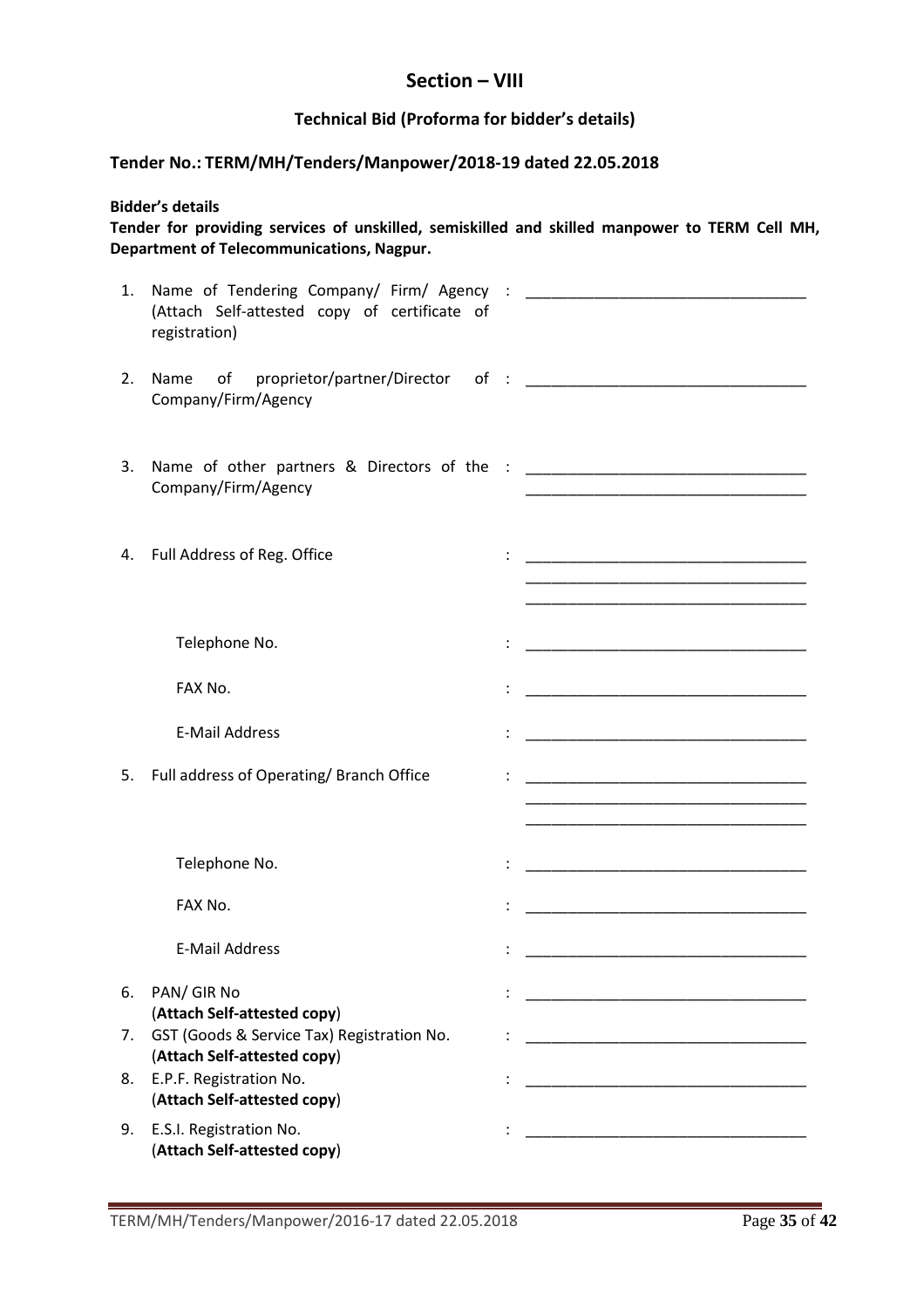10. Financial turnover of the tendering Company / Firm / Agency for the last 2 Financial Years:

| Sr.<br>No. | <b>Financial Year</b> | Amount of (Rs.) | Remarks, if<br>any |
|------------|-----------------------|-----------------|--------------------|
|            |                       |                 |                    |
|            |                       |                 |                    |

(Attach separate sheet if space provided is insufficient)

11. Give details of the major similar contracts during the last two years in providing manpower to Public Sector Undertaking or Government Departments in the following format. (Self-Attested copies of experience certificate also be attached)

|         | <b>Details of client along</b>             | Amount of<br>Contract (Rs.) | <b>Experience certificate for the period</b> |    |  |
|---------|--------------------------------------------|-----------------------------|----------------------------------------------|----|--|
| Sr. No. | with address, telephone<br>and FAX numbers |                             | From                                         | To |  |
|         |                                            |                             |                                              |    |  |
|         |                                            |                             |                                              |    |  |
|         |                                            |                             |                                              |    |  |

(**If the space provided is insufficient, a separate sheet may be attached**)

12. Additional information, if any (Attach separate sheet, if required)

Signature of authorized person

Name:

Date:

Place: Seal: Seal: Seal: Seal: Seal: Seal: Seal: Seal: Seal: Seal: Seal: Seal: Seal: Seal: Seal: Seal: Seal: Seal: Seal: Seal: Seal: Seal: Seal: Seal: Seal: Seal: Seal: Seal: Seal: Seal: Seal: Seal: Seal: Seal: Seal: Seal: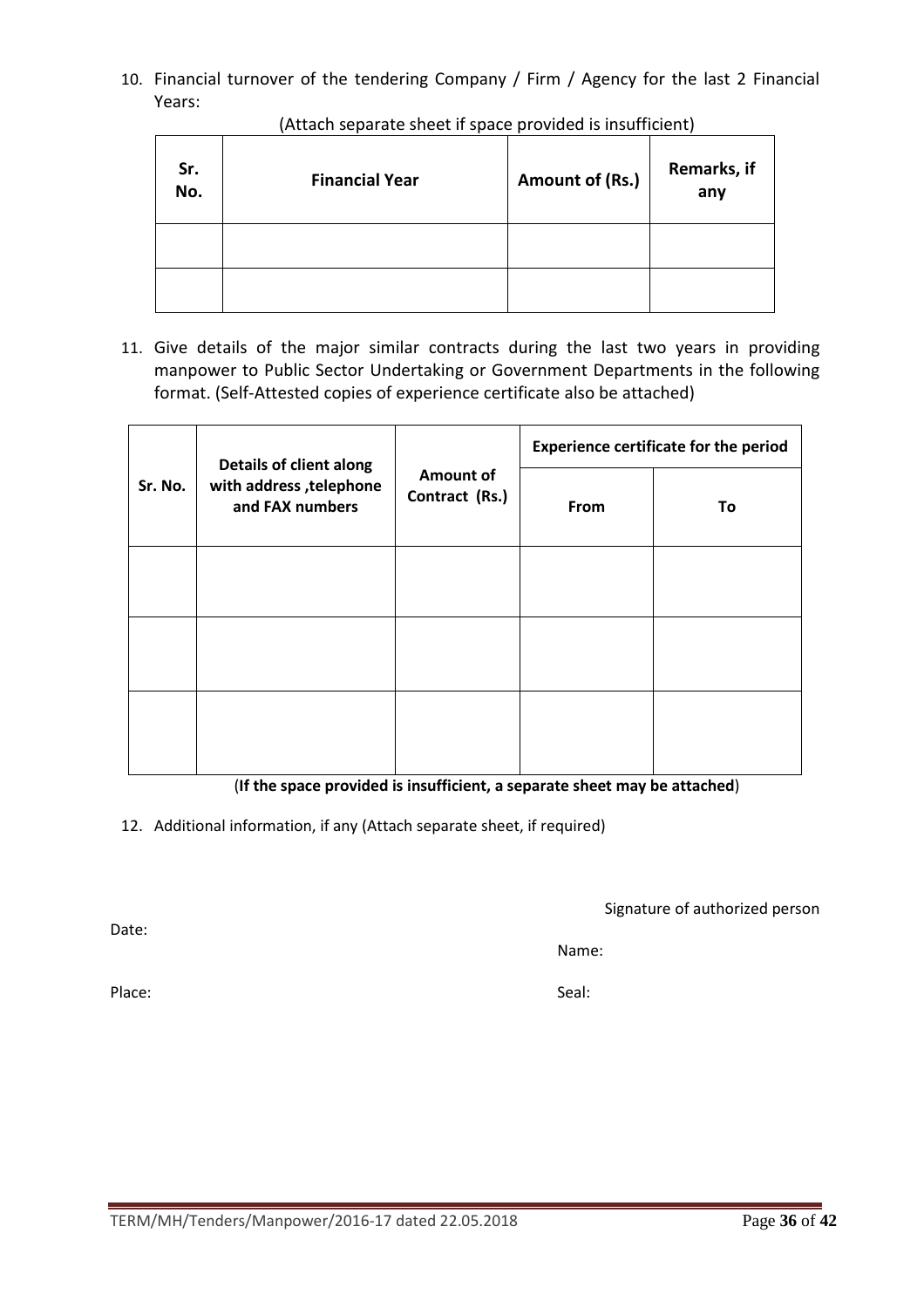# **Section – IX**

### **Certificate of Non-Participation of near Relatives in the Tender**

(As required under Section II, clause 13 of Tender document)

### **Tender No.: TERM/MH/Tenders/Manpower/2018-19 dated 22.05.2018**

I ………………………………………………………………………… S/o; D/o; W/o Sh……………………………………………… R/o…………………………………………………………………………………………………………………………………………………

Hereby certify that none of my relative (s) as defined in the tender document is/are employed in Department of Telecommunications as per detail given below. In case at any stage, it is found that the information given by me is false/incorrect, DoT shall have the absolute right to take any action as deemed fit, without any prior intimation to me.

Signature of the tenderer with seal\*

The near relative (s) means:

- a) Members of a Hindu Undivided family;
- b) They are husband and wife.
- c) The one is related to the other in manner as father, mother, son(s) & son's wife (daughter-in-law), Daughter(s) & daughter's husband (son-in-law), brother(s) and brother's wife, sister(s) and sister's husband (brother-in-law).

**In case of proprietorship firm, certificate will be given by the proprietor, and in case of partnership firm, certificate will be given by all the partners, and in case of Limited company, by all the Directors of the company or company secretary on behalf of all directors. Any breach of these conditions by the company or firm or any other person, the tender/work will be cancelled** and earnest money/security deposit will be forfeited at any stage whenever it is so noticed. The department will not pay any damages to the company or firm or the concerned person. The company or firm or the persons will also be debarred for further participation in the concerned unit.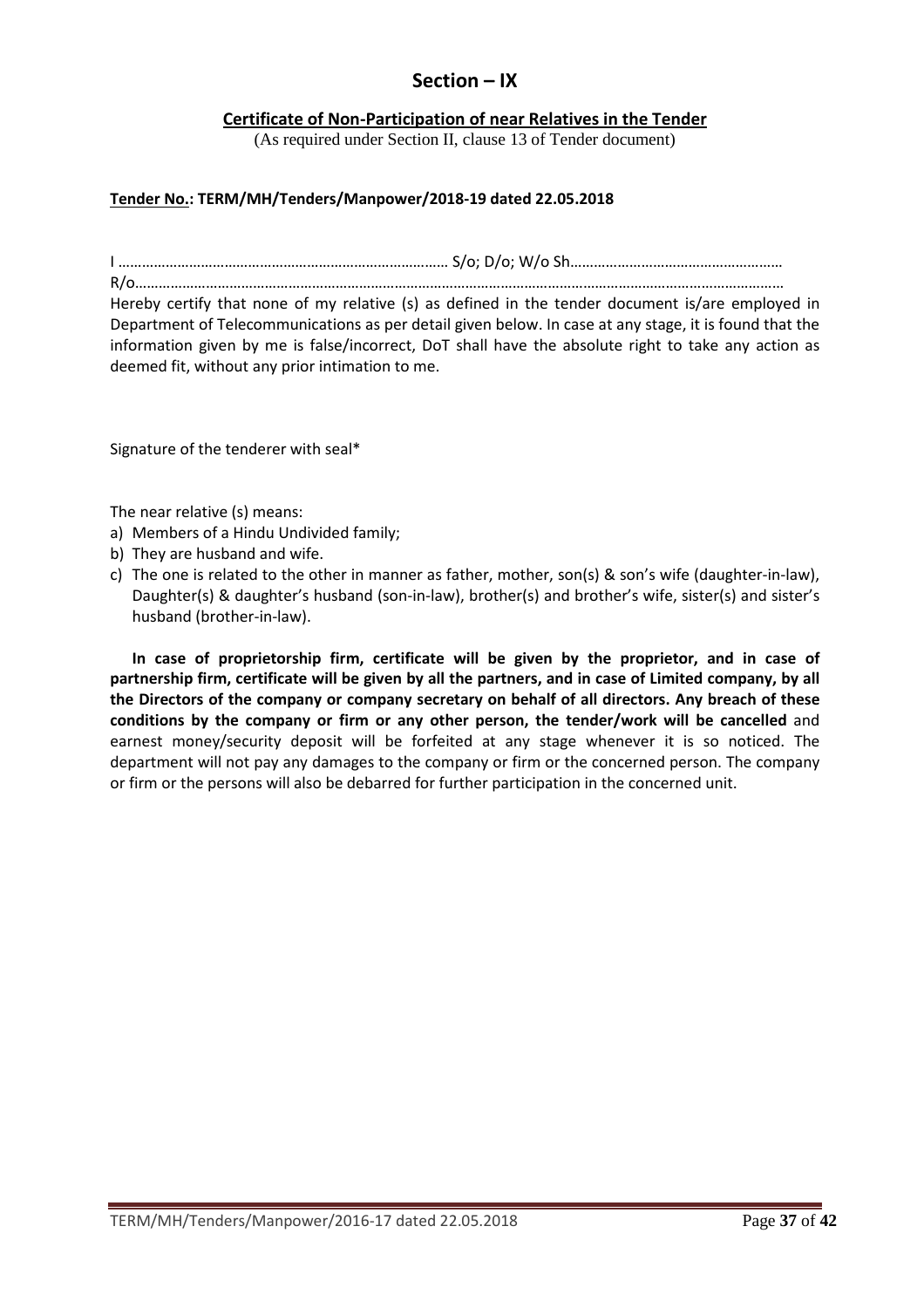# **Section – X**

### **Declaration for website downloaded & non-tampering of tender document**

### **Tender No.: TERM/MH/Tenders/Manpower/2018-19 dated 22.05.2018**

 I/We Director(s) of M/s ---------------------------------------------, hereby declare that I/We have downloaded the Tender Document from the website **http://www.eprocure.gov.in** or **www.dot.gov.in** and I/We have not tampered the tender document issued vide TENDER No: **TERM/MH/Tenders/Manpower/2018-19 dated 22.05.2018.** In case at any stage, if it is found that the information given above is false or incorrect, DoT shall have the absolute right to take any action as deemed fit without any prior intimation.

**Signature of the Bidder with Date & Seal**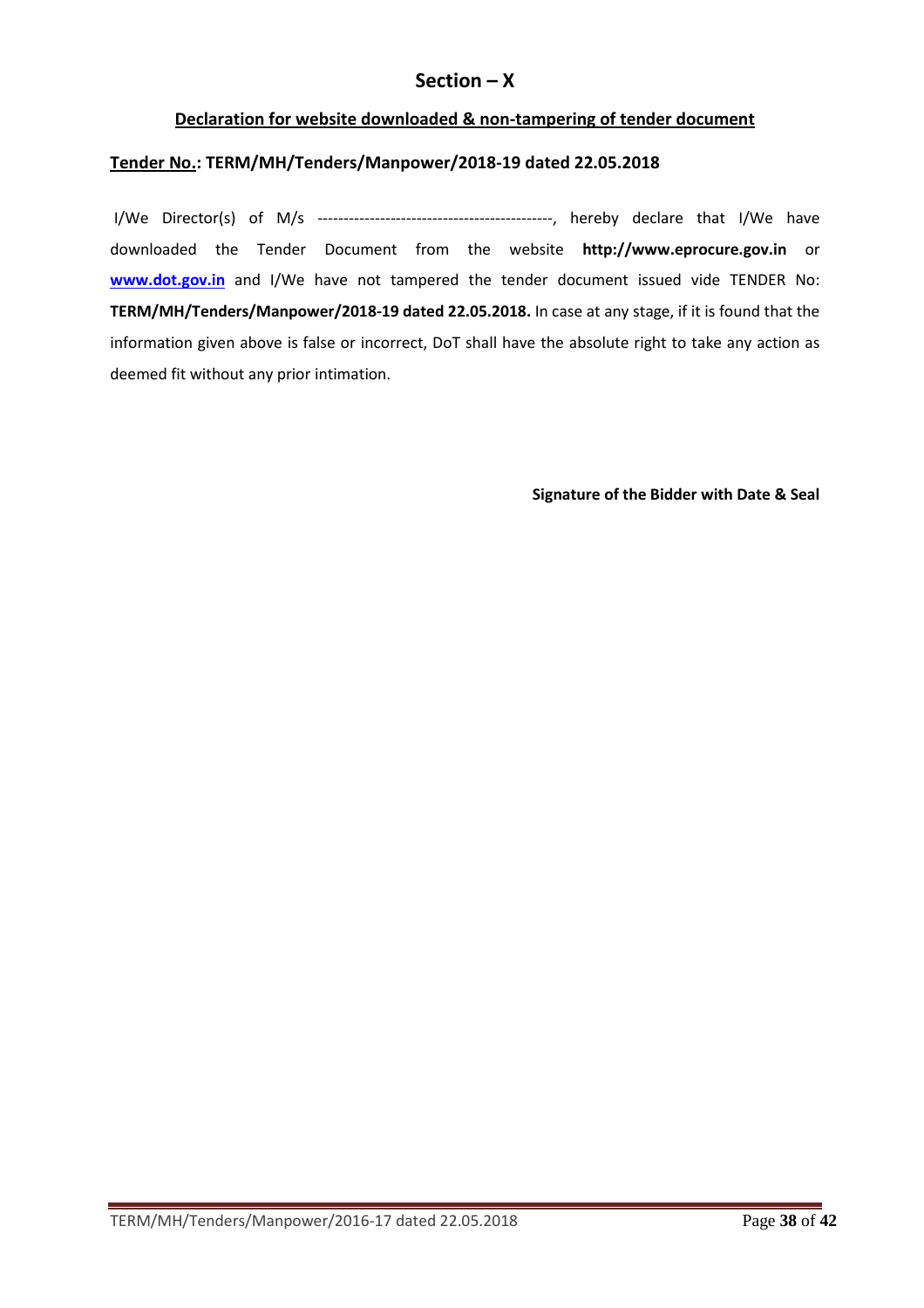# **Section – XI**

### **Declaration regarding Blacklisting/Non-Blacklisting**

### *(From Taking part in Tenders by DoT/Government Department/PSUs)*

#### **Tender No.: TERM/MH/Tenders/Manpower/2018-19 dated 22.05.2018**

I/We Director(s) of M/s **EXECUTE:** hereby declare that the Company namely M/s\_\_\_\_\_\_\_\_\_\_\_\_\_\_\_\_\_\_\_\_\_\_\_\_\_\_\_\_\_\_\_\_\_\_\_\_\_\_\_\_\_\_\_\_\_\_\_ has not been blacklisted or debarred in the past by DoT or any other Government Department/Organization/Under Taking from taking part in Government tenders.

#### **Or**

| or any other Government Department from taking part in Government tenders for a period of ---------              |  |
|------------------------------------------------------------------------------------------------------------------|--|
| years w.e.f. --------------------. The period is over on --------------- and now the company is entitled to take |  |
| part in Government tenders.                                                                                      |  |

In case the above information found false I/We are fully aware that the tender/ contract will be rejected/cancelled by DoT and EMD/SD shall be forfeited.

In addition to the above, DoT, will not be responsible to pay the bills for any completed / partially completed work.

**Signature of the Bidder with Date & Seal**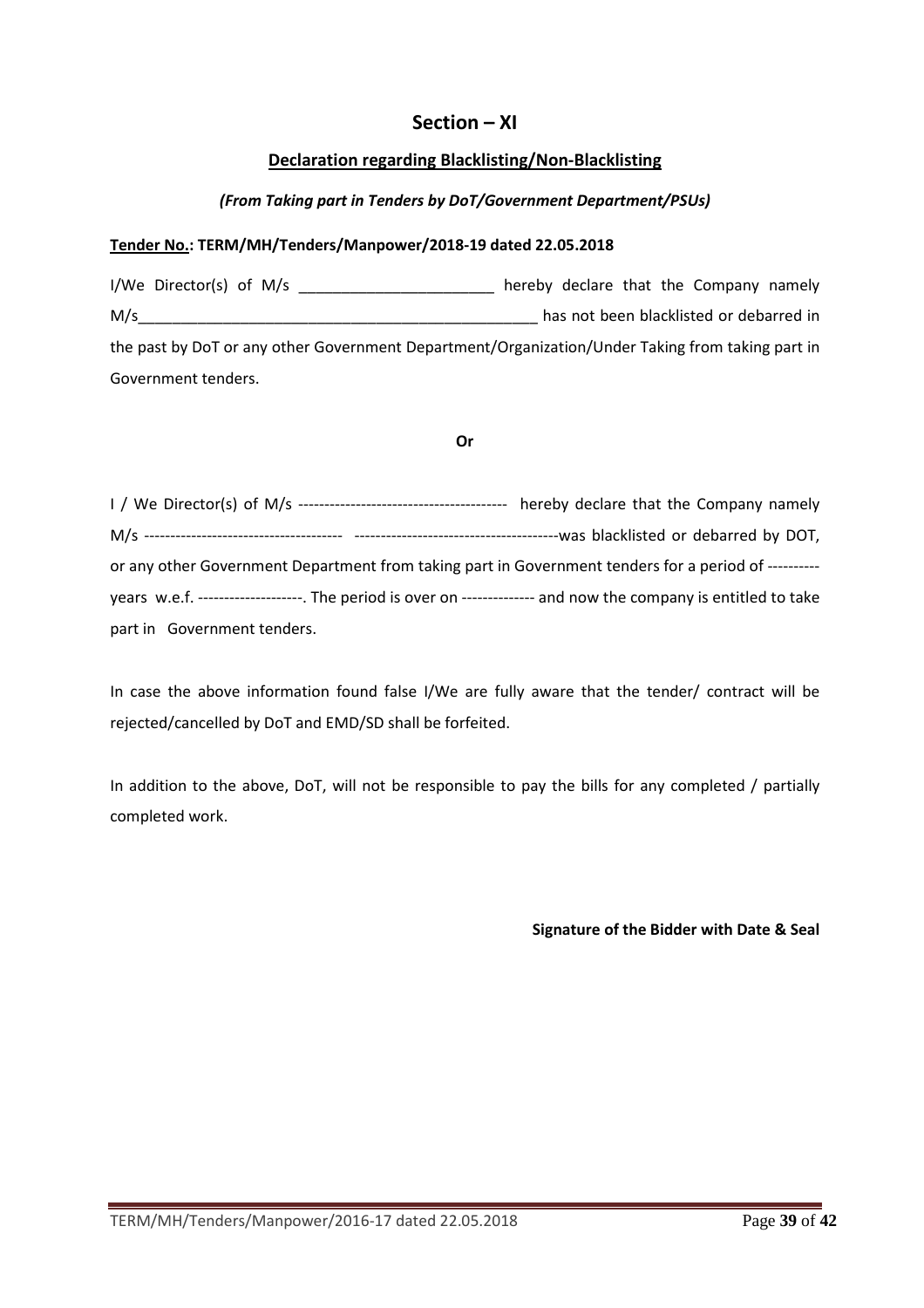# **Section – XII**

### **Pre-Receipt for Refund of EMD**

### **Tender No.: TERM/MH/Tenders/Manpower/2018-19 dated 22.05.2018**

Received with thanks from TERM Cell Maharashtra, a sum of Rs………………………./- (Rs…………………………………………………………………….…..only), towards refund of Earnest Money Deposit paid in respect of Tender No.: **TERM/MH/Tenders/Manpower/2018-19 dated 22.05.2018.**

> **Signature of the Bidder with Date & Seal**  (On one rupee revenue stamp)

Date:

Place:

Name & Address:

(Note: EMD will be returned to unsuccessful Bidder only after finalization/completion of the tender)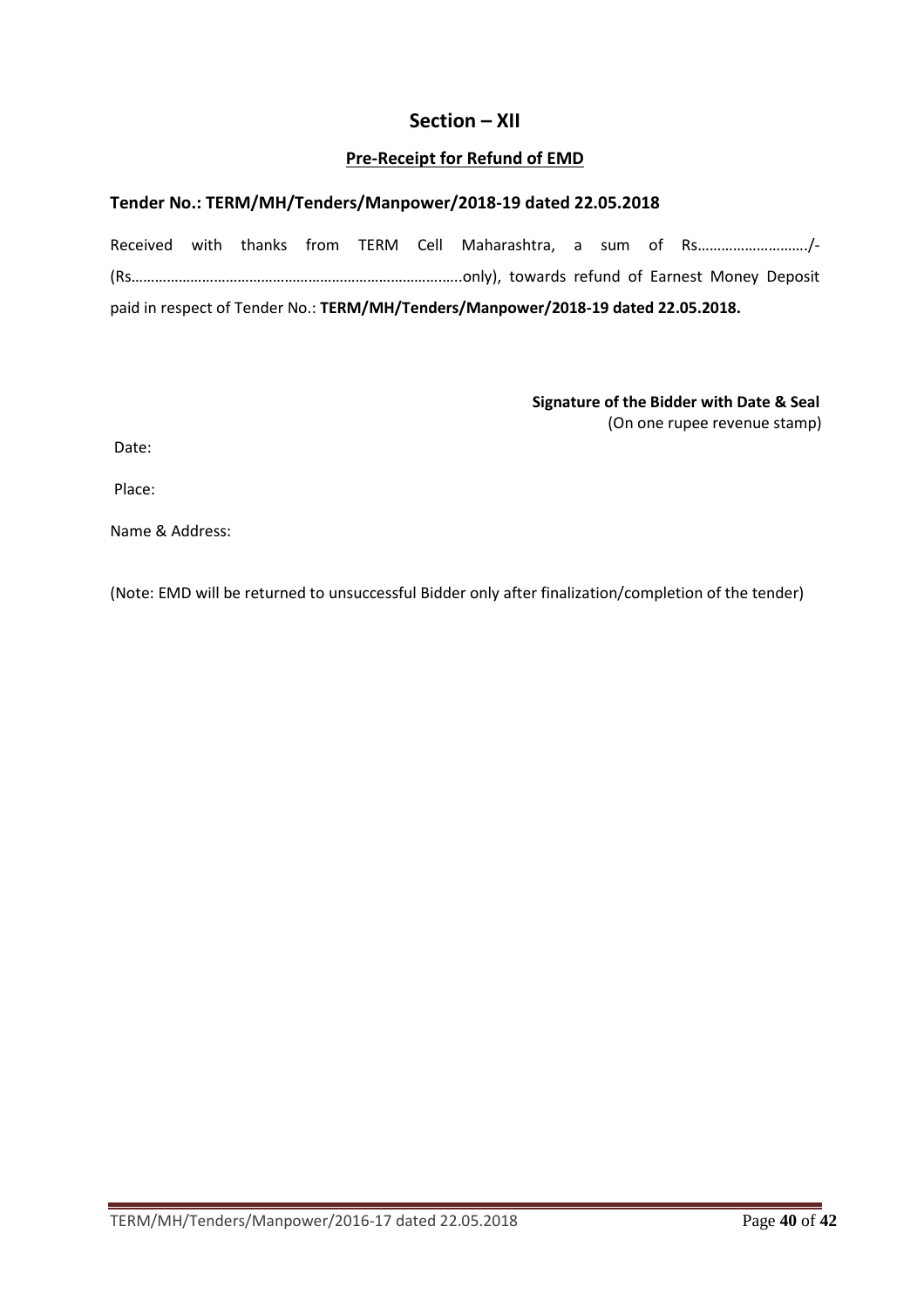# **Section – XIII**

# **Financial Bid (BoQ)**

### **Tender No.: TERM/MH/Tenders/Manpower/2018-19 dated 22.05.2018**

**Format for quoting rates for providing services of unskilled, semiskilled & skilled manpower to TERM Cell MH, Department of Telecommunications, Nagpur.** 

| Sl. No. | <b>Item Description</b>                                                         | <b>Charges in</b><br>figures to be<br>entered by the<br><b>Bidder</b><br>Rs. P | Quantity | <b>Total Amount</b> | <b>Total Amount In words</b> |
|---------|---------------------------------------------------------------------------------|--------------------------------------------------------------------------------|----------|---------------------|------------------------------|
| 1.      | <b>Contractors Administrative</b><br>/ Service Charge per<br>manpower per month |                                                                                |          |                     |                              |
| 1.01    | <b>Unskilled manpower</b>                                                       |                                                                                | 4        |                     |                              |
| 1.02    | Semiskilled manpower                                                            |                                                                                | 3        |                     |                              |
| 1.03    | <b>Skilled manpower</b>                                                         |                                                                                | 3        |                     |                              |
|         | <b>Total in Figures:</b>                                                        |                                                                                |          |                     |                              |
|         | <b>Total in Words:</b>                                                          |                                                                                |          |                     |                              |

**Note:** 

- 1. The contractor has to quote only Contractor's Administrative/Service charge per manpower per month. Please see **Section V Clause 42.b** of this tender document.
- 2. The detailed evaluation procedure to arrive at L-1 bidder will be as mentioned in clause 14 under **Section I** of tender document.
- 3. The rates quoted are inclusive of all statutory charges, taxation and liabilities in force at the time of submission of bid (except GST (Goods & Service Tax) which shall be paid as applicable from time to time).
- 4. Rates should be quoted for all the items.
- 5. **No overwriting on financial bid is accepted, in case of any ambiguity, the amount given in words will be considered as final for evaluation.**

**DATE** SIGNATURE SIGNATURE SEAL